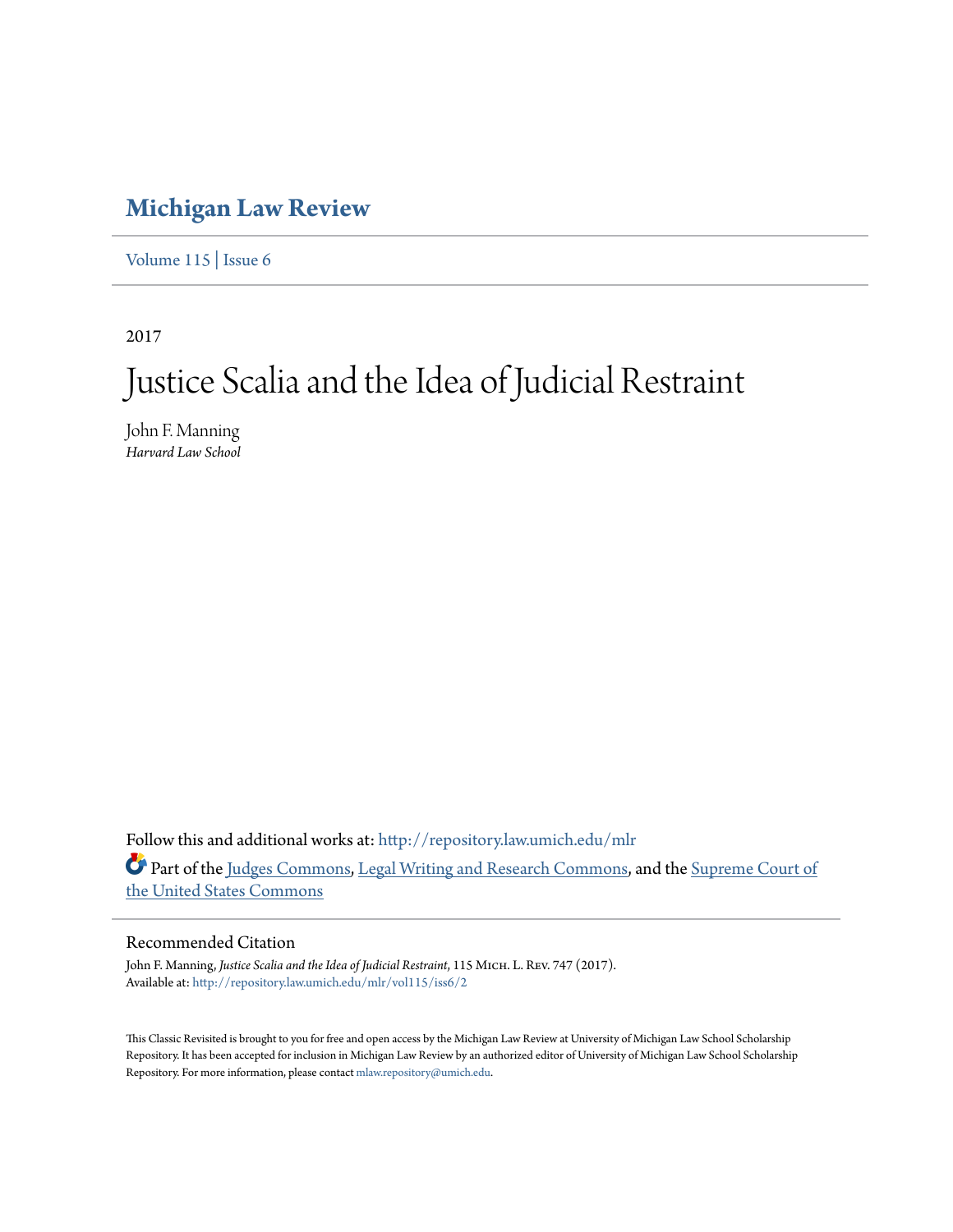### **CLASSIC REVISITED**

### **JUSTICE SCALIA AND THE IDEA OF JUDICIAL RESTRAINT**

### *John F. Manning\**

A Matter of Interpretation: Federal Courts and the Law. By *Antonin Scalia*. Princeton and Chichester: Princeton University Press. 1997. Pp. xiii, 159. \$18.95.

### **INTRODUCTION**

When one thinks about Justice Antonin Scalia's legacy, it is tempting to focus on his role in promoting statutory textualism and constitutional originalism. He pressed these related approaches with surprising success in a legal culture that had not taken either idea all that seriously before his arrival on the Court.1 He accomplished this feat, in part, by developing the *affirmative* claim that taking the text seriously best respects the democratic process.<sup>2</sup>

2. *See, e.g.*, W. Va. Univ. Hosps., Inc. v. Casey, 499 U.S. 83, 98 (1991) (Scalia, J.) ("The best evidence of [a statute's] purpose is the statutory text adopted by both Houses of Congress and submitted to the President."), *superseded by statute*, Civil Rights Act of 1991, Pub. L. No.

Bruce Bromley Professor of Law and Deputy Dean, Harvard Law School. I thank Bradford Clark, Michael Dorf, Richard Fallon, Jack Goldsmith, Tara Grove, Vicki Jackson, William Kelley, Daryl Levinson, Frank Michelman, Martha Minow, Henry Monaghan, Benjamin Sachs, Mark Tushnet, and Adrian Vermeule for insightful comments on an earlier draft. I thank Zaki Anwar, Joshua Lee, and Alice Wang for excellent research assistance.

<sup>1.</sup> During Justice Scalia's tenure, the Court drastically reduced its reliance on legislative history and increased its reliance on semantic resources such as dictionaries. *See, e.g.*, James J. Brudney & Corey Ditslear, *The Decline and Fall of Legislative History? Patterns of Supreme Court Reliance in the Burger and Rehnquist Eras*, 89 JUDICATURE 220 (2006); Samuel A. Thumma & Jeffrey L. Kirchmeier, *The Lexicon Has Become a Fortress: The United States Supreme Court's Use of Dictionaries*, 47 BuFF. L. REV. 227, 252-60 (1999). In the same period, the Court also abandoned its longstanding practice of enforcing the spirit or purpose of a statute rather than the letter or text of the law when the two conflicted. *See, e.g.*, Mohamad v. Palestinian Auth., 132 S. Ct. 1702, 1710 (2012) ("[P]etitioners' purposive argument simply cannot overcome the force of the plain text."). Constitutional originalism has not had the same impact on the Court's decisions, *see* David A. Strauss, *The Supreme Court, 2014 Term*—*Foreword: Does the Constitution Mean What It Says?*, 129 Harv. L. Rev. 1, 6–12 (2015), but it still seems to carry greater weight and provoke far more discussion than it did before Justice Scalia arrived on the Court, *see, e.g.*, Jamal Greene, Heller *High Water? The Future of Originalism*, 3 Harv. L. & Pol'y Rev. 325, 332 (2009) ("Scalia has been originalism's social entrepreneur *par excellence*, and his mark can be seen not just in politics and conservative popular culture but in the legal academy and, most recently, in actual Court opinions."); William Michael Treanor, *Taking Text Too Seriously: Modern Textualism, Original Meaning, and the Case of Amar's* Bill of Rights, 106 Mich. L. Rev. 487, 497 (2007) (discussing the growing influence of constitutional "textualism").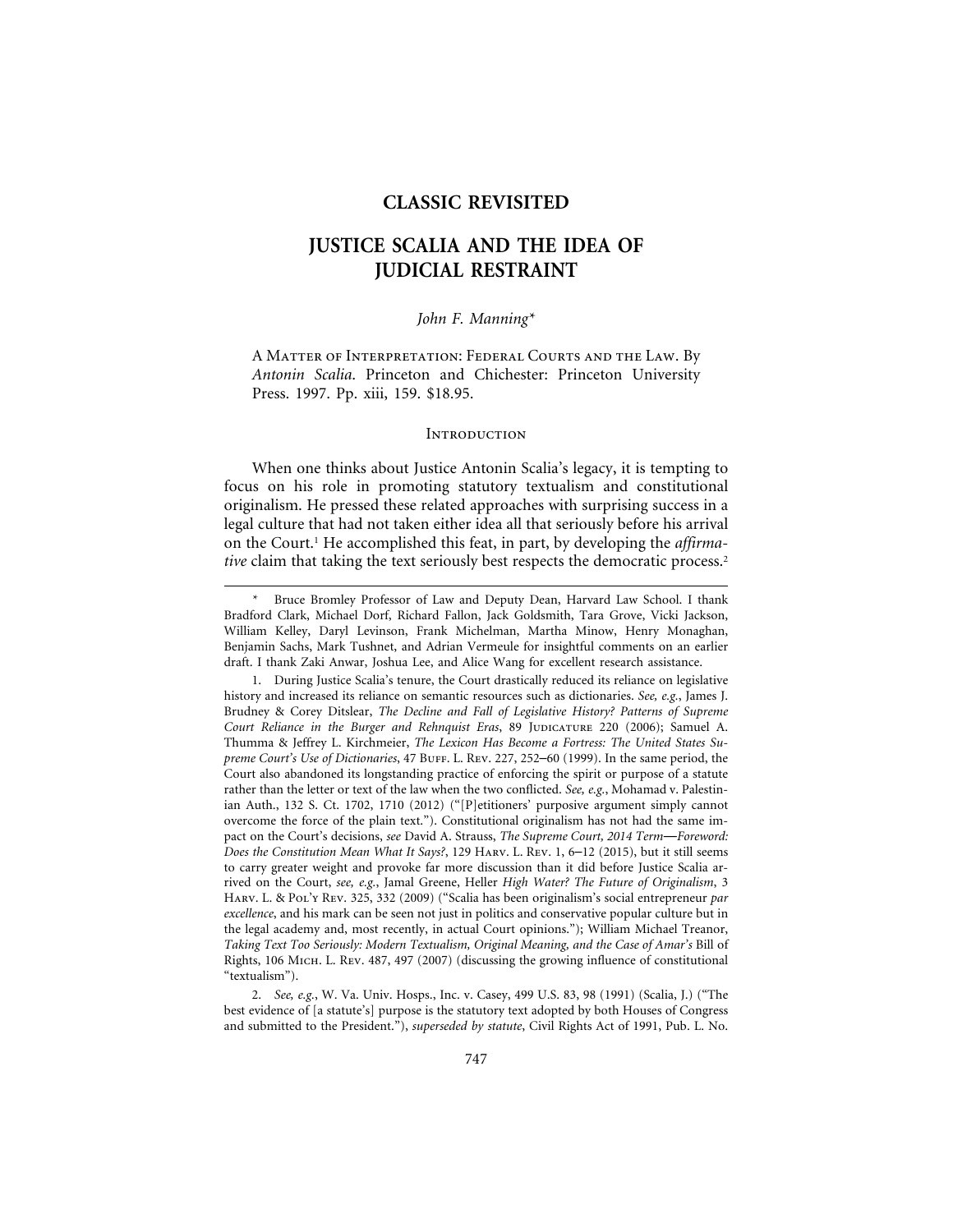For him, if a lawmaking body goes to the trouble of reducing its policies to writing through a carefully prescribed process, then common sense dictates that a faithful interpreter must ascertain, as accurately as possible, the meaning of the words the lawmaker has chosen.3

Perhaps no less important, however, was his *negative* claim about appropriate limits on judicial power in our system of separated powers. Every theory of interpretation entails a theory of lawmaking and of adjudication.4 Justice Scalia's was no exception. Much of his theory of adjudication built on what he took to be a constitutionally warranted view of judicial restraint.<sup>5</sup> In the Tanner Lectures he published as part of *A Matter of Interpretation: Federal Courts and the Law*, 6 his defense of textualism and originalism rested heavily on a critique of the "common law" mindset that he saw federal judges bringing to statutory and constitutional interpretation (pp. 3–14, 16–18, 21, 25, 28, 36, 38–39, 45–46). In this account, as in many of his most arresting opinions,7 Justice Scalia exploited an apparent cultural suspicion of judicial discretion—especially the kind that judges exercised sub rosa, as in the guise of legislative intent or living constitutionalism.8 If our system of government makes the democratically accountable branches primarily responsible for lawmaking, he did not want the federal judiciary to make an end run around the democratic process by exercising common law discretion "to *make* the law" (pp. 6, 10).

What did Justice Scalia mean by that? Certainly, he understood that judges necessarily exercise *some* discretion when they decide cases.9 It is doubtful, therefore, that he worried about what Ronald Dworkin called "weak" discretion—the kind that judges routinely exercise whenever "the standards [they] must apply cannot be applied mechanically but demand the

- 5. *See, e.g.*, Scalia & Manning, *supra* note 3, at 1616–17.
- 6. *See* p. xii.
- 7. *See infra* Part I.
- 8. *See* pp. 16–17, 38.
- 9. *See infra* text accompanying notes 177–181.

<sup>102-166, § 113, 105</sup> Stat. 1071, 1079, *as recognized in* Landgraf v. USI Film Prods., 511 U.S. 244 (1994); Antonin Scalia & Bryan A. Garner, Reading Law: The Interpretation of Legal Texts 82–83 (2012) ("Originalism is the *only* approach to text that is compatible with democracy.").

<sup>3.</sup> *See* Antonin Scalia & John F. Manning, *A Dialogue on Statutory and Constitutional Interpretation*, 80 Geo. Wash. L. Rev. 1610, 1610 (2012) (arguing that in a constitutional system "in which the people and agents of the people owe fidelity to democratically enacted texts, it would perhaps seem uncontroversial to suggest that an interpreter's job entails determining what those texts convey").

<sup>4.</sup> *See* Jerry Mashaw, *As If Republican Interpretation*, 97 Yale L.J. 1685, 1686 (1988); Jane S. Schacter, *Metademocracy: The Changing Structure of Legitimacy in Statutory Interpreta*tion, 108 HARV. L. REV. 593, 593-94 (1995). For a contrasting view, see, for example, ADRIAN Vermeule, Judging Under Uncertainty: An Institutional Theory of Legal Interpretation 33 (2006), which argues that "[b]ecause the Constitution does not speak to interpretive method, the decisive considerations are institutional."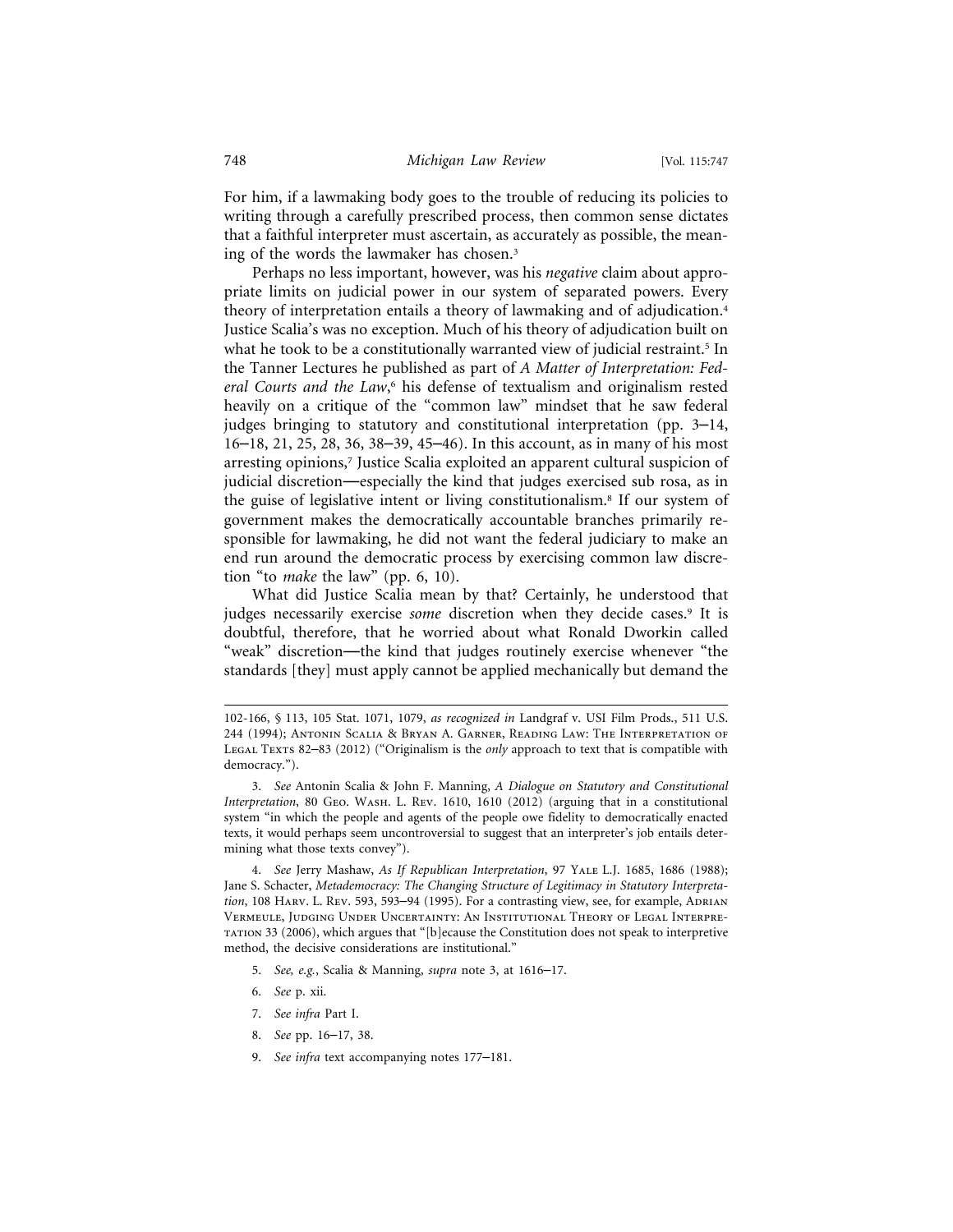use of judgment."<sup>10</sup> Instead, as many of Justice Scalia's opinions suggest,<sup>11</sup> he resisted discretion in Dworkin's "stronger sense"—the variety exercised when a judge's decision is not meaningfully "bound by standards" external to his or her own authority.12 To put it crudely, Justice Scalia thought it wrong, in a constitutional democracy, for his Court to determine the rights and duties of the populace based on little more than the morals, conscience, or policy predilections of five unelected, life-tenured justices.13 Hence, in area after area, Justice Scalia pressed his Court to ground its decisions in some source of authority *external* to the judge's will—in text, original meaning, longstanding legal tradition, or widespread social practice.14 For convenience, I call this theory of judicial restraint the "anti-discretion principle."

This view of Justice Scalia's approach, it should be said, is not the same as the frequently expressed view that he cared, above all else, about rules qua rules—about devising clear, self-constraining doctrines even when applicable texts, properly read, *invited* the judiciary to exercise common law powers.15 On that premise, his concern with "discretion" centered more upon limiting free-form judicial policymaking than upon rooting judicial decisions in legitimate external authority.16 That position, I think, is misplaced. Although it is true that Justice Scalia's Holmes Lecture expressed a strong preference for rule-like judicial decisions—and that he often pressed for doctrinal approaches congenial to that view<sup>17</sup>—I argue here that his judicial philosophy cut deeper than a mere preference for rule-like rules of decision. In particular, I contend that an insistence upon decisional justifications external to the judges' will, and not a naked preference for rules, provided the

- 10. Ronald Dworkin, Taking Rights Seriously 31 (1977)
- 11. *See infra* Part I.
- 12. Dworkin*, supra* note 10, at 32.

13. Roscoe Pound captured the stronger conception of "discretion" when he defined it as the power "to act in certain conditions or situations in accordance with an official's or an official agency's own considered judgment and conscience." Roscoe Pound, *Discretion, Dispensation and Mitigation: The Problem of the Individual Special Case*, 35 N.Y.U. L. Rev. 925, 926 (1960).

14. *See infra* Part I.

15. *See, e.g.*, Randy E. Barnett, *Scalia's Infidelity: A Critique of "Faint-Hearted" Originalism*, 75 U. Cin. L. Rev. 7, 10–13 (2006) (contending that Justice Scalia's commitment to rules dominated other commitments); Steven G. Calabresi & Gary Lawson, *The Rule of Law as a Law of Law*, 90 Notre Dame L. Rev. 483, 486–88 (2014) (making a similar claim); Richard H. Fallon, Jr., *"The Rule of Law" as a Concept in Constitutional Discourse*, 97 Colum. L. Rev. 1, 28–29 (1997) ("When his preference for rules conflicts or threatens to conflict with his originalist commitments, Justice Scalia on at least several occasions appears to have opted, perhaps reflexively, for rules."); David A. Strauss, *On the Origin of Rules (with Apologies to Darwin): A Comment on Antonin Scalia's* The Rule of Law as a Law of Rules, 75 U. Chi. L. Rev. 997, 997–98 (2008) (discussing Justice Scalia's preference for a rule-based jurisprudence); *see also infra* Section II.F.

16. I thank Adrian Vermeule for bringing that point to my attention.

17. *See* Antonin Scalia, *The Rule of Law as a Law of Rules*, 56 U. Chi. L. Rev. 1175, 1178–80 (1989); *see also infra* Sections II.E & II.F.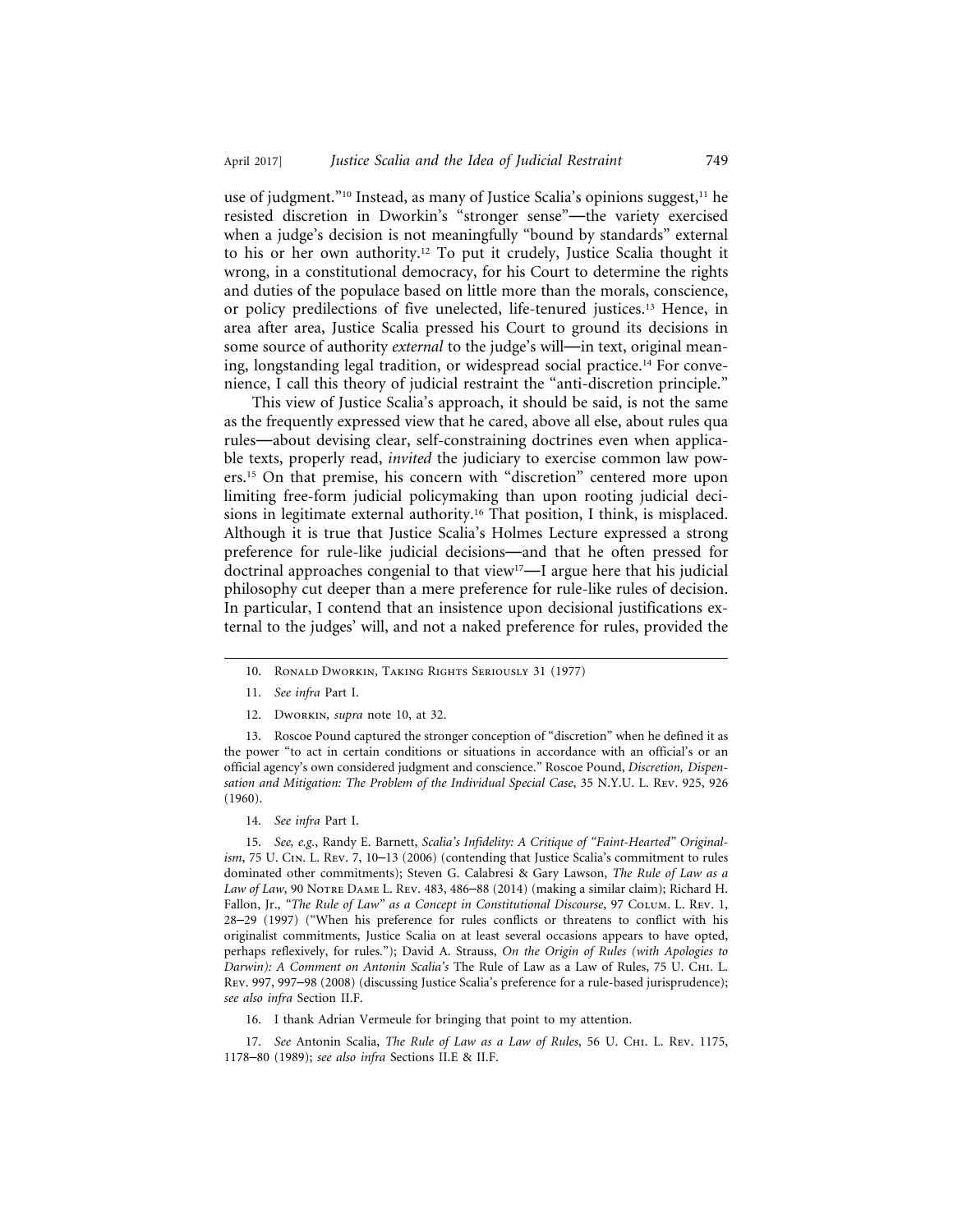central grounding for all of Justice Scalia's commitments—not only his affinity for rule-like doctrinal tests, but also, more fundamentally, his commitments to textualism, originalism, and a tradition- or practice-based approach to unenumerated rights.

This Review explores Justice Scalia's idea of judicial restraint. Starting from Justice Scalia's own account of his judicial philosophy in *A Matter of Interpretation*, Part I suggests that his theory of judging—in particular, his critique of common law discretion—accounts for a surprisingly large element of his textualism and originalism. Using mainly opinions from Justice Scalia's early years on the Court, Part II argues that his anti-discretion principle was an independent value that swept more broadly than his core commitments to textualism and originalism, standing alone.

Part III offers tentative thoughts about Justice Scalia's theory of judicial restraint. Section III.A considers two puzzles. First, as others have noticed, even though Justice Scalia's anti-discretion principle is ultimately a theory of judicial power, he does not focus his justification upon any sort of detailed account of Article III's original understanding.18 Second, applying Justice Scalia's anti-discretion principle itself invites judicial discretion. Because no one, including Justice Scalia, would deny that judges exercise some discretion when they decide statutory or constitutional cases, an anti-discretion principle requires judges to answer the elusive question of how much is too much. But that line-drawing exercise itself entails judicial discretion.

Section III.B then speculates about why Justice Scalia's campaign against judicial discretion got traction despite those puzzles. I suspect that much of his influence came at the level of close analysis rather than high theory. With an exceptional capacity to deconstruct judicial reasoning, Justice Scalia could reveal discretion long understood as something more constrained and objective. If he correctly intuited that an important strain in the legal culture mistrusted broad judicial discretion, then merely exposing such discretion could do much of the work for him. In short, he may have set a mood for the Court, even if his anti-discretion principle could not be reduced to an exact formula for judicial decision.

### I. A JUDGE SUSPICIOUS OF JUDGES

*A Matter of Interpretation* shows that Justice Scalia's theory of interpretation was not motivated solely, or perhaps even primarily, by his felt obligation to the words chosen by democratic lawmakers. His text-based approach *also* rested on, and sought to implement, his anti-discretion principle. Unless the Constitution or a statute clearly authorized judges to act on their own sense of the good, Justice Scalia insisted that they ground decisions in some form of constraint external to the judges' own preferences. This Part sketches the theory of judicial restraint elaborated in his first book and early academic writings.

<sup>18.</sup> *See, e.g.*, William N. Eskridge, Jr., *Textualism, The Unknown Ideal?*, 96 Mich. L. Rev. 1509, 1522–32 (1998) (reviewing *A Matter of Interpretation*).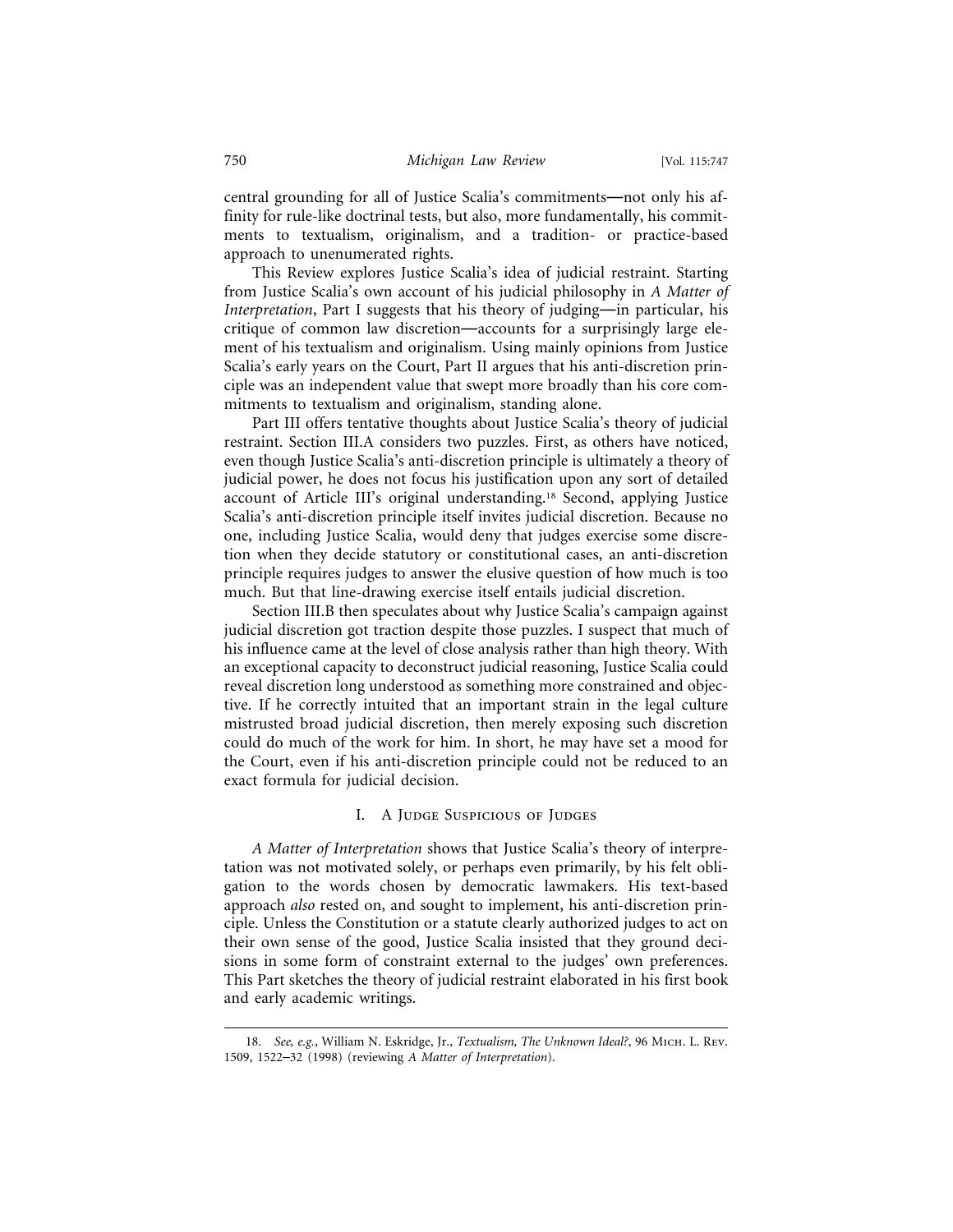#### A. *The Common Law Versus the Rule of Law*

The very first pages of *A Matter of Interpretation* show that Justice Scalia's primary concern is with the post-realist, common law mindset that had taken hold in American law (pp. 3–14). He wrote that, in contrast with an earlier time in which common law judges plausibly saw themselves as "mere expositors of generally accepted social practices" (p. 4), today's postrealist culture "acknowledge[s] that judges in fact 'make' the common law."19 On that view, the common law judge's job is really that of "playing king—devising, out of the brilliance of one's own mind, those laws that ought to govern mankind" (p. 7). Hence, if *Hadley v. Baxendale* holds that a carrier is not liable for the consequential damages suffered by its customer because of a delayed delivery,<sup>20</sup> the next case might just as easily hold that such damages will lie if the customer gave specific notice of the expected losses.<sup>21</sup> From there, a common law judge, free of any text, might add a "privity of contract" requirement to the *Baxendale* rule and then craft sensible exceptions to *that* requirement as well.<sup>22</sup> In other words, "the commonlaw . . . mind-set" invites the judge to ask: "What is the most desirable resolution of this case, and how can any impediments to the achievement of that result be evaded?" (p. 13).

Justice Scalia thought this judicial attitude profoundly antithetical to the ambitions of democratic self-governance. And that conviction informed his justifications for statutory textualism and constitutional originalism.

### B. *Textualism and the Common Law Method*

In the area of statutes, Justice Scalia targeted the Court's preference, typified by the *Holy Trinity* case,<sup>23</sup> for enforcing the "spirit" rather than the "letter" of a statute (pp. 18–23). According to *Holy Trinity Church v. United States* and its ilk, Congress cannot craft generally worded texts that anticipate, and provide for, all contingencies that may arise in the life of a statute.24 So when a statute as written seemed at odds with the mischief at which it was directed, with deeply felt social values, or with plain old common sense, the Court in that era presumed that Congress had "intended" something other than what it had written.

Justice Scalia's central critique of *Holy Trinity* was that following presumed legislative "intent" rather than enacted text is "incompatible with democratic government" (p. 17). Simply put, a faithful agent must respect

- 21. *See* pp. 5–7 (describing a variation to the *Baxendale* fact pattern).
- 22. *See* p. 8.
- 23. Holy Trinity Church v. United States, 143 U.S. 457 (1892).
- 24. *Id.* at 459.

<sup>19.</sup> P. 10. For a thoughtful opposing view about the common law, see Caleb Nelson, *The Legitimacy of (Some) Federal Common Law*, 101 Va. L. Rev. 1, 8 (2015), which stresses the constraints upon common law reasoning.

<sup>20. (1854) 156</sup> Eng. Rep. 145; 9 Ex. 341.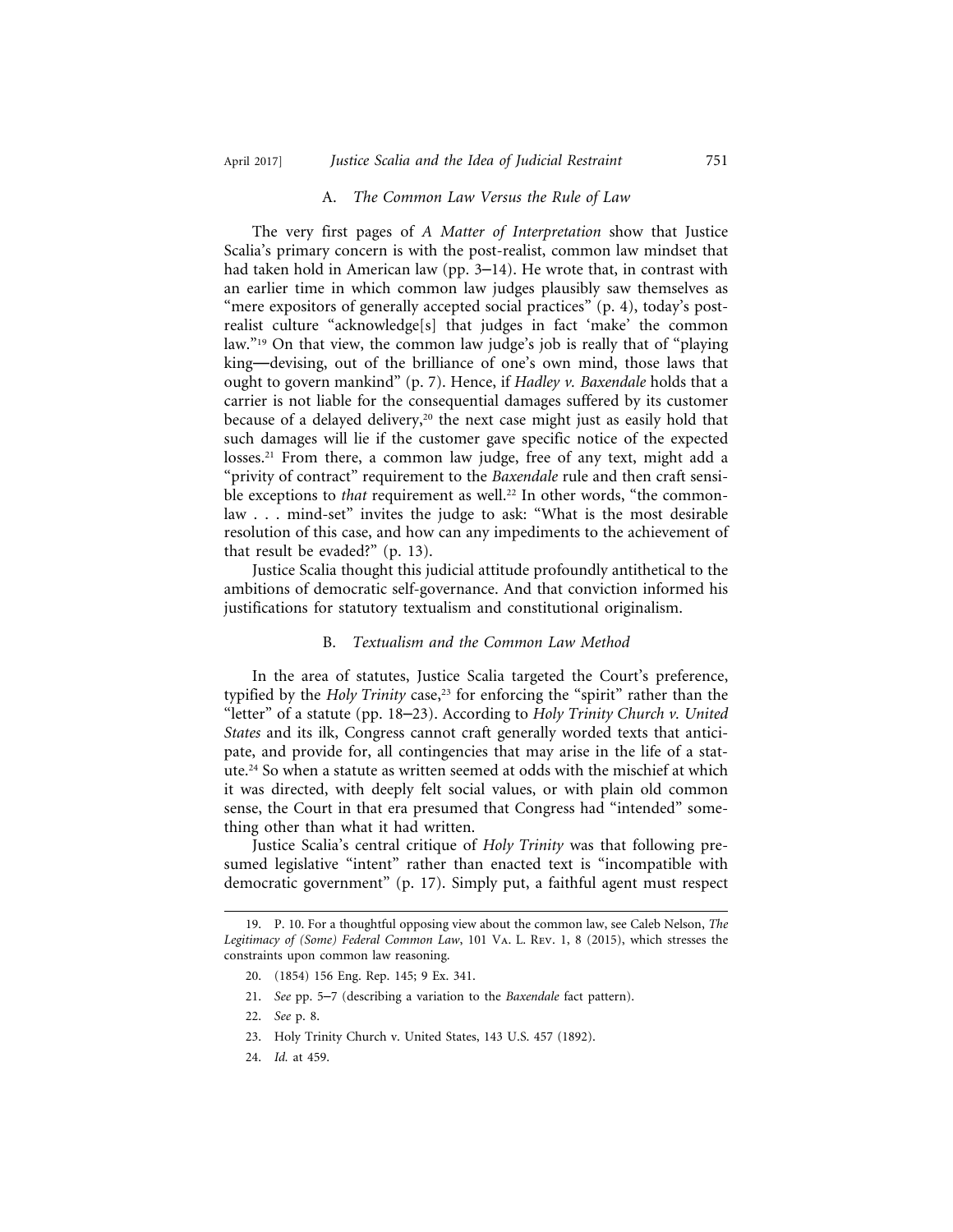the words Congress selected. Quite apart from that position, however, Justice Scalia stressed "that, under the guise or even the self-delusion of pursuing unexpressed legislative intents, common law judges will in fact pursue their own objectives and desires, extending their lawmaking proclivities from the common law to the statutory field" (pp. 17-18). He elaborated:

When you are told to decide, not on the basis of what the legislature said, but on the basis of what it *meant*, and are assured that there is no necessary connection between the two, your best shot at figuring out what the legislature meant is to ask yourself what a wise and intelligent person *should* have meant; and that will surely bring you to the conclusion that the law means what you think it *ought* to mean—which is precisely how judges decide things under the common law. (p. 18)

This practice, he said, was especially pernicious because judges used the fiction of "unexpressed legislative intent" to hide the fact that they were, in fact, making law on their own account.<sup>25</sup> In short, his statutory textualism rested not only on a theory of the legislative process, but also on a theory of proper judicial behavior.

### C. *The Living Constitution*

In contrast with theories of originalism rooted in the founders' social contract,26 Justice Scalia's Tanner Lectures grounded originalism mainly in rule-of-law concerns related to judicial discretion.27 While mentioning that the Constitution is "a democratically adopted text" (p. 40), Justice Scalia defended originalism *primarily* by criticizing what he thought of as the "ascendant" alternative—"[t]he Living Constitution" (p. 38). To him, that approach, which assumes that constitutional meaning "grows and changes from age to age," reproduces all the pathologies of "common law" judging (p. 38). Rather than focusing on the constitutional text, the Court's material of choice is its own precedents (p. 39). And if those precedents do not produce "the *desirable* result for the case at hand, . . . the Court will distinguish its precedents, or narrow them, or if all else fails overrule them, in order that

<sup>25.</sup> P. 21. He contrasted "honest nontextualists," like Guido Calabresi and William Eskridge, both of whom had acknowledged the common law component of this sort of "interpretation." Pp. 21-22 (discussing GUIDO CALABRESI, A COMMON LAW FOR THE AGE OF STATUTES (1982), and WILLIAM N. ESKRIDGE, JR., DYNAMIC STATUTORY INTERPRETATION (1994)).

<sup>26.</sup> *See, e.g.*, Edwin Meese, III, U.S. Att'y Gen., Speech Before the American Bar Association (July 9, 1985), *in* Originalism: A Quarter-Century of Debate 47, 53 (Steven G. Calabresi ed., 2007) (arguing that originalism "reflects a deeply rooted commitment to the idea of democracy" because the Constitution derives its authority from "the consent of the governed to the structures and powers of the government").

<sup>27.</sup> Michael Dorf, for one, thinks that concerns about judicial discretion and social contract theory are flipsides of the same justification for originalism. *See* Michael C. Dorf, *Integrating Normative and Descriptive Constitutional Theory: The Case of Original Meaning*, 85 Geo. L.J. 1765, 1766 n.2 (1997). Whatever the merits or demerits of that position, it seems significant that Justice Scalia made the former rather than the latter the central basis for his originalism.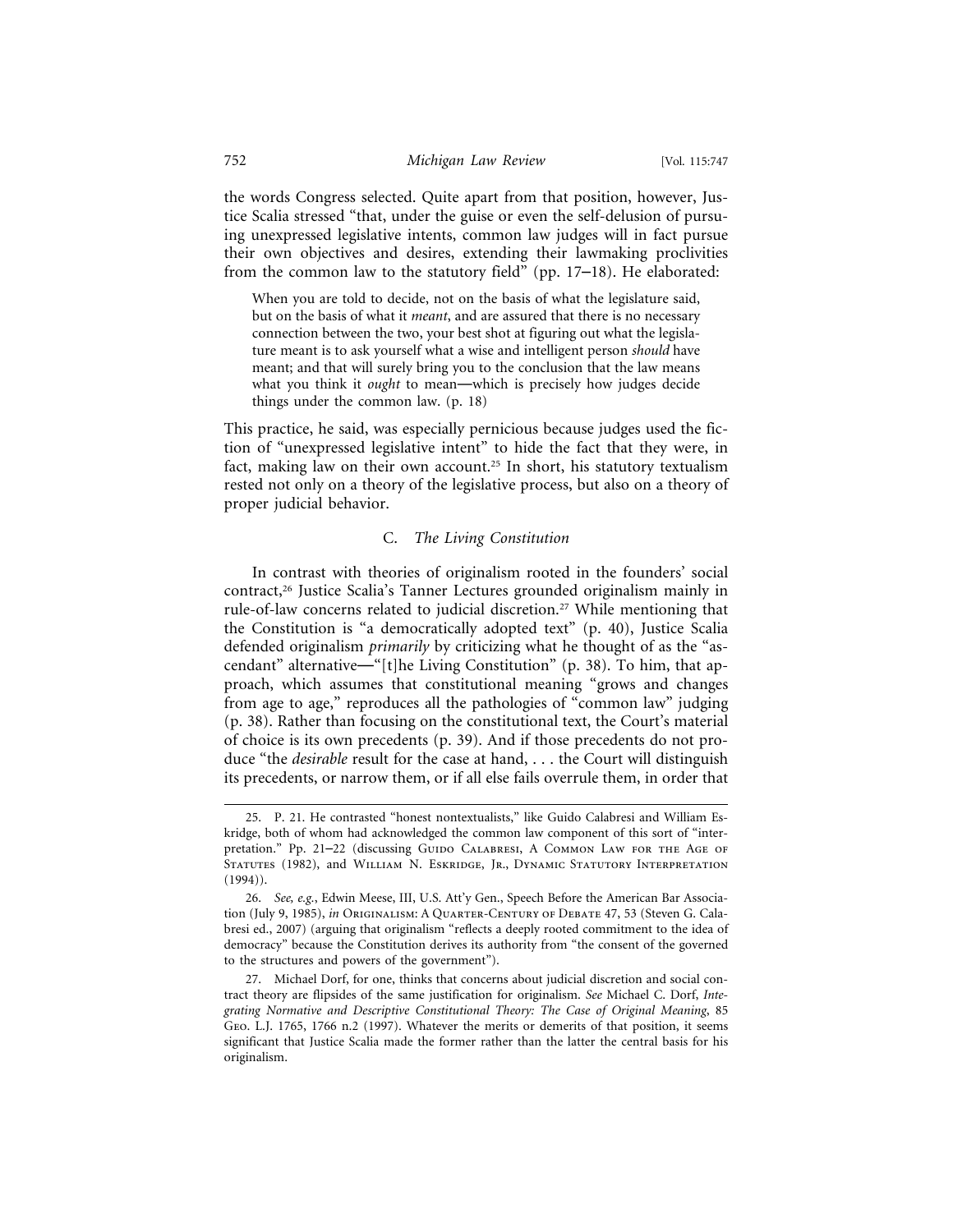the Constitution might mean what it *ought* to mean" (p. 39). This arrangement, he feared, produced outcomes that reflected little more than the morality or conscience of five justices: "Should there be . . . a constitutional right to die? If so, there is. Should there be a constitutional right to reclaim a biological child put out for adoption by the other parent? Again, if so, there is. If it is good, it is so" (p. 39, footnotes omitted). Originalism, he said, had its difficulties of application and its indeterminacies (pp. 45–46). Under living constitutionalism, however, these problems were endemic because "every question is an open question, every day a new day" (p. 46). And the only certainty is that "an evolving constitution will evolve the way [a] majority [of the Supreme Court] wishes" (p. 46). The net effect, he lamented, was to take power from "the legislature and to give it to the courts" (p. 41).

These concerns, I should add, accord with Justice Scalia's most fully articulated rationale for judicial review, which rests on rule-of-law rather than contractarian premises.28 In his Taft Lecture, Justice Scalia emphasized that while nothing in the Constitution explicitly authorizes judicial review, *Marbury v. Madison*<sup>29</sup> treats that extraordinary power as an incident of the courts' very ordinary power to interpret law.30 Accordingly, although the Constitution "has an effect superior to other laws, [it] is in its nature the sort of 'law' that is the business of the courts"—a text whose "meaning [is] ascertainable through the usual devices familiar to those learned in the law."<sup>31</sup> Federal courts have a duty to interpret and apply any constitutional text that is relevant to the case or controversy before them, just as they have a duty to interpret and apply the statute with which that constitutional text might conflict. All of that is ordinary interpretation.

If, however, the question was whether and how "to apply current societal values,"32 then judges could readily substitute their own moral preferences for those of the legislature.<sup>33</sup> In Justice Scalia's words:

[T]he main danger in judicial interpretation of the Constitution . . . is that the judges will mistake their own predilections for the law. . . . Nonoriginalism, which under one or another formulation invokes "fundamental values" as the touchstone of constitutionality, plays precisely to this weakness. It is very difficult for a person to discern a difference between those political values that he personally thinks most important, and those political values that are "fundamental to our society." Thus, by the adoption of such a criterion *judicial personalization of the law* is enormously facilitated.34

- 33. *Id.* at 863.
- 34. *Id.* (emphasis added).

<sup>28.</sup> *See* Antonin Scalia, *Originalism: The Lesser Evil*, 57 U. Cin. L. Rev. 849, 854 (1989); *see also, e.g.*, Barnett, *supra* note 15, at 10 (arguing that Justice Scalia defended originalism based on "the role of the judiciary" rather than a "theory of popular sovereignty").

<sup>29. 5</sup> U.S. (1 Cranch) 137, 177 (1803).

<sup>30.</sup> *See* Scalia, *supra* note 28, at 854.

<sup>31.</sup> *Id.*

<sup>32.</sup> *Id.*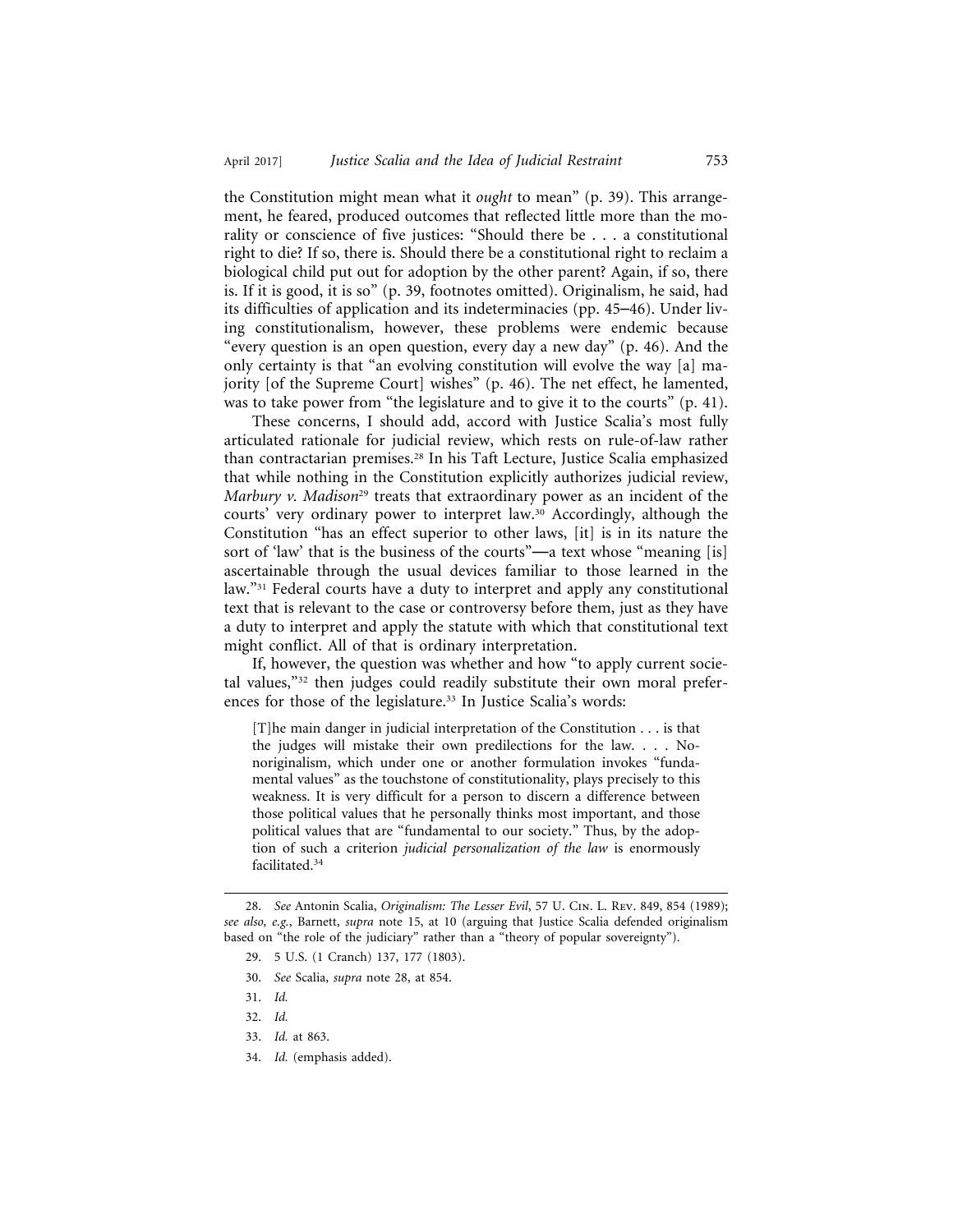Notice, again, that the primary concern expressed here is to constrain the subjectivity of today's judges rather than to vindicate the political judgments of the founding generation.35

### II. Justice Scalia's Anti-Discretion Principle

Justice Scalia was hardly the first person to invoke concerns about judicial subjectivity as a way to justify textualism or originalism.36 He did two things, however, that made his anti-discretion principle distinctive and, as I argue below, difficult for lawyers and judges to ignore.<sup>37</sup>

First, Justice Scalia made the concern pervasive. Especially in his early years on the Court, the anti-discretion principle suffused his analysis in area after area. The principle was mostly not context specific; that is, its invocation generally did not depend upon the interpretation of particular texts in particular cases. Rather, it represented a freestanding philosophy of judging—a background aspiration for the federal judiciary's behavior in a system of separated powers. Hence, for example, the anti-discretion principle helped (1) drive Justice Scalia's approach to textualism and originalism; (2) structure his disposition of unenumerated rights; (3) justify a more streamlined political question doctrine; (4) define a novel approach to stare decisis; and (5) provoke, from time to time, the exercise of *acknowledged* judicial discretion in a way that consciously sought to minimize or channel the discretion conferred.

Second, Justice Scalia used close analysis of cases to show that seemingly constraining doctrines, when applied in practice, effectively left five justices free to implement their own sense of the good. In a number of cases, he showed, for example, that familiar balancing tests asked the Court to compare incommensurable values or make sense of multiple unweighted and unranked factors—techniques that allowed the Court to come out either

37. *See infra* Section III.B.

<sup>35.</sup> In keeping with that theme, Justice Scalia allowed that the Court might insist that any newly identified " 'fundamental values' . . . be clearly and objectively manifested in the laws of the society." *Id.* He added, however, that he knew of no non-originalist theorist who proposed such a test. *Id.*

<sup>36.</sup> Justice Rehnquist, for example, argued that unless judicial review "is somehow tied to the language of the Constitution that the people adopted," judges would become just "a small group of fortunately situated people with a roving commission to second-guess Congress, state legislatures, and state and federal administrative officers concerning what is best for the country." William H. Rehnquist, Observation, *The Notion of a Living Constitution*, 54 Tex. L. Rev. 693, 698 (1976). Similarly, then-Professor Robert H. Bork once wrote that "a legitimate Court must be controlled by principles exterior to the will of the Justices." Robert H. Bork, *Neutral Principles and Some First Amendment Problems*, 47 IND. L.J. 1, 6 (1971). Accordingly, he thought judges should "stick close to the text and the history, and their fair implications, and not construct new rights." *Id.* at 8. In statutory interpretation, legal philosopher John Austin contended that when a court "depart[s] from the manifest sense of a statute, in order . . . [to] carry into effect its *ratio* or scope," the judge embarks on "a process of legislative amendment, or a process of legislative correction, which lays all statute law at the arbitrary disposition of the tribunals." 2 JOHN AUSTIN, LECTURES ON JURISPRUDENCE 629 (Robert Campbell ed., 5th ed. 1885).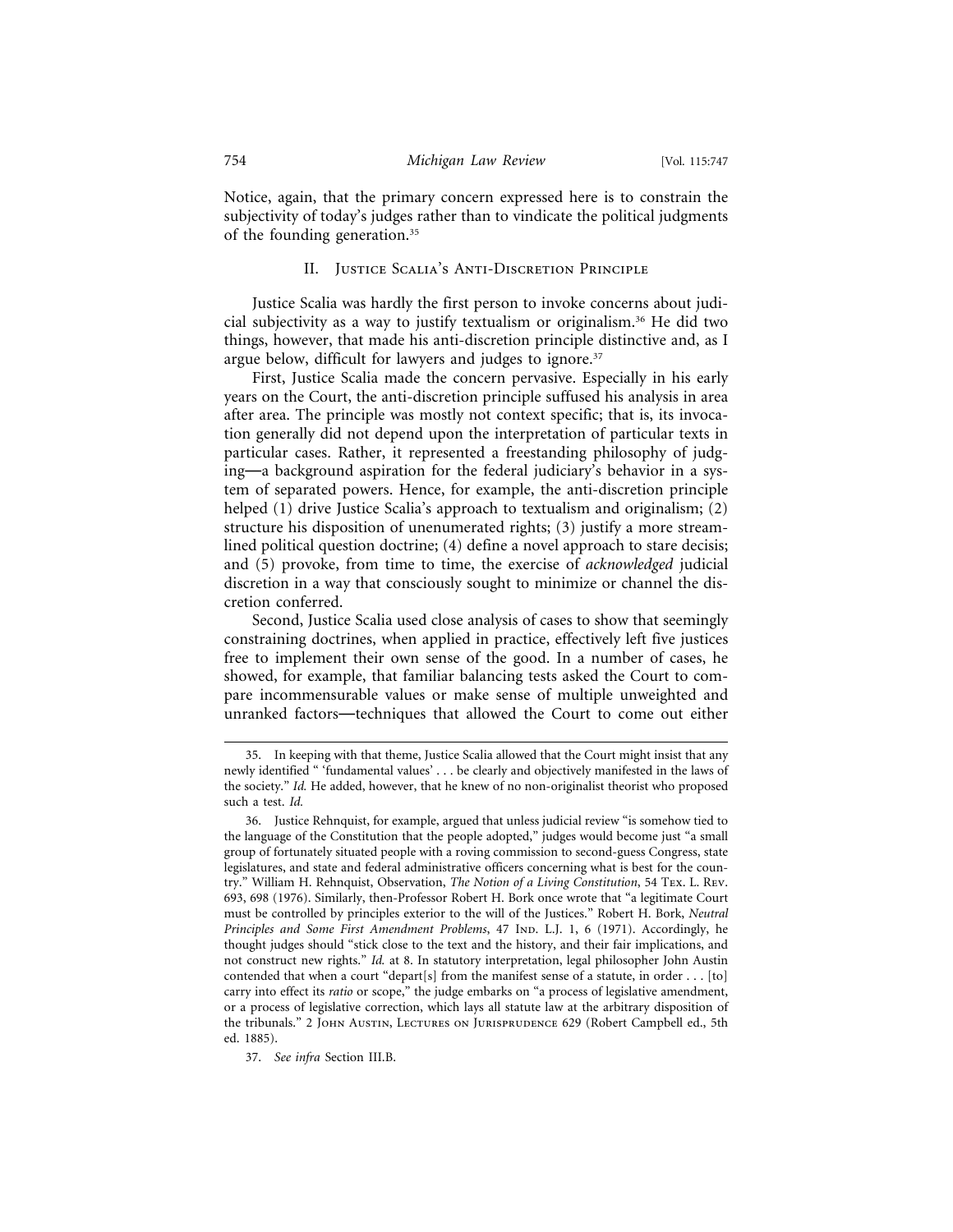way in any given case.<sup>38</sup> He focused, as well, upon the ways judges could effectuate their own values by manipulating the levels of generality at which they defined the purpose of a statute or the principle underlying a common law tradition.<sup>39</sup> He also wrote about doctrines that posed questions of degree without providing any principled metric for deciding whether a given case properly fell on one side or the other of the relevant line.40 In other words, he was on the lookout for doctrines that authorized "ad hoc [judicial] judgment" and, thus, "guaranteed . . . a result, in every case, that [would] make a majority of the Court happy."41

This Part offers examples of the ways in which Justice Scalia applied his anti-discretion principle across diverse areas of law. The analysis tries to show the freestanding character of the principle. It also highlights Justice Scalia's use of close, case-intensive analysis to uncover the nearly standardless discretion present in familiar judicial doctrines.

### A. *Discretion and the Text*

Justice Scalia's anti-discretion principle did not necessarily derive from his interpretation of a particular governing text. Instead, he used that principle as an independent reason to adhere to the textual conclusions he reached by ordinary interpretation. For example, the anti-discretion principle underlaid his rejection of strong purposivism in statutory interpretation. In constitutional cases, too, that principle led him, at times, to reject a particular reading of a constitutional text if he thought that reading would give judges discretion incompatible with their constitutional role.

<sup>38.</sup> *See, e.g.*, McDonald v. City of Chicago, 561 U.S. 742, 795 (2010) (Scalia, J., concurring) ("The ability of omnidirectional guideposts to constrain is inversely proportional to their number."); Rutan v. Republican Party of Ill., 497 U.S. 62, 96 (1990) (Scalia, J., dissenting) (arguing that a multipart balancing test leads to results "favored by the personal (and necessarily shifting) philosophical dispositions of a majority of this Court"); *see also infra* text accompanying notes 114–117. In this vein, H.L.A. Hart once wrote that discretion arises from the absence "clear principles or rules determining the relative importance of the[ ] constituent values [that inform a decision] or, where they conflict, how compromise should be made between them." H.L.A. Hart, *Discretion*, 127 Harv. L. Rev. 652, 659 (2013).

<sup>39.</sup> *See infra* text accompanying notes 45–56, 79–85.

<sup>40.</sup> *See, e.g.*, BMW of N. Am., Inc. v. Gore, 517 U.S. 559, 600 (1996) (Scalia, J., dissenting) (arguing that substantive due process review of whether punitive damages are excessive "reflects not merely . . . 'a judgment about a matter of degree,' but a judgment about the appropriate degree of indignation or outrage, which is hardly an analytical determination" (citation omitted)); Sisson v. Ruby, 497 U.S. 358, 372 (1990) (Scalia, J., concurring in the judgment) ("The impossibility of drawing a principled line with respect to what, in addition to the fact that the contract relates to a vessel . . . is needed in order to make the contract itself 'maritime,' has brought ridicule upon the enterprise."); *see also infra* Section II.C. This theme mirrors Hart's observation that discretion arises from a governing test that predictably generates no "right or wrong choice." Hart, *supra* note 38, at 660.

<sup>41.</sup> Morrison v. Olson, 487 U.S. 654, 733–34 (1988) (Scalia, J., dissenting).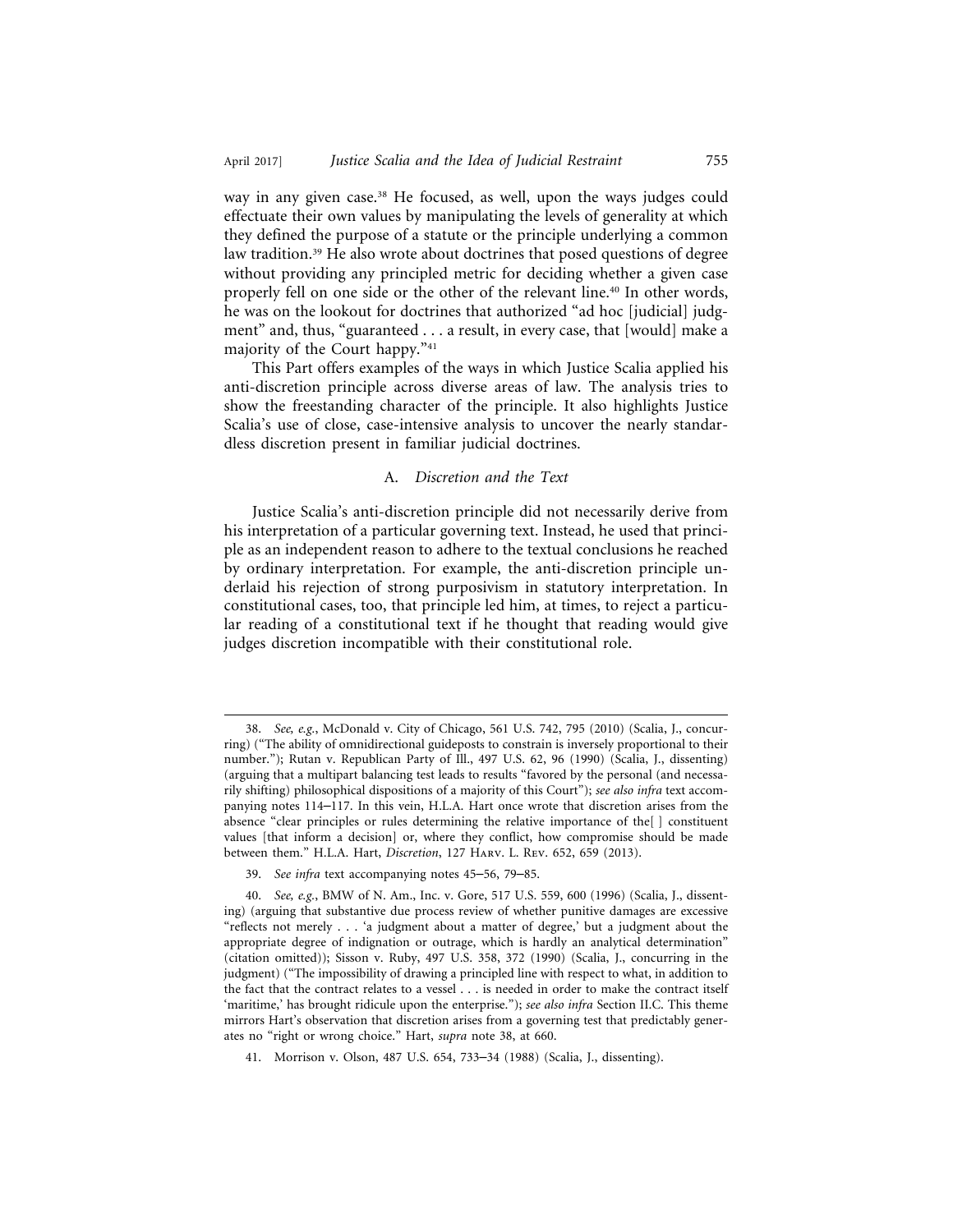### 1. Statutory Purposivism

Justice Scalia successfully challenged the longstanding principle that judges should enforce the spirit rather than the letter of a statute.42 Under that principle, a statute that prohibited "dogs from the national parks" might apply to any disruptive pet, canine or not, if extrinsic evidence revealed a background statutory spirit or purpose to ensure the quiet enjoyment of those parks. Justice Scalia contested this approach primarily on the legislative process ground that if a judge elevates a statute's purpose over its enacted text, he or she might unknowingly disrupt awkward, behind-thescenes compromises that had been essential to the law's enactment.<sup>43</sup>

Independent of that legislative process claim, however, Justice Scalia also argued that a judge, unmoored from the text, would improperly exercise personal discretion to set rather than discern a statute's policy. The kernel of this idea comes from legal realist Max Radin, who observed that all laws have multiple layers of purposes, culminating in the ultimate purposes of "justice and security."<sup>44</sup> On that view, once a court departs from the immediate rules embedded in the statutory text and shifts to the background purposes, the judge has broad discretion to define its purposes at whatever level of generality he or she sees fit. Or, to put it more tendentiously, once a court decides not to enforce a statute as written, the judge has considerable discretion to decide how to rewrite it.

This concern was central to Justice Scalia's analysis in the case that, more than any other, marked the Court's shift away from *Holy Trinity* and toward textualism. To simplify, in *West Virginia University Hospitals, Inc. v. Casey*, 45 Justice Scalia's opinion for the Court held that the plain text of 42 U.S.C. § 1988—which authorized prevailing civil rights plaintiffs to recover a "reasonable attorney's fee"46—did not *also* authorize recovery of "expert fees."47 In dissent, Justice Stevens argued that the Court's reading of § 1988 contradicted the statute's background purpose. In particular, he said, both the legislative history and the timing of § 1988's enactment made clear that Congress had passed the statute in order to overturn *Alyeska Pipeline Service*

45. 499 U.S. 83 (1991), *superseded by statute*, Civil Rights Act of 1991, Pub. L. No. 102- 166, 105 Stat. 1071, *as recognized in* Landgraf v. USI Film Prods., 511 U.S. 244 (1994).

46. 42 U.S.C. § 1988 (1988).

<sup>42.</sup> *See* John F. Manning, *The Supreme Court, 2013 Term*—*Foreword: The Means of Constitutional Power*, 128 Harv. L. Rev. 1, 22–23 (2014).

<sup>43.</sup> *See, e.g.*, Artuz v. Bennett, 531 U.S. 4, 10 (2000) (Scalia, J.) (adhering to "the only permissible interpretation of the text—which may, for all we know, have slighted policy concerns on one or the other side of the issue as part of the legislative compromise that enabled the law to be enacted").

<sup>44.</sup> Max Radin, *Statutory Interpretation*, 43 Harv. L. Rev. 863, 876 (1930); *see also id.* ("[N]early every end is a means to another end.").

<sup>47.</sup> The Court cited the fact that numerous other fee-shifting statutes authorized recovery of both "attorney's fees" and "expert fees," thereby confirming that the former did not encompass the latter. *Casey*, 499 U.S. at 88–92, 102.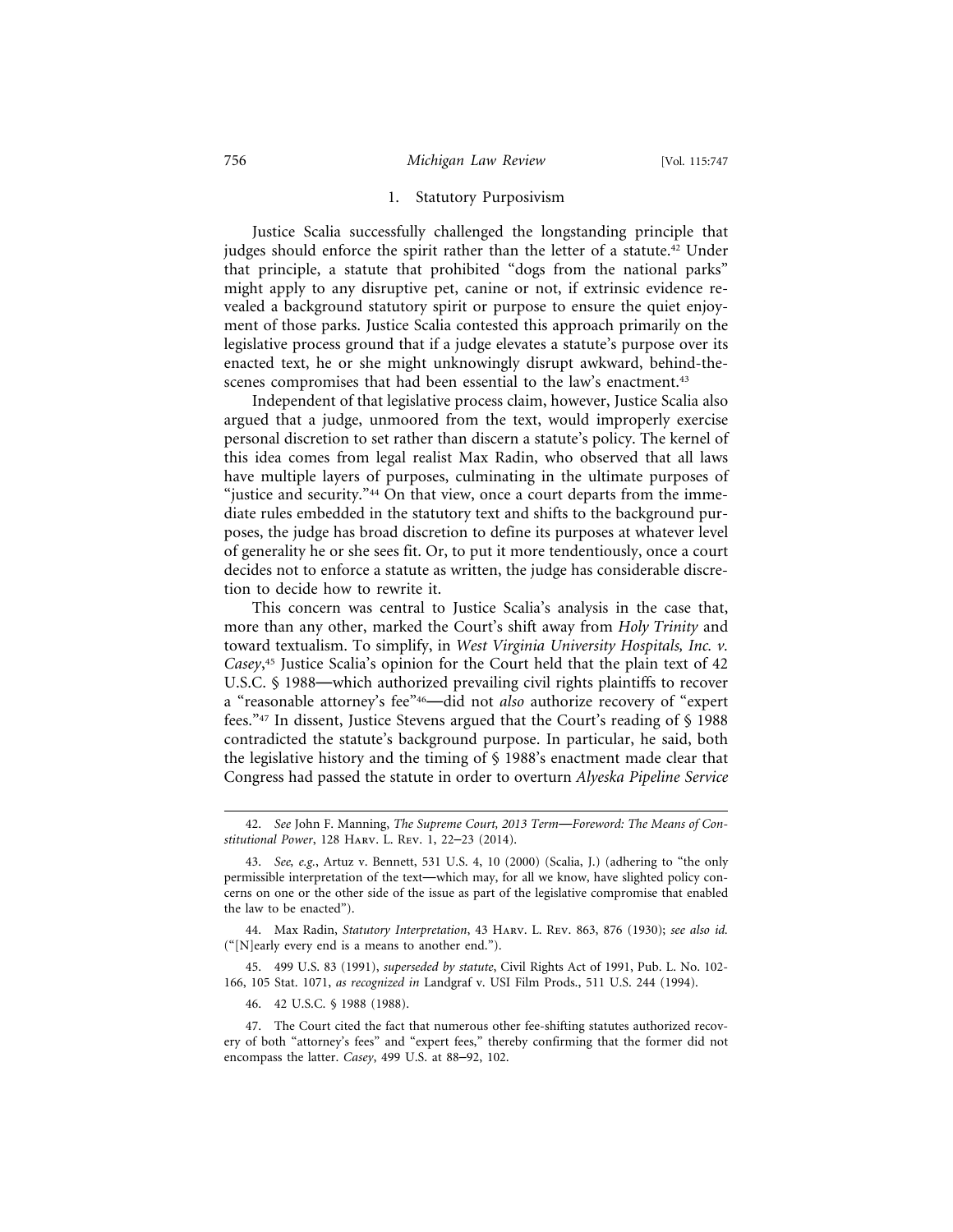*Co. v. Wilderness Society*<sup>48</sup>—a case that had displaced an equitable doctrine allowing courts to shift *both* attorney's fees *and* expert fees, the very elements sought by the plaintiffs in *Casey*. 49 According to Justice Stevens, reading § 1988 literally would defeat the statute's obvious purpose of restoring the pre-*Alyeska* status quo and making plaintiffs, like the hospital, whole for their litigation expenses.<sup>50</sup>

To Justice Scalia, the dissent picked an arbitrary level of generality at which to define the statute's purpose. He allowed that many legislators had voted for § 1988 in order to overturn *Alyeska and* that pre-*Alyeska* case law had shifted *both* attorney's fees *and* expert fees, just as Justice Stevens said.51 Justice Scalia also noted, however, that the pre-*Alyeska* regime differed from § 1988 in other important respects, as well. Among them, "civil rights plaintiffs could recover fees . . . only if private enforcement was necessary to defend important rights benefiting large numbers of people, and cost barriers might otherwise preclude private suits."52 And because "*Alyeska* itself . . . involved not a civil rights statute but the National Environmental Policy Act," a judge taking purposivism to its logical conclusion might read § 1988 to govern environmental as well as (or perhaps even instead of) civil rights actions such as the one at issue in *Casey*. 53

These observations gave point to the concerns about judicial discretion that Radin had identified.<sup>54</sup> Even when dealing with a purpose as concrete as that of overruling *Alyeska*, the dissent in *Casey* could pick a level of generality that corresponded to its own view of sensible fee-shifting policy. The impossibility of neutrally identifying *the* purpose of § 1988 made its characterization a matter of judicial, and not legislative, choice.55

### 2. Judicial Discretion and the Constitutional Text

Justice Scalia's anti-discretion principle often informed, rather than reflected, the way he read particular constitutional texts. That is, while he understood that governing law *might* authorize common law discretion, his

- 51. *Casey*, 499 U.S. at 97, 101 n.7 (majority opinion).
- 52. *Id.* at 97–98.
- 53. *Id.* at 98.
- 54. *See* Radin, *supra* note 44, at 876.

55. Justice Scalia often revisited this theme. *See, e.g.*, King v. Burwell, 135 S. Ct. 2480, 2505 (2015) (Scalia, J., dissenting) ("We lack the prerogative to repair laws that do not work out in practice, just as the people lack the ability to throw us out of office if they dislike the solutions we concoct."); United States v. Johnson, 481 U.S. 681, 702 (1987) (Scalia, J., dissenting) (arguing that a judge-made exception to the Federal Tort Claims Act came from the Court's "ignoring what Congress wrote and imagining what it should have written").

<sup>48. 421</sup> U.S. 240 (1975), *superseded by statute*, Civil Rights Attorney's Fees Awards Act of 1976, Pub. L. No. 94-559, 90 Stat. 2641; *see Casey*, 499 U.S. at 108–11 (Stevens, J., dissenting).

<sup>49.</sup> *See Casey*, 499 U.S. at 109 n.8 (describing the pre-*Alyeska* case law).

<sup>50.</sup> *See id.* at 111 ("It is fair to say that throughout the course of the hearings, a recurring theme was the desire to return to the pre-*Alyeska* practice in which courts could shift fees, including expert witness fees, and make those who acted as private attorneys general whole again, thus encouraging the enforcement of the civil rights laws.").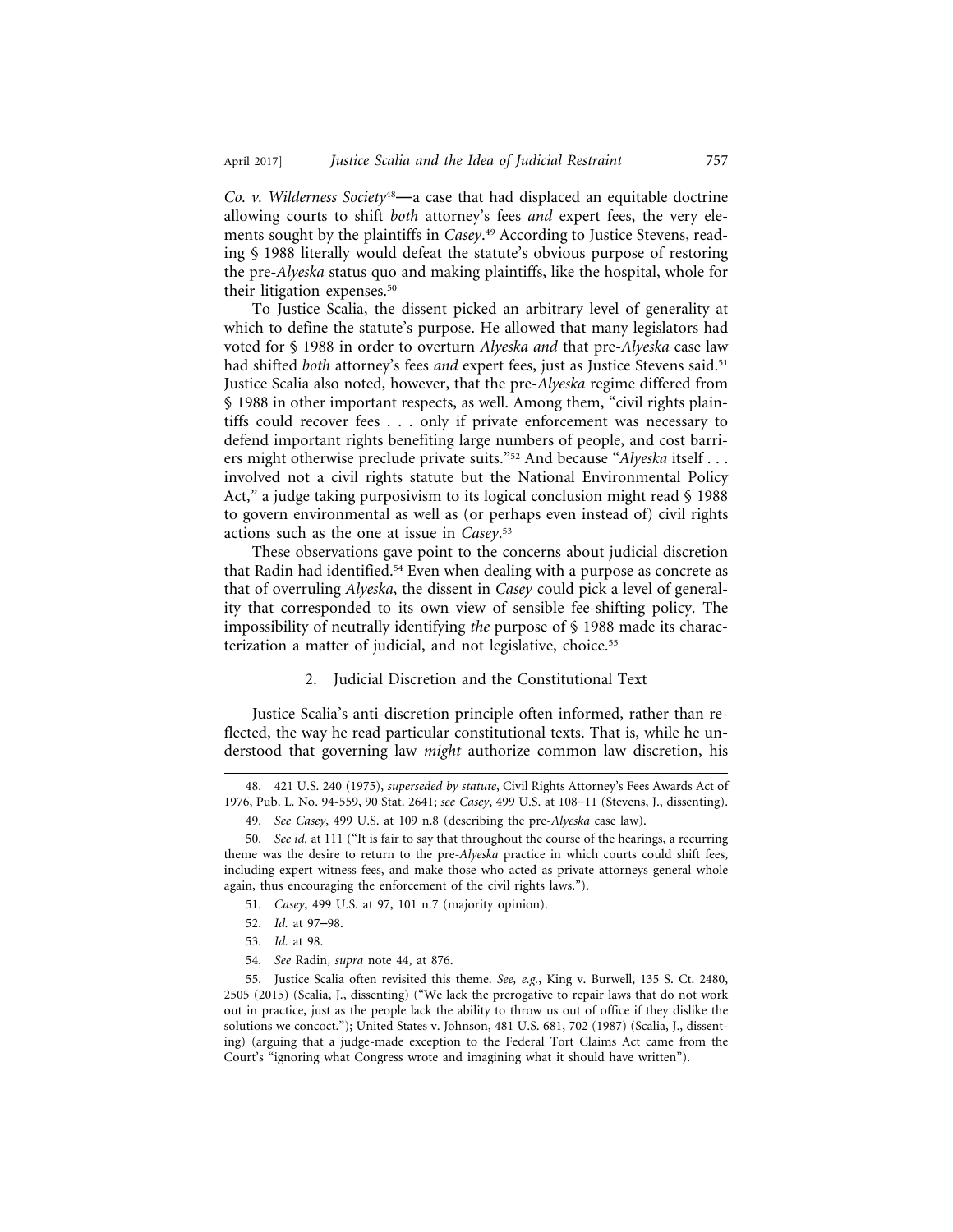presumption that federal judges did not appropriately exercise such discretion inclined him to read constitutional texts accordingly.56 Consider his treatment of Eighth Amendment proportionality. In *Harmelin v. Michigan*, Justice Scalia wrote a plurality opinion for himself and Chief Justice Rehnquist that disclaimed Eighth Amendment authority to ask whether a statutory punishment fit the crime—that is, whether the penalty was disproportionate to the severity of the offense.<sup>57</sup> Most of the opinion consisted of ordinary interpretation: carefully parsing the Amendment's text, analyzing its origins in the English Declaration of Rights, contrasting the Amendment's language with that in other eighteenth-century American constitutions that had authorized proportionality review, and looking at the way the Amendment's meaning had been clarified through early practice.<sup>58</sup>

Despite finding those sources "conclusive," Justice Scalia also invoked generic concerns about the discretion judges would exercise under proportionality review.59 He suggested that the inevitability of judicial discretion in proportionality analysis likely accounted for *why* the founders omitted proportionality from the Constitution.<sup>60</sup> When it came to proportionality, he wrote, the founders would have lacked direction comparable to the "clear historical guidelines and accepted practices that enable judges to determine which *modes* of punishment are 'cruel and unusual.'"<sup>61</sup> In addition, he opined that no legislature sets out to prescribe a disproportionate punishment, but rather that punishments may come to appear that way "because they were made for other times or other places, with different social attitudes, different criminal epidemics, different public fears, and different prevailing theories of penology."62 In that light, Justice Scalia said that "[t]he real function of a constitutional proportionality principle, if it exists, is to enable judges to evaluate a penalty that some assemblage of men and women has considered proportionate—and to say that it is not."<sup>63</sup> He found that the standards available for such a task were "so inadequate that the proportionality principle becomes an invitation to imposition of subjective values."64 Having so concluded, Justice Scalia refused to attribute to the founders the aim of adopting a clause that authorized such subjectivity.65

- 57. 501 U.S. 957, 965 (1991) (plurality opinion).
- 58. *See Harmelin*, 501 U.S. at 966–85.
- 59. *Id.* at 976–85.
- 60. *Id.* at 985–86.
- 61. *Id.* at 985.
- 62. *Id.*
- 63. *Id.* at 986 (emphases omitted).
- 64. *Id.*

65. *Id.* at 985–86; *see* Bradford R. Clark, *Constitutional Structure, Judicial Discretion, and the Eighth Amendment*, 81 Notre Dame L. Rev. 1149 (2006) (making a similar argument).

<sup>56.</sup> Indeed, this presumption is reflected, perhaps unconsciously, in his suggestion that "adherence to a more or less originalist theory of construction" would more likely produce constrained, rule-based case law. *See* Scalia, *supra* note 17, at 1184.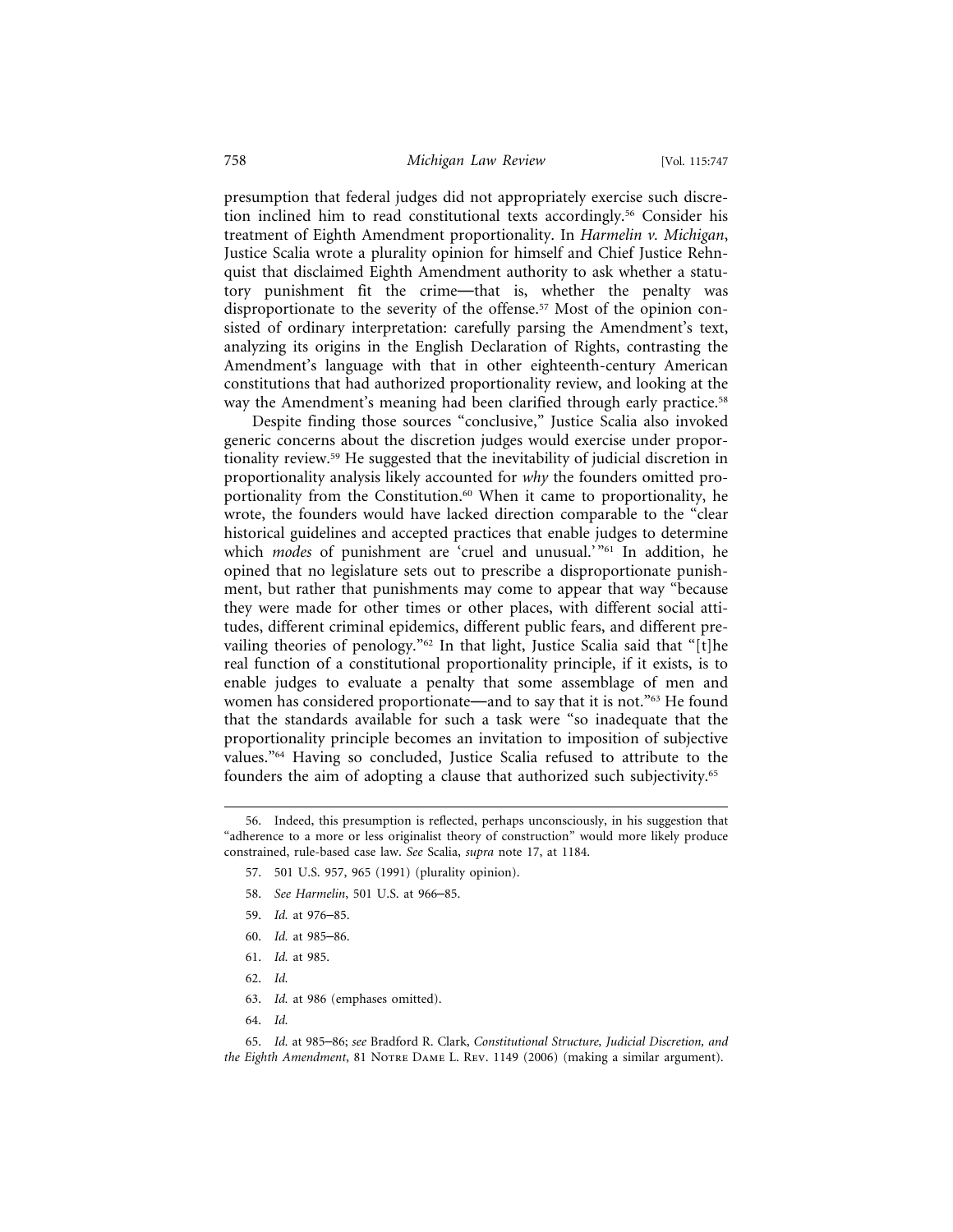### April 2017] *Justice Scalia and the Idea of Judicial Restraint* 759

### B. *Unenumerated and Evolving Rights*

Early in his time on the Court, Justice Scalia declared himself a "fainthearted originalist"— one who would, subject to an important qualification discussed below,<sup>66</sup> apply the traditional doctrine of stare decisis.<sup>67</sup> As a result, although Justice Scalia thought substantive due process a clear departure from the constitutional text,<sup>68</sup> he joined the Court in enforcing that doctrine as a matter of precedent.<sup>69</sup> He structured his approach, however, around the anti-discretion principle, insisting upon a tradition-based framework that he thought would constrain judges' discretion to impose their own moral judgments on the polity. For difficult moral questions (such as the right to die), he thought that the answers were no better "known to the nine Justices of this Court . . . than they are known to nine people picked at random from the . . . telephone directory."70 Hence, he took the position that "no 'substantive due process' claim can be maintained unless the claimant demonstrates that the State has deprived him of a right *historically and traditionally* protected against state interference."71

No case better illustrates his position—or its grounding in the anti-discretion principle—than does *Michael H. v. Gerald D.*72 Michael H. claimed paternity of a child born to Gerald D. and Gerald's wife Carole.73 California law, however, denied an outsider to a marriage the right to establish paternity of a child born to "'a wife cohabiting with [a] husband'" able to procreate.74 Michael H. claimed that this restriction impermissibly interfered with a constitutional "liberty interest in his [parental] relationship," as protected by earlier cases.75

In a plurality opinion, Justice Scalia rejected Michael H.'s claim. After examining the American common law of family relationships, Justice Scalia concluded that Michael H. (and Justice Brennan's dissent) had focused on "parental rights" at too high a level of generality.76 The common law, said Justice Scalia, did not protect parental rights at all costs; rather, "our traditions have protected the marital family . . . against the sort of claim Michael

<sup>66.</sup> *See infra* Section II.D.

<sup>67.</sup> *See* Scalia, *supra* note 28, at 861 (observing that "almost every originalist would adulterate it with the doctrine of *stare decisis*—so that *Marbury v. Madison* would stand even if [a legal scholar] should demonstrate unassailably that it got the meaning of the Constitution wrong").

<sup>68.</sup> *See* Cruzan v. Dir., Mo. Dep't of Health, 497 U.S. 261, 293 (1990) (Scalia, J., concurring).

<sup>69.</sup> In his very first Term on the Court, Justice Scalia joined an opinion of the Court enforcing an unenumerated right to marry. *See* Turner v. Safley, 482 U.S. 78 (1987).

<sup>70.</sup> *Cruzan*, 497 U.S. at 293 (Scalia, J., concurring).

<sup>71.</sup> *Id.* (emphasis added).

<sup>72. 491</sup> U.S. 110 (1989) (plurality opinion).

<sup>73.</sup> *Michael H.*, 491 U.S. at 114.

<sup>74.</sup> *Id.* at 115 (quoting CAL. EVID. CODE § 621(a) (West 1989)).

<sup>75.</sup> *Id.* at 121.

<sup>76.</sup> *See id*. at 124–30.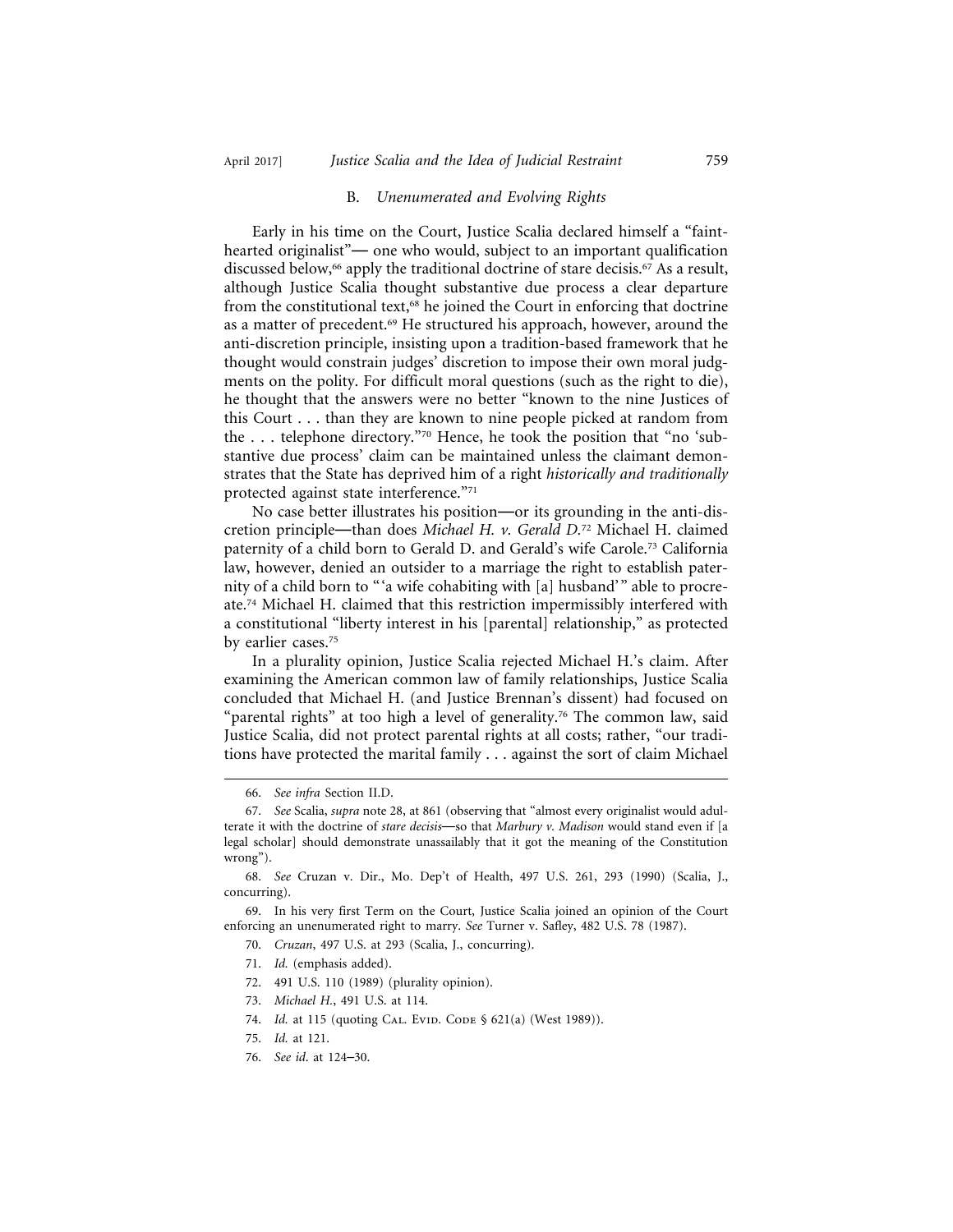asserts."77 In particular, Justice Scalia found that the common law's "presumption of legitimacy" made no exception for Michael H.'s situation.<sup>78</sup>

In a footnote (joined only by Chief Justice Rehnquist), Justice Scalia explained that, in substantive due process cases, the Court must "refer to *the most specific level* at which a relevant tradition protecting, or denying protection to, the asserted right can be identified."79 Justice Scalia elaborated that "[i]f, for example, there were no societal tradition, either way, regarding the rights of the natural father of a child adulterously conceived, we would have to consult, and (if possible) reason from, the traditions regarding natural fathers in general."80 But since "a more specific tradition . . . unqualifiedly denies protection to" Michael H., that tradition must govern.<sup>81</sup>

Justice Scalia used this approach as a way to avoid "arbitrary decisionmaking."82 Because more "general traditions"—such as parental or family rights—"provide[d] such imprecise guidance, they [would] permit judges to dictate rather than discern the society's views."83 And if the Court did not use the "most specific tradition as [its] point of reference," there was no principled basis "for selecting among the innumerable relevant traditions that could be consulted."84 In short, if Justice Scalia was to participate in implementing substantive due process, he would insist that the decisions be grounded in considerations other than "the [moral] predilections of those who happen at the time to be Members of this Court."<sup>85</sup>

### C. *Political Question Doctrine Lite*

Justice Scalia helped rerationalize a consistently puzzling area of law when he persuaded his colleagues to formalize judicial forbearance from enforcing the nondelegation doctrine through judicial review.<sup>86</sup> In that context,

84. *Id.*

85. *Id.* at 121 (quoting Moore v. City of East Cleveland, 431 U.S. 494, 502 (1977) (plurality opinion)). The desire for external indicia of constitutional values also structured Justice Scalia's approach to the "evolving standards of decency" that the Court applied to determine "cruel and unusual punishments" under the Eighth Amendment. *See* Trop v. Dulles, 356 U.S. 86, 101 (1958) (adopting the "evolving standards" approach). To Justice Scalia, any such evolution needed, at a minimum, to reflect something other than "the subjective views of five Members of this Court." Roper v. Simmons, 543 U.S. 551, 608 (2005) (Scalia, J., dissenting). Hence, to the extent that he accepted the possibility of evolving Eighth Amendment standards, he insisted upon "objective indicia that reflect the public attitude toward a given sanction," Stanford v. Kentucky, 492 U.S. 361, 370 (1989) (quoting McCleskey v. Kemp, 481 U.S. 279, 300 (1987))—for example, "statutes passed by society's elected representatives" or accumulated judgments of prosecutors and juries administering relevant criminal penalties, *id.*

86. *See* Whitman v. Am. Trucking Ass'ns, 531 U.S. 457, 474–75 (2001).

<sup>77.</sup> *Id.* at 124.

<sup>78.</sup> *Id.* at 126–27.

<sup>79.</sup> *Id.* at 127–28 n.6 (emphasis added).

<sup>80.</sup> *Id.* at 128 n.6.

<sup>81.</sup> *Id.*

<sup>82.</sup> *Id.*

<sup>83.</sup> *Id.*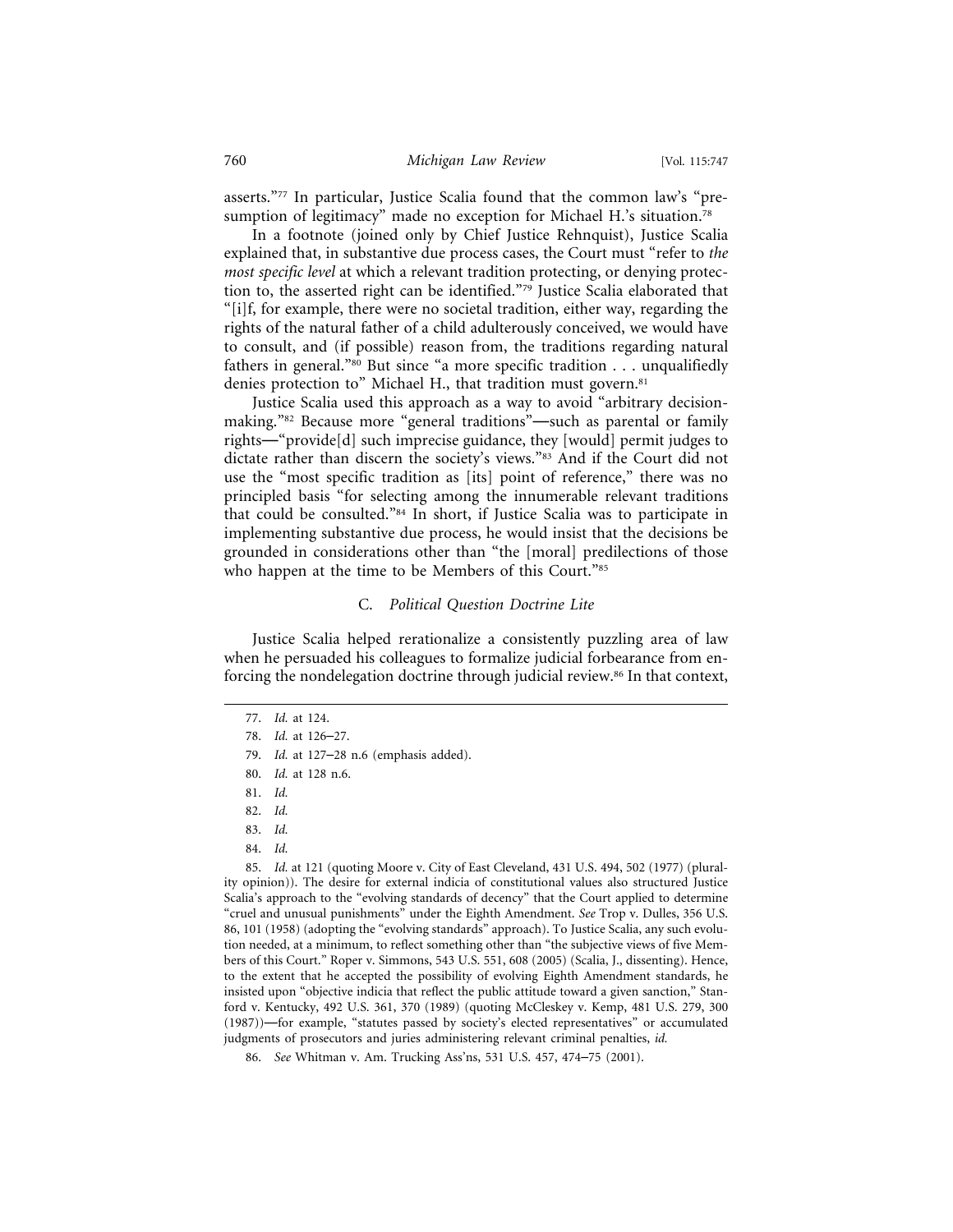Justice Scalia relied on judicial manageability concerns to argue that Congress, rather than the federal judiciary, should have the discretion to determine how broadly Congress may assign subordinate lawmaking authority to administrative agencies.<sup>87</sup> The Court had consistently held that because Article I vests "[a]ll legislative Powers herein granted" in Congress,<sup>88</sup> legislators may not delegate such authority to another branch of government.<sup>89</sup> Yet, the Constitution provides no good definition of what it means to delegate legislative powers.<sup>90</sup> In an effort to define that principle, the Court had established that Congress may not ask the other branches to make basic or fundamental policy decisions, but rather may task them only with "fill[ing] up the details" of statutory policy.91 Settled doctrine implemented that idea by asking whether a statute contains an "intelligible principle" to guide agency decisions.92

Despite these precedents, however, the Court had time and again upheld statutes that authorize agency lawmaking pursuant to intelligible principles as vaporous as "fair and equitable," "just and reasonable," and even the "public interest."93 Against this backdrop, Justice Scalia thought it better to take the Court formally out of the business of enforcing the doctrine, except in the most extreme cases.<sup>94</sup> Based on the text and structure of the Constitution, he acknowledged that "the doctrine of unconstitutional delegation is unquestionably a fundamental element of our constitutional system."95 But he worried about judicial subjectivity—about the Court's capacity to draw the necessary lines between the basic policy judgments that Congress must make and the lesser policy details that Congress may leave to agency discretion.

Once it is conceded . . . that no statute can be entirely precise, and that some judgments, even some judgments involving policy considerations, must be left to the officers executing the law and to the judges applying it, the debate over unconstitutional delegation becomes a debate not over a point of principle but over a question of degree.<sup>96</sup>

And without any reliable metric for drawing the necessary lines, the Court "ha[s] almost never felt qualified to second-guess Congress regarding the

<sup>87.</sup> *See id.*; Mistretta v. United States, 488 U.S. 361, 415 (1989) (Scalia, J., dissenting).

<sup>88.</sup> U.S. CONST. art. I, § 1.

<sup>89.</sup> *See, e.g.*, Loving v. United States, 517 U.S. 748, 758 (1996) (stating that Congress may not delegate its legislative power to others); Touby v. United States, 500 U.S. 160, 164–65 (1991) (same).

<sup>90.</sup> *See* Wayman v. Southard, 23 U.S. (1 Wheat.) 1, 43, 46 (1825).

<sup>91.</sup> *Id.* at 43.

<sup>92.</sup> *See* J.W. Hampton, Jr., & Co. v. United States, 276 U.S. 394, 409 (1928).

<sup>93.</sup> *See, e.g.*, Yakus v. United States, 321 U.S. 414, 427 (1944) ("fair and equitable"); Fed. Power Comm'n v. Hope Nat. Gas Co., 320 U.S. 591, 600 (1944) ("just and reasonable"); NBC v. United States, 319 U.S. 190, 225–26 (1943) ("public interest, convenience, or necessity").

<sup>94.</sup> *See* Whitman v. Am. Trucking Ass'ns, 531 U.S. 457, 474–75 (2001).

<sup>95.</sup> Mistretta v. United States, 488 U.S. 361, 415 (1989) (Scalia, J., dissenting).

<sup>96.</sup> *Id.*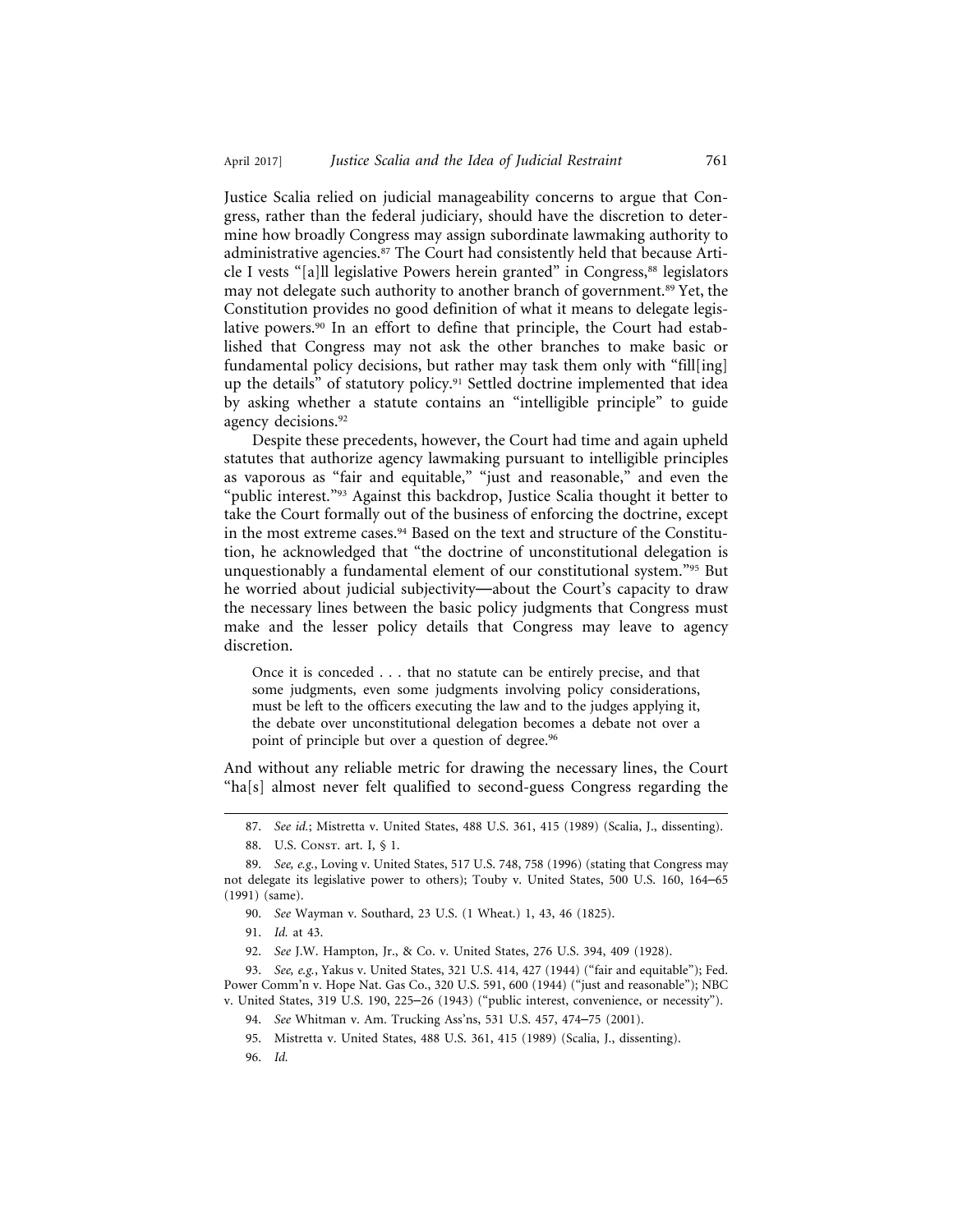permissible degree of policy judgment that can be left to those executing or applying the law."97 However "fundamental" the nondelegation doctrine might be in principle, Justice Scalia did not think it "readily enforceable by the courts."98

Professors Calabresi and Lawson have taken issue with Justice Scalia's approach, arguing that the anti-discretion principle persuaded him to forbear from enforcing a doctrine that, in their view, was clearly mandated by the Constitution's original meaning.<sup>99</sup> Even if they are correct about the original meaning,<sup>100</sup> however, there is, I think, a better way to understand Justice Scalia's position. Under one prominent version of the so-called political question doctrine, the Court can properly recognize a constitutional norm while also acknowledging that the Constitution assigns its application, within broad limits, to a branch other than the judiciary.<sup>101</sup> In the nondelegation context, Justice Scalia reasoned that if the line between permissible and impermissible delegations turned, as the Court had said, on "common sense and the inherent necessities of the governmental co-ordination,"<sup>102</sup> then "Congress is no less endowed with common sense than we are, and [is] better equipped to inform itself of the 'necessities' of government" and to consider relevant factors that "are both multifarious and (in the nonpartisan sense) highly political."<sup>103</sup> For him, if the nondelegation doctrine necessitated unprincipled line drawing and multifarious political judgments, it was not appropriate business for the federal judiciary.104

Notice that the anti-discretion principle is doing real work here. Justice Scalia did not close off judicial discretion based on his reading of Article I; rather, his sense that such discretion was undesirable preceded and helped drive that interpretation. Although Justice Scalia did not ground his approach in the political question doctrine per se, his reasoning reads like a

100. For a contrasting view of the Constitution's adoption of a nondelegation principle, see generally Eric A. Posner & Adrian Vermeule, *Interring the Nondelegation Doctrine*, 69 U. Chi. L. Rev. 1721 (2002), which questions the functional and historical basis for the doctrine.

101. *See* Herbert Wechsler, *Toward Neutral Principles of Constitutional Law*, 73 Harv. L. Rev. 1, 7–9 (1959); *see also* Nixon v. United States, 506 U.S. 224, 228 (1993) (holding that Article I assigns to the Senate exclusive authority to "try" an impeachment within the meaning of the Impeachment Clause). The Wechsler view, which treats the question as one of constitutional interpretation, stands in contrast with the prominent competing view that the political question doctrine's forbearance represents an appropriate exercise of judicial prudence. *See* Alexander M. Bickel, The Least Dangerous Branch: The Supreme Court at the Bar of Politics 125–26, 184 (Yale Univ. Press, 2d ed. 1986) (1962).

102. *Mistretta*, 488 U.S. at 416 (Scalia, J., dissenting) (quoting J.W. Hampton, Jr., & Co. v. United States, 276 U.S. 394, 406 (1928)).

103. *Id.* at 416.

104. *Id.* at 415.

<sup>97.</sup> *Id.* at 416.

<sup>98.</sup> *Id.* at 415.

<sup>99.</sup> Calabresi & Lawson, *supra* note 15, at 490–91.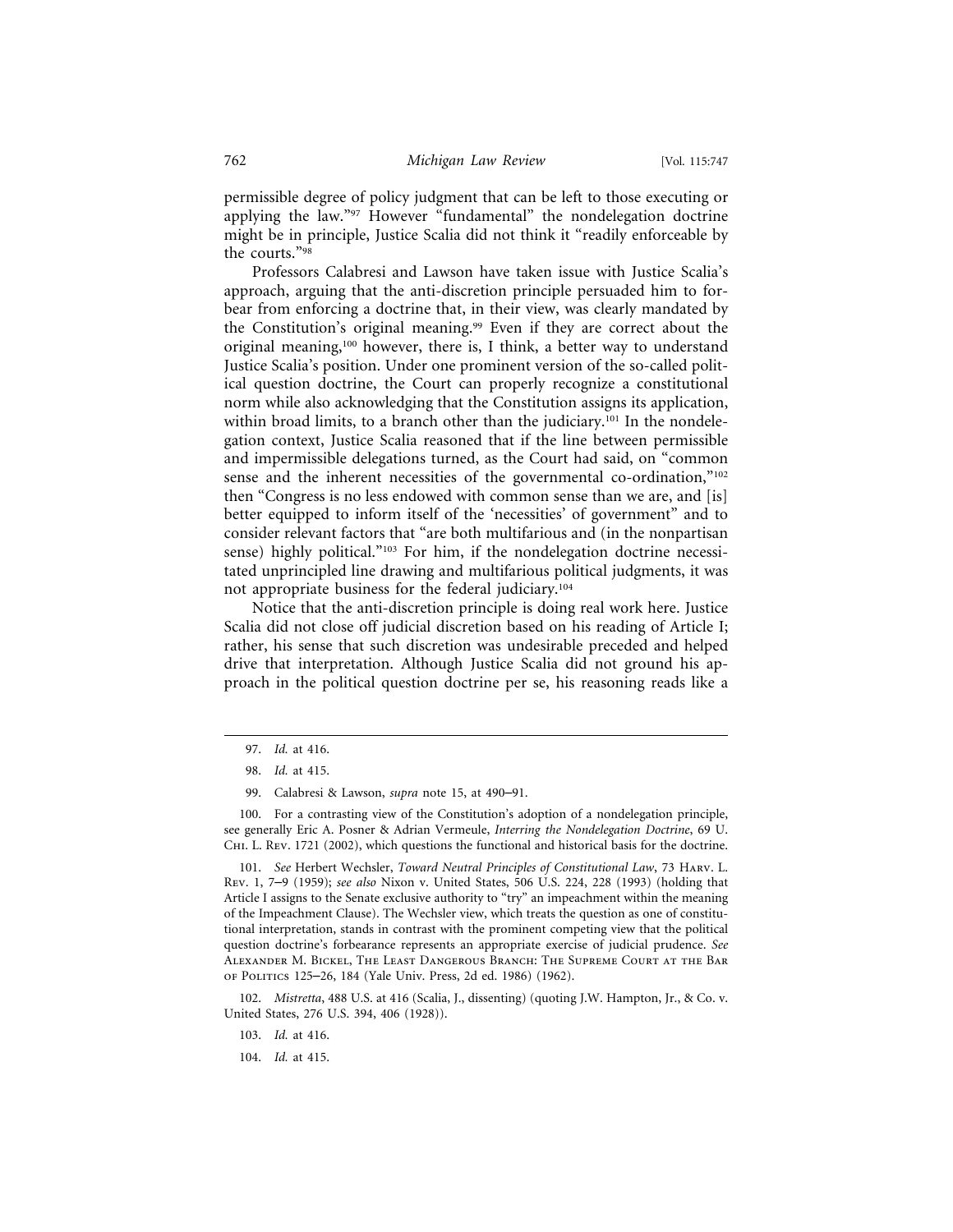streamlined version of that doctrine, one that focuses solely upon the criterion of judicial manageability.105 Because the Court had no *principled* basis to resolve the validity of a delegation, the matter's resolution (for Justice Scalia) properly lay in a different branch.

### D. *Stare Decisis and the Anti-Discretion Principle*

Justice Scalia also relied on the anti-discretion principle to justify a novel exception to the doctrine of stare decisis. In general, he took a rather conventional view of his obligation to follow precedent.<sup>106</sup> At the same time, however, he made clear that "[w]hen . . . a constitutional doctrine adopted by the Court is not only mistaken but also insusceptible of principled application, I do not feel bound to give it *stare decisis* effect—indeed, I do not feel justified in doing so."107

Justice Scalia's approach to the "dormant commerce clause" illustrates the point. Although the Commerce Clause explicitly grants regulatory power to *Congress*, 108 the Court had long treated that clause as a source of *judicial* power to address the burdens that state law might impose upon interstate commerce.109 The Court's doctrine had two strands. First, when state laws discriminated against interstate commerce, the Court applied something like strict scrutiny, striking down state law in most instances.<sup>110</sup> Second, when a neutral state regulation incidentally burdened interstate commerce, the

<sup>105.</sup> The Court has used the absence of judicially manageable standards as *one* of several factors that determine whether a matter is a political question beyond the power of the Courts. *See, e.g.*, Zivotofsky *ex rel.* Zivotofsky v. Clinton, 132 S. Ct. 1421, 1427 (2012); Nixon v. United States, 506 U.S. 224, 228 (1993); Baker v. Carr, 369 U.S. 186, 217 (1962). Consistent with his anti-discretion principle, it appears that Justice Scalia was more willing to find that factor decisive. *See* Vieth v. Jubelirer, 541 U.S. 267, 291 (2004) (Scalia, J.) (plurality opinion) (arguing that the Court's political gerrymandering doctrine lacks a "judicially manageable standard" because the governing test "is essentially a totality-of-the-circumstances analysis, where all conceivable factors, none of which is dispositive, are weighed").

<sup>106.</sup> *Compare, e.g.*, Pennsylvania v. Union Gas Co., 491 U.S. 1, 34–35 (1989) (Scalia, J., concurring in part and dissenting in part) (attaching great weight to society's longstanding reliance on a well-known precedent), *with* South Carolina v. Gathers, 490 U.S. 805, 824–25 (1989) (Scalia, J., dissenting) (attaching little weight to a recent precedent that he thought worked "a plainly unjustified intrusion upon the democratic process").

<sup>107.</sup> BMW of N. Am., Inc. v. Gore, 517 U.S. 559, 599 (1996) (Scalia, J., dissenting); *see also, e.g.*, Witte v. United States, 515 U.S. 389, 406 (1995) (Scalia, J., concurring in the judgment) (making a similar point); Walton v. Arizona, 497 U.S. 639, 673 (1990) (Scalia, J., concurring in part and concurring in judgment) (same).

<sup>108.</sup> U.S. CONST. art. I, § 8, cl. 3.

<sup>109.</sup> *See* David P. Currie, The Constitution in the Supreme Court: The First Hundred Years, 1789–1888, at 338–39 (1985).

<sup>110.</sup> *See, e.g.*, Armco Inc. v. Hardesty, 467 U.S. 638 (1984); Bos. Stock Exch. v. State Tax Comm'n, 429 U.S. 318, 332 n.12 (1977).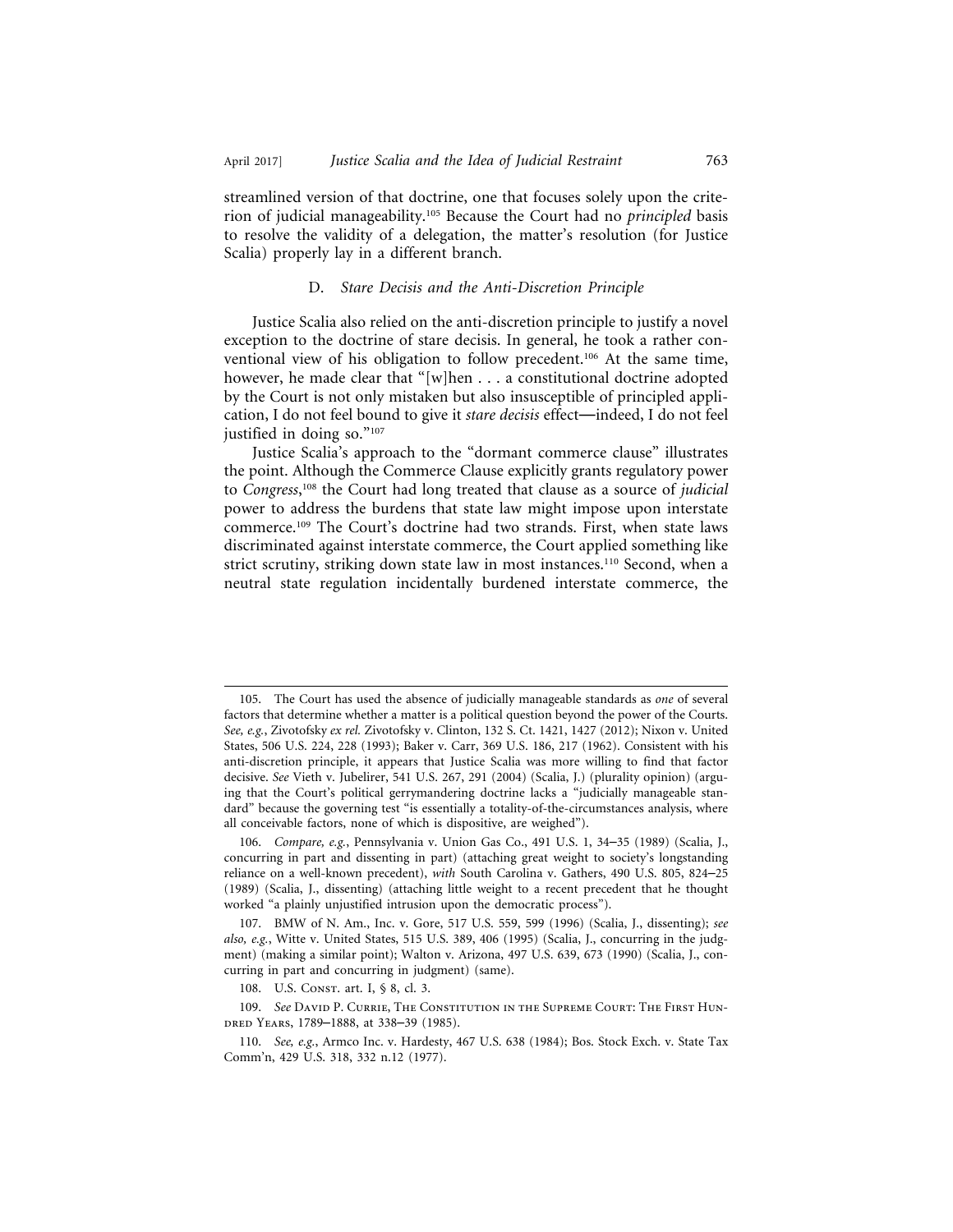Court asked a more forgiving question—namely, "whether the State's interest [in the regulation] is legitimate and whether the burden on interstate commerce clearly exceeds the local benefits."<sup>111</sup>

In his first Term, Justice Scalia critiqued the dormant commerce power on originalist grounds, noting that the clause grants power to Congress, and not the courts.112 Despite this view, however, Justice Scalia was prepared to leave undisturbed the bright-line strict scrutiny test for state laws that discriminate against interstate commerce.113 The incidental burden doctrine, however, went too far. In an oft-cited separate opinion, he wrote that the Court's "balancing" test imposed no constraint on the judiciary because "the interests on both sides [of the balance] are incommensurate."114 He reasoned that weighing a state's interest in regulation against its intrusion on interstate commerce was no more meaningful than asking "whether a particular line is longer than a particular rock is heavy."115 Because of the test's indeterminacy, he thought that the Court's opinion applying the test "could as persuasively have been written coming out the opposite way."116 To Justice Scalia, overruling a doctrine so subjective and so unpredictable would do "no damage to the interests protected by the doctrine of *stare decisis*."117

### E. *Exercising Discretion to Limit Discretion*

A final category offers the most striking and, as discussed below,<sup>118</sup> perhaps the most controversial example of Justice Scalia's freestanding anti-discretion principle. To put it simply, Justice Scalia sometimes pressed rule-like doctrines in contexts in which open-ended statutory or constitutional phrases, or even textual lacunae, seemed to leave room for judicial discretion.119 Consider a statutory example close to his heart—the *Chevron* doctrine.120 That doctrine instructs reviewing courts to "defer" to an agency's

113. *See* Bendix Autolite Corp. v. Midwesco Enter., 486 U.S. 888, 897–98 (1988) (Scalia, J., concurring in the judgment).

118. *See infra* Section II.F.

119. *See, e.g.*, Calabresi & Lawson, *supra* note 15, at 492–95; Strauss, *supra* note 15, at 1005–06.

120. *See* Chevron, U.S.A., Inc. v. Nat. Res. Def. Council, Inc., 467 U.S. 837 (1984). At least in his early days on the Court, Justice Scalia had a great deal of affection for the *Chevron* doctrine. *See* Antonin Scalia, *Judicial Deference to Administrative Interpretations of Law*, 1989 Duke L.J. 511, 516–17 (praising the *Chevron* approach).

<sup>111.</sup> *See, e.g.*, Brown-Forman Distillers Corp. v. N.Y. State Liquor Auth., 476 U.S. 573, 579 (1986) (citing Pike v. Bruce Church, Inc., 397 U.S. 137, 142 (1970)); Huron Portland Cement Co. v. City of Detroit, 362 U.S. 440, 443–44 (1960) (applying a similar standard).

<sup>112.</sup> *See* Tyler Pipe Indus. v. Wash. State Dep't of Revenue, 483 U.S. 232, 260 (1987) (Scalia, J., concurring in part and dissenting in part). For a contrasting view of the historical and textual arguments, see Mark V. Tushnet, *Scalia and the Dormant Commerce Clause: A Foolish Formalism?*, 12 CARDOZO L. REV. 1717, 1718-24 (1991).

<sup>114.</sup> *Id.* at 897.

<sup>115.</sup> *Id.*

<sup>116.</sup> *Id.*

<sup>117.</sup> *See id.* at 897–98.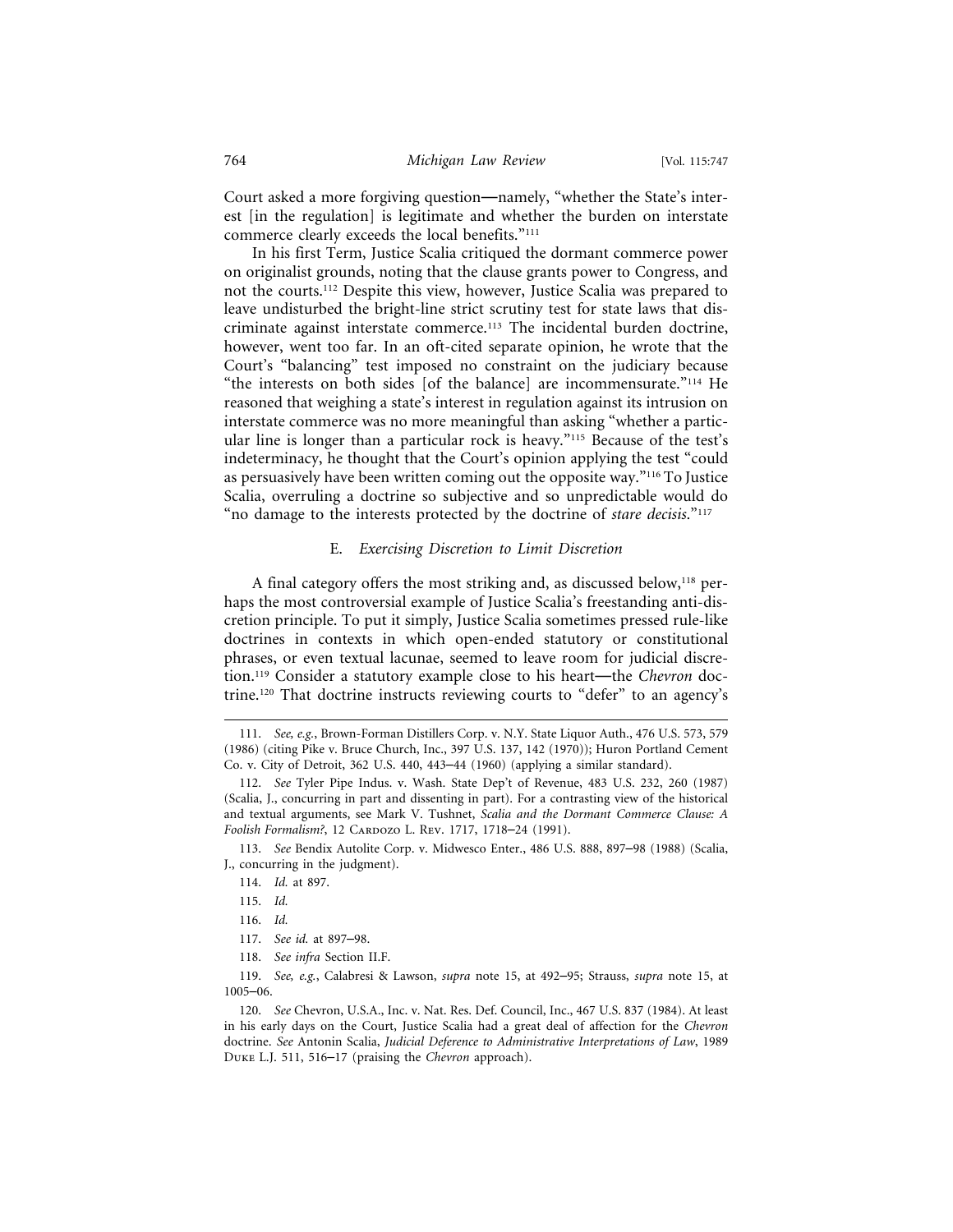"reasonable" interpretation of the statute it administers, even if the court would read the statute differently.121 On its face, such deference seems at odds with *Marbury*'s observation that the judiciary's job is to "say what the law is"122—a proposition reinforced by the judicial review provisions of the Administrative Procedure Act (APA).<sup>123</sup> Still, it is possible to reconcile deference with the judiciary's law-declaration function by noting that if an organic act delegates power to an agency to resolve indeterminacies in the act itself, then a reviewing court fulfills its duty to "say what the law is" by deciding whether the agency has stayed within the boundaries of that delegated authority (namely, whether the agency has reasonably interpreted its organic act).<sup>124</sup>

The conceptual basis for deference is not hard. The hard part—and what makes this area so interesting—is that an organic act almost never gives an unambiguous indication of whether or not it means to delegate interpretive lawmaking power to an agency.125 Hence, from the earliest days of the APA, the Court assumed that *it* had discretion to make the call and that the best way to do so was by asking whether a hypothetical reasonable legislator might want a reviewing court to defer.126 For nearly four decades after the APA's adoption, the Court answered that question by applying a fact-bound, multifactor, case-by-case approach that took into account all relevant factors—such as whether statutory question at issue required special agency expertise or whether the agency had played a role in drafting the language under review.127 For a time, *Chevron* replaced that longstanding totality-of-the-circumstances approach with a relatively clean, rule-like formula that instructed reviewing courts to defer to an agency's reasonable resolution of any ambiguity in an agency-administered statute.128

123. 5 U.S.C. § 706 (2012) (providing that reviewing courts must "decide all relevant questions of law" and "interpret . . . statutory provisions").

124. *See* Henry P. Monaghan, Marbury *and the Administrative State*, 83 Colum. L. Rev. 1, 6, 27 (1983).

125. *See, e.g.*, David J. Barron & Elena Kagan, Chevron*'s Nondelegation Doctrine*, 2001 Sup. Cr. Rev. 201, 203; Eric A. Posner & Cass R. Sunstein, Chevronizing Foreign Relations *Law*, 116 Yale L.J. 1170, 1194 (2007).

126. See Stephen Breyer, *Judicial Review of Questions of Law and Policy*, 38 ADMIN. L. Rev. 363, 370–72 (1986). This reflected the dominant interpretive approach at the time, which instructed judges to presume that statutes were enacted by "reasonable [legislators] pursuing reasonable purposes reasonably." *See* Henry M. Hart, Jr. & Albert M. Sacks, The Legal Process: Basic Problems in the Making and Application of Law 1124 (William N. Eskridge, Jr. & Philip P. Frickey eds., Found. Press, Inc. 1994) (1958); *see also* John F. Manning, Essay, Chevron *and the Reasonable Legislator*, 128 Harv. L. Rev. 457 (2014).

127. *See, e.g.*, E.I. du Pont de Nemours & Co. v. Train, 430 U.S. 112, 134–35 & n.25 (1977) (agency expertise); Norwegian Nitrogen Prods. Co. v. United States, 288 U.S. 294, 315 (1933) (agency role in drafting).

<sup>121.</sup> *Chevron*, 467 U.S. at 843–45.

<sup>122.</sup> Marbury v. Madison, 5 U.S. (1 Cranch) 137, 177 (1803).

<sup>128.</sup> That view of *Chevron* developed over time. Gary Lawson & Stephen Kam, *Making* Law out of Nothing at All: The Origins of the Chevron *Doctrine*, 65 ADMIN. L. REV. 1, 59-60 (2013) (describing *Chevron*'s reception).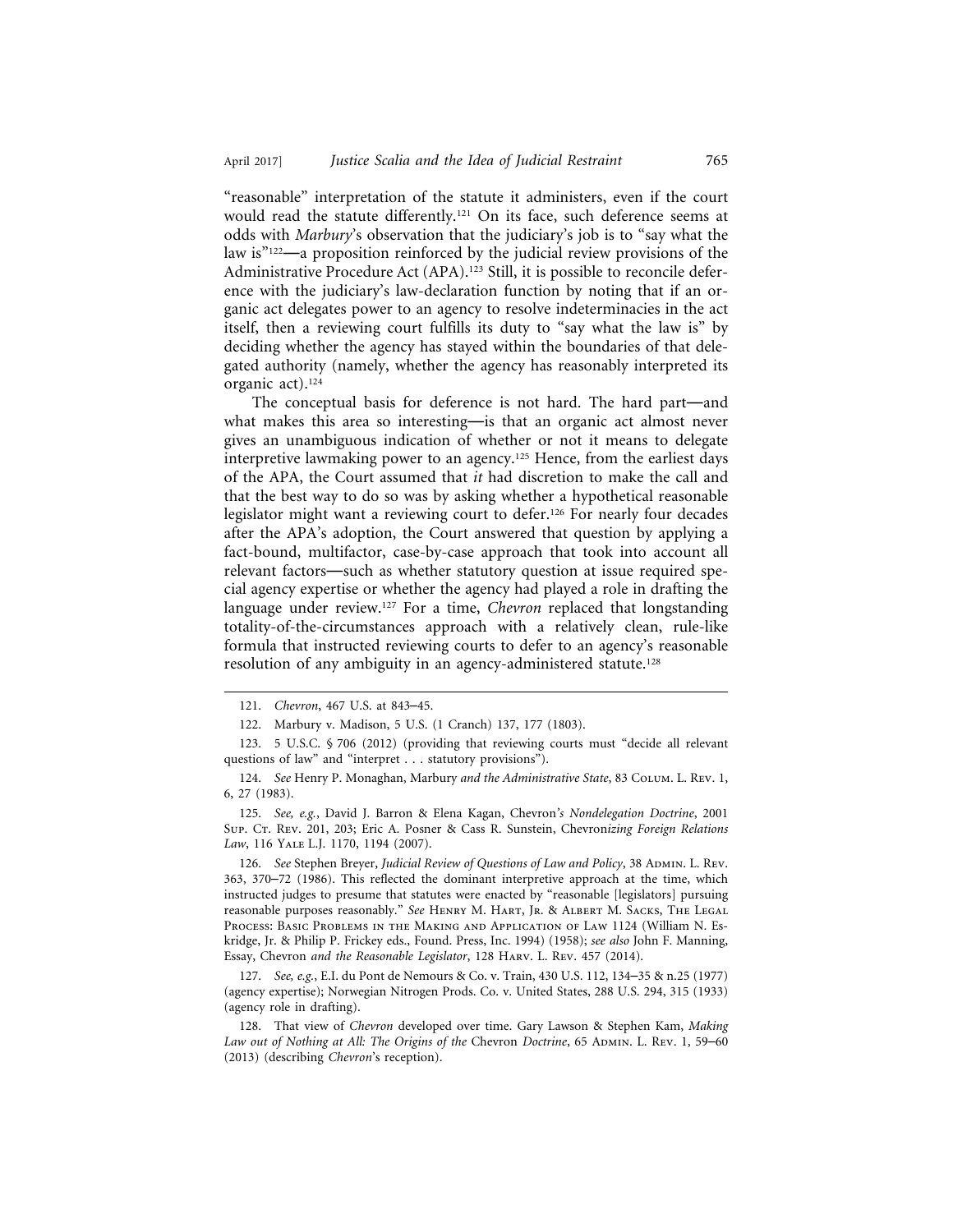### 766 *Michigan Law Review* [Vol. 115:747

Though he was not yet on the Court when *Chevron* was decided, Justice Scalia spent a lot of judicial energy defending *Chevron*'s rule-like approach against the Court's eventual movement back toward, if not all the way to, a totality-of-the-circumstances approach.129 What is striking about Justice Scalia's position on deference is the frankness with which he acknowledged that the governing legal materials left the Court with discretion to craft a sensible approach. In an article published shortly after he joined the Court, Justice Scalia thought it obvious that, in most administrative statutes, Congress had simply failed to resolve the question of when it was appropriate for a reviewing court to defer to an administrative agency.130 In his view, when it came to whether Congress preferred deference in a particular agency context, the reality was that legislators generally "*neither* (1) intended a single result, *nor* (2) meant to confer discretion [and thus deference] upon the agency, but rather (3) didn't think about the matter at all."<sup>131</sup> Hence, the Court had to construct what was, in reality, "a fictional, presumed intent"132—itself an exercise of *judicial* discretion necessitated by the absence of any clear signal from Congress about appropriate levels of deference, if any.

Because governing legal materials left the Court an open field, Justice Scalia thought that the resulting discretion to craft a rule of decision *also* gave him the discretion to narrow the field of play, much as a common law judge might do in refining a common law principle. He made no pretense of doing anything else. For him, the *Chevron* rule did not capture legislative intent, and the judicial "quest" for legislative intent about deference was "a wild-goose chase."133 Accordingly, Justice Scalia felt authorized to prefer *Chevron* simply because of its predictability and because of the baneful consequences of the alternative. For him, *Chevron* had the virtue of offering a clear "background rule of law against which Congress can legislate."134 In contrast, the "totality-of-the-circumstances test" was "not a test at all but an invitation to [courts to] make an ad hoc judgment regarding congressional

- 130. Scalia, *supra* note 120, at 515–16.
- 131. *Id.* at 517.
- 132. *Id.*
- 133. *Id.*
- 134. *Id.*

<sup>129.</sup> In *United States v. Mead Corp.*, 533 U.S. 218 (2001), the Court limited *Chevron* deference to cases in which an agency has announced its interpretation through notice-and-comment rulemaking or formal adjudication—that is, through "relatively formal administrative procedure[s] tending to foster the fairness and deliberation that should underlie" delegations of interpretive lawmaking power. *Id.* at 230. The Court added that, even when agency action did not fit within those procedural safe harbors, a reviewing court still owed *Chevron* deference if "any other circumstances reasonably suggest  $\lceil \cdot \rceil$  that Congress . . . thought of  $\lceil \cdot \rceil$  the agency action at issue] as deserving the deference." *Id.* at 231. In dissent, Justice Scalia lamented that the majority had "largely replaced *Chevron* . . . with that test most beloved by a court unwilling to be held to rules (and most feared by litigants who want to know what to expect): th'ol' 'totality of the circumstances' test." *Id.* at 241 (Scalia, J., dissenting).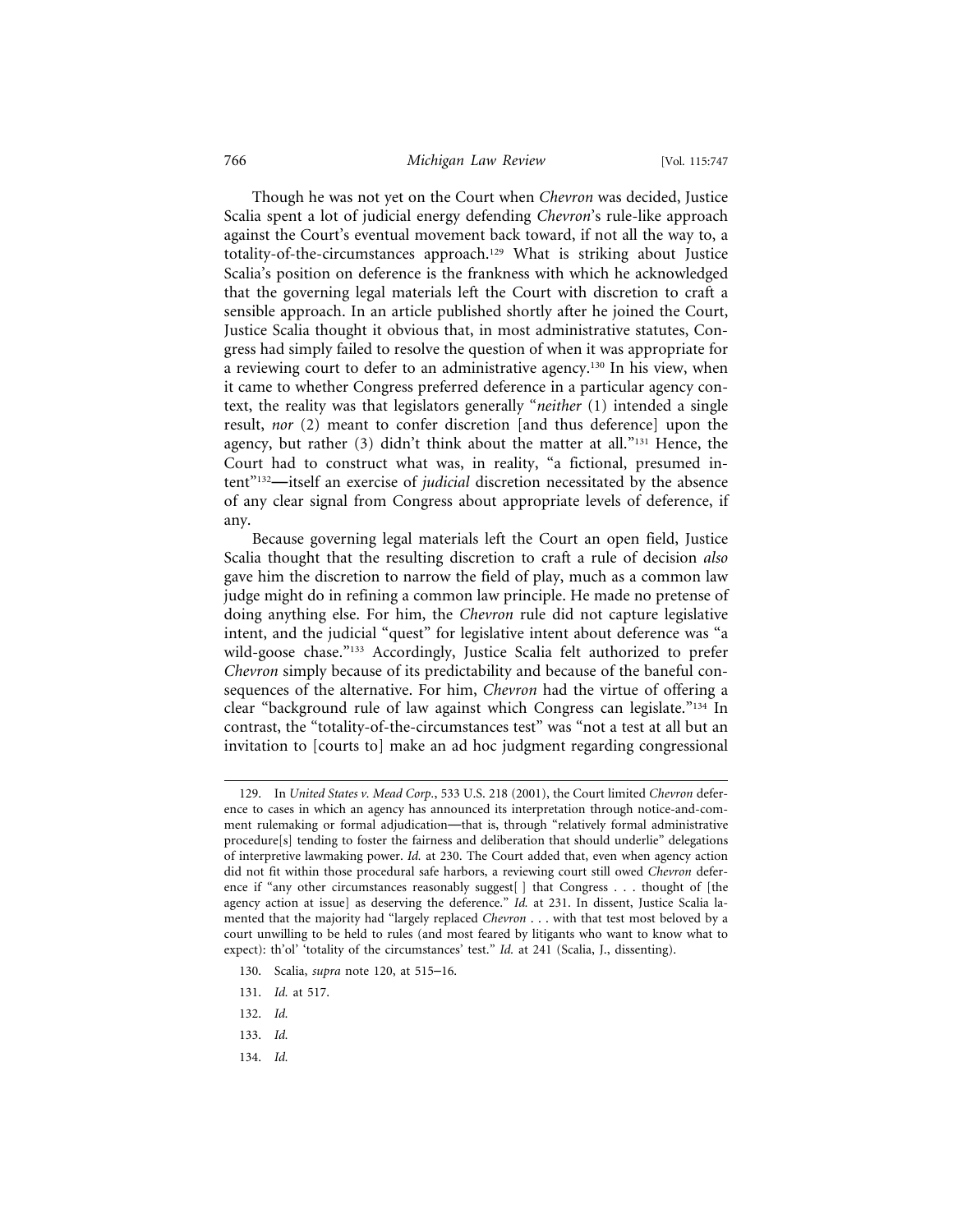intent" in every case.<sup>135</sup> For those reasons, he thought the Court should use the discretion it had in order to narrow that very discretion.

### F. *Rules for Rules' Sake?*

The previous example suggests that, before turning to a broader assessment of Justice Scalia's theory of judicial restraint, it is worth addressing the view of some that Justice Scalia's unifying theme is, in fact, an overriding preference for general rules—one that supersedes even his commitment to text or original meaning.136 Calabresi and Lawson, for example, argue that a commitment to rules qua rules caused Justice Scalia to give short shrift to standard-like original meaning in areas such as the nondelegation doctrine, incorporation of the Bill of Rights against the states, the commerce power, and the equal protection guarantee.137 Others have their favorite examples, as well.<sup>138</sup>

Whatever the merits or demerits of those contentions about particular areas of law (a question beyond the scope of this inquiry), the claim that Justice Scalia elevated his love for rules over his love for text seems, at the very least, neither categorically true in practice nor plausibly reflected in his articulated theory of judicial restraint. Justice Scalia recognized (though perhaps not as often as he should have) that some texts call upon judges to exercise their own judgment. Consider, for example, the Fourth Amendment's guarantee "against unreasonable searches and seizures."139 Where no clarifying rule existed at common law (or had developed through the accretion of judicial precedent), Justice Scalia acknowledged that the Fourth Amendment's express criterion of reasonableness "depends largely upon [a judicial assessment of] the social necessity that prompts the search."<sup>140</sup> He recognized that, under this framework, the Court properly exercised valuesoaked discretion to decide the permissibility of administrative searches in

138. *See, e.g.*, Barnett, *supra* note 15, at 11 (discussing Justice Scalia's approach to the Ninth Amendment); Fallon, *supra* note 15, at 47–48 (citing affirmative action and takings).

139. U.S. Const. amend. IV.

140. Nat'l Treasury Emps. Union v. Von Raab, 489 U.S. 656, 681 (1989) (Scalia, J., dissenting).

<sup>135.</sup> City of Arlington v. FCC, 133 S. Ct. 1863, 1874 (2013).

<sup>136.</sup> *See, e.g.*, Barnett, *supra* note 15, at 11 ("Justice Scalia's approach would seem to justify judicial enforcement of only those passages of the Constitution that are sufficiently rulelike to constitute a determinate command that a judge can simply follow."); Calabresi & Lawson, *supra* note 15, at 487 (arguing that rule-following is the dominant theme in Justice Scalia's jurisprudence); Strauss, *supra* note 15, at 1003–07 (questioning the connection between Justice Scalia's commitment to rules and his commitment to textual interpretation).

<sup>137.</sup> *See* Calabresi & Lawson, *supra* note 15, at 489–95 (discussing, inter alia, Mistretta v. United States, 488 U.S. 361, 415–16 (1989) (Scalia, J., dissenting) (nondelegation); McDonald v. City of Chicago, 561 U.S. 742, 766–70 (2010) (incorporation); Gonzales v. Raich, 545 U.S. 1, 33 (2005) (Scalia, J., concurring) (congressional authority to regulate intrastate commerce); Fisher v. Univ. of Texas, 133 S. Ct. 2411, 2422 (2013) (Scalia, J., concurring) (consideration of race in college admissions)).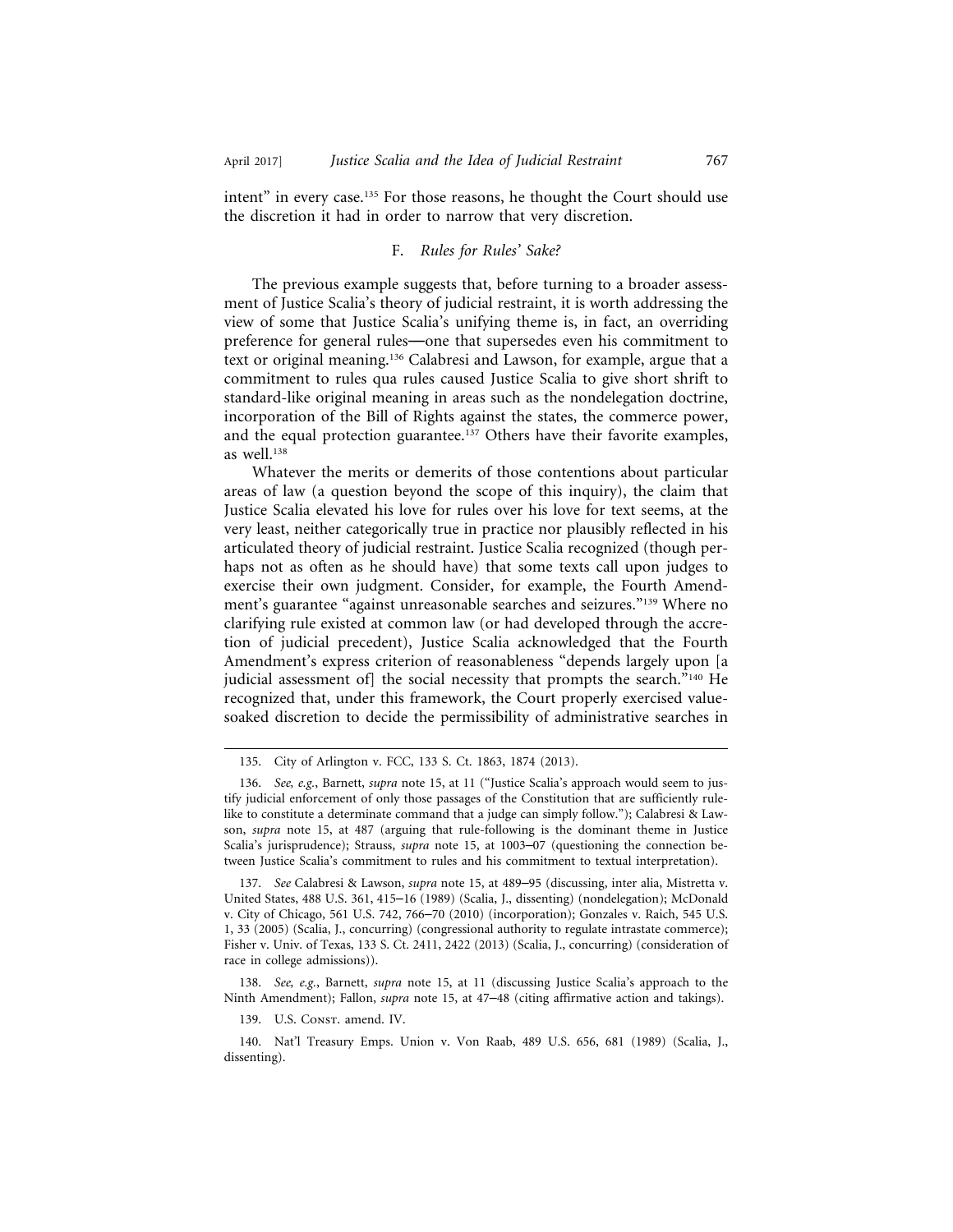public schools, fixed border checkpoints, drug testing for railroad or Customs employees, and the like.141 The Fourth Amendment was not the only area, moreover, in which Justice Scalia acted on a perceived invitation to exercise the kind of common law discretion he presumed judges generally should not have.<sup>142</sup>

Moreover, even if he sometimes elevated rules over text as his critics say  $(surely, all judges err)$ ,<sup>143</sup> he never claimed authority to devise and enforce general rules in the teeth of the text. Certainly, because Justice Scalia thought case-by-case discretion presumptively at odds with the American judicial process, he was disinclined to recognize such authority unless a governing text gave him a "clear" warrant to do so.<sup>144</sup> It is likely, moreover, that Justice Scalia thought it appropriate, where possible, to flesh out open-ended constitutional texts through the generation of rule-like doctrines that were "consistent with the text" even if not "generate $[d]$ " by it.<sup>145</sup> As my colleague Richard Fallon has written, open-ended constitutional clauses invite or, more accurately, *require* the Court to devise doctrinal tests that implement the broad values embodied by such clauses.146 Justice Scalia doubtless preferred to exercise that operational discretion, where possible, by adopting rule-like rather than standard-like tests—in much the same way that the Court has implemented the Sherman Act's open-ended prohibition against restraints of trade, in part, through a per se rule against horizontal price fixing.<sup>147</sup>

Even those observations, however, do not fully answer the criticism that Justice Scalia was fonder of rules than he should have been, at least in the constitutional context. In statutory cases, Justice Scalia made a large splash by focusing new attention upon the level of generality at which statutory texts spoke. He pushed hard on the idea that broad or open-ended statutes

143. *See infra* text accompanying notes 148–152 (arguing that differences in his approach to statutory and constitutional texts may suggest a tendency to overrate the determinacy of the latter).

144. *See* Scalia, *supra* note 17, at 1185 (stating that he was (a) "inclined to disfavor, without clear congressional command, the acknowledgement of causes of action" that defy "general principles" and (b) "not inclined to find an invitation" for "standardless balancing" in a constitutional text that did not invite it).

145. Strauss, *supra* note 15, at 1005; *see also id.* (discussing Justice Scalia's rule-like interpretation of the word "seizure" in the Fourth Amendment).

146. See generally RICHARD H. FALLON, JR., IMPLEMENTING THE CONSTITUTION (2001).

147. *See, e.g.*, Scalia, *supra* note 17, at 1183 (using the Sherman Act example). Justice Scalia's approach to *Chevron* reflects the same strategy. *See supra* Section II.E.

<sup>141.</sup> *See id.* at 681–82.

<sup>142.</sup> *See, e.g.*, Withrow v. Williams, 507 U.S. 680, 715 (1993) (Scalia, J., dissenting) (arguing that habeas is an equitable writ and should not be granted to vindicate a *Miranda* claim if the petitioner had a full and adequate opportunity to press that claim in the state court); Burnham v. Superior Court, 495 U.S. 604, 626–27 (1990) (Scalia, J.) (plurality opinion) (acknowledging, in an *in personam* jurisdiction case, that the "evils[ ] necessarily accompanying a freestanding 'reasonableness' inquiry[ ] must be accepted at the margins[ ] when we evaluate *non*traditional forms of jurisdiction newly adopted by the States"); *see also infra* notes 148–149 and accompanying text (discussing statutory examples).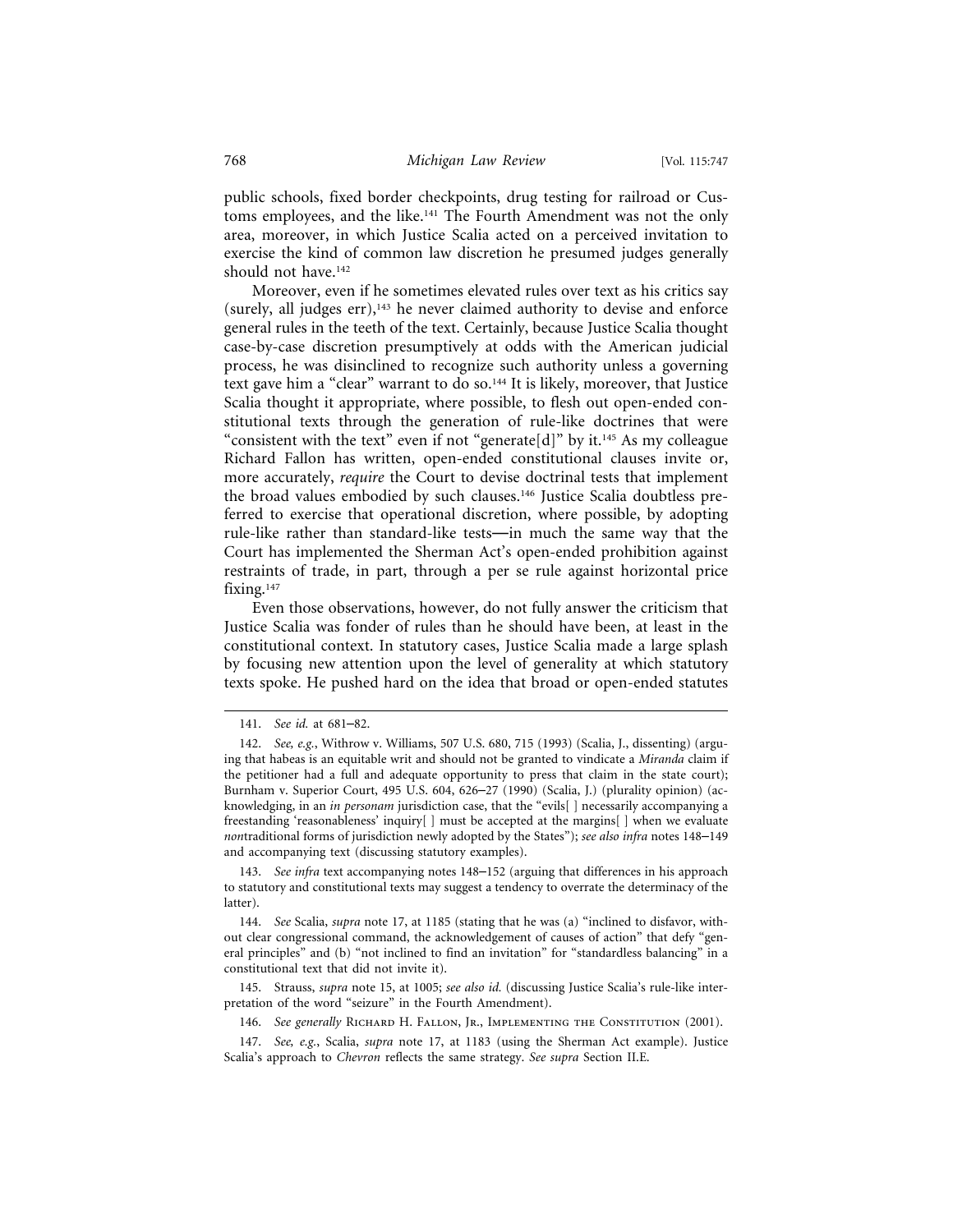would have unanticipated applications that reached far beyond the particular expectations of the drafters.<sup>148</sup> And in one of his most influential critiques of legislative history, Justice Scalia objected to mining a committee report for its detailed elaboration of broad statutory terms, in part, because doing so would artificially limit the "common law" authority that an opentextured statute otherwise conferred upon the Court.<sup>149</sup> In contrast, Justice Scalia seemed to focus less upon the level of generality at which constitutional texts speak.150 Perhaps because he believed that the "whole purpose [of a constitution] is to prevent change—to embed certain rights in such a manner that future generations cannot readily take them away" (p. 40)—he was more apt to think that a constitutional text did not evolve, even if it spoke at a high level of generality.151 And as Mark Greenberg and Harry Litman have shown, in contrast with his approach to statutes, Justice Scalia gave greater effect to the founding generation's uncodified *expectations* about the ways an open-ended constitutional text was to apply.152

If one understands the anti-discretion principle as an insistence upon grounding judicial decisions in external authority rather than the judge's own preferences, then it would violate that principle to read determinacy into constitutional texts that do not necessarily warrant such a reading. In other words, it offends Justice Scalia's anti-discretion principle for a judge to allow his or her personal predilections for self-constraint to trump external sources of authority that confer wide policymaking discretion in particular

149. *See* Blanchard v. Bergeron, 489 U.S. 87, 98–99 (1989) (Scalia, J., concurring in the judgment). *Blanchard* addressed what constitutes a "reasonable attorney's fee," for purposes of 42 U.S.C. § 1988 (1988), in the context of a representation undertaken pursuant to a contingency agreement. *See id.* at 88. In his opinion for a lopsided (8–1) Court, Justice White determined what constitutes a "reasonable" fee, in that context, by applying a twelve-factor test that (a) had been set forth in a court of appeals case cited by both legislative committee reports and (b) had been applied specifically to contingent fee agreements by several district court cases cited by one committee. *See id.* at 91–93. Justice Scalia refused to follow the legislative history. *See id.* at 99 (Scalia, J., concurring in the judgment). Given the open-ended grant of power to award "reasonable" fees, he preferred for the Court to exercise the common law powers Congress gave it and "to develop an interpretation of the statute that is reasonable, consistent, and faithful to its apparent purpose." *Id.* at 100.

150. A notable exception is his observation, in *A Matter of Interpretation*, that "[i]n textual interpretation, context is everything, and the context of the Constitution tells us not to expect nit-picking detail, and to give words and phrases an expansive rather than narrow interpretation—though not an interpretation that the language will not bear." P. 37.

151. *See, e.g.*, Scalia, *supra* note 28, at 861–62 (suggesting that "cruel and unusual," "due process," "equal protection," and "privileges and immunities" presumptively have fixed content).

<sup>148.</sup> *See, e.g.*, Oncale v. Sundowner Offshore Servs., Inc., 523 U.S. 75, 79 (1998) (Scalia, J.) ("[S]tatutory prohibitions often go beyond the principal evil to cover reasonably comparable evils, and it is ultimately the provisions of our laws rather than the principal concerns of our legislators by which we are governed."); Brogan v. United States, 522 U.S. 398, 403 (1998) (Scalia, J.) (explaining that "it is not, and cannot be, our practice to restrict the unqualified language of a statute to the particular evil that Congress was trying to remedy—even assuming that it is possible to identify that evil from something other than the text of the statute itself").

<sup>152.</sup> *See* Mark D. Greenberg & Harry Litman, *The Meaning of Original Meaning*, 86 Geo. L.J. 569, 574–82 (1998).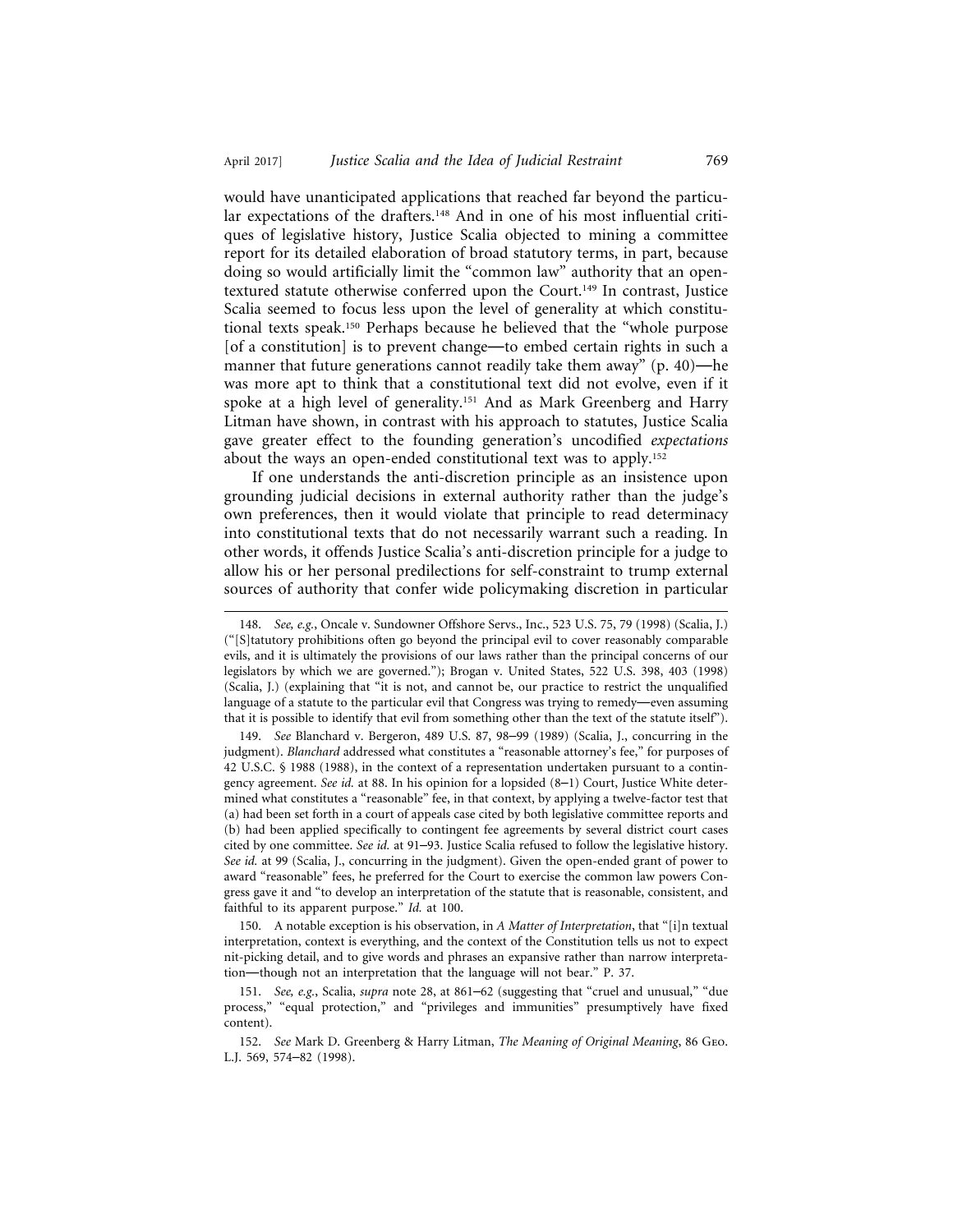contexts. Still, even if one accepts the critics' view that Justice Scalia sometimes misapplied his own principle in that way, such a conclusion does not change the essential character of the principle itself. Properly understood, Justice Scalia's anti-discretion principle was *not* a naked preference for rules qua rules, but rather reflected the ideal that American judges, at least federal judges, must justify their decisions in light of authority *external to their own personal morals, conscience, or policy sense*.

To sharpen and illustrate this claim, consider Herbert Wechsler's call for judges to apply "neutral principles" in constitutional adjudication.<sup>153</sup> Robert H. Bork famously replied that proper rules of decision had to be not only neutral in application, but also legitimately grounded in some authority "exterior to the will of the Justices."154 In his words, "[t]he judge's power to govern does not become more legitimate if he is constrained to apply his principle to all cases but is free to make up his own principles."155 Surely, Bork's rather than Wechsler's view of judicial power better captures Justice Scalia's judicial philosophy, even if it cannot account for every one of his decisions.

Nowhere did Justice Scalia suggest that just any old rule would do.156 Instead, in cases and academic writings, he repeatedly called for the identification, first and foremost, of some external source of legitimacy. In *A Matter of Interpretation*, he stressed that his first choice was to enforce policies proximately traceable to an enacted text, whether it be statutory or constitutional.157 In *Michael H.* and "evolving standard of decency" cases, he added that tradition or social practice might stand as a proxy for *society's* accumulated judgments—something to be preferred over the raw moral preferences of five Supreme Court justices.158 Indeed, the *Michael H.* plurality surely could have devised many rules to govern Michael's paternity claim—including the breathtakingly constraining one that anyone with a colorable claim to paternity has a right to genetic testing. Justice Scalia, however, insisted on finding the most specific common law tradition that bore on the precise question at issue. Only then could he reassure himself that the Court was

<sup>153.</sup> Wechsler, *supra* note 101, at 17, 19.

<sup>154.</sup> Bork, *supra* note 36, at 6.

<sup>155.</sup> *Id.* at 16.

<sup>156.</sup> Justice Scalia, for example, frequently resisted rule-like rules of decision that he did not think could be traced to some external source of authority. *See, e.g.*, Roper v. Simmons, 543 U.S. 551, 608 (2005) (Scalia, J., dissenting) (rejecting as too "subjective" the holding that it is "cruel and unusual" to impose capital punishment on defendants who committed their offenses before reaching eighteen years of age); County of Riverside v. McLaughlin, 500 U.S. 44, 68–70 (1991) (Scalia, J., dissenting) (arguing that to require a Fourth Amendment probable cause hearing within 48 hours after arrest, as the Court had, was inadequate because widespread judicial practice had suggested a 24-hour limit).

<sup>157.</sup> *See supra* Sections I.B–C.

<sup>158.</sup> *See supra* Section II.B.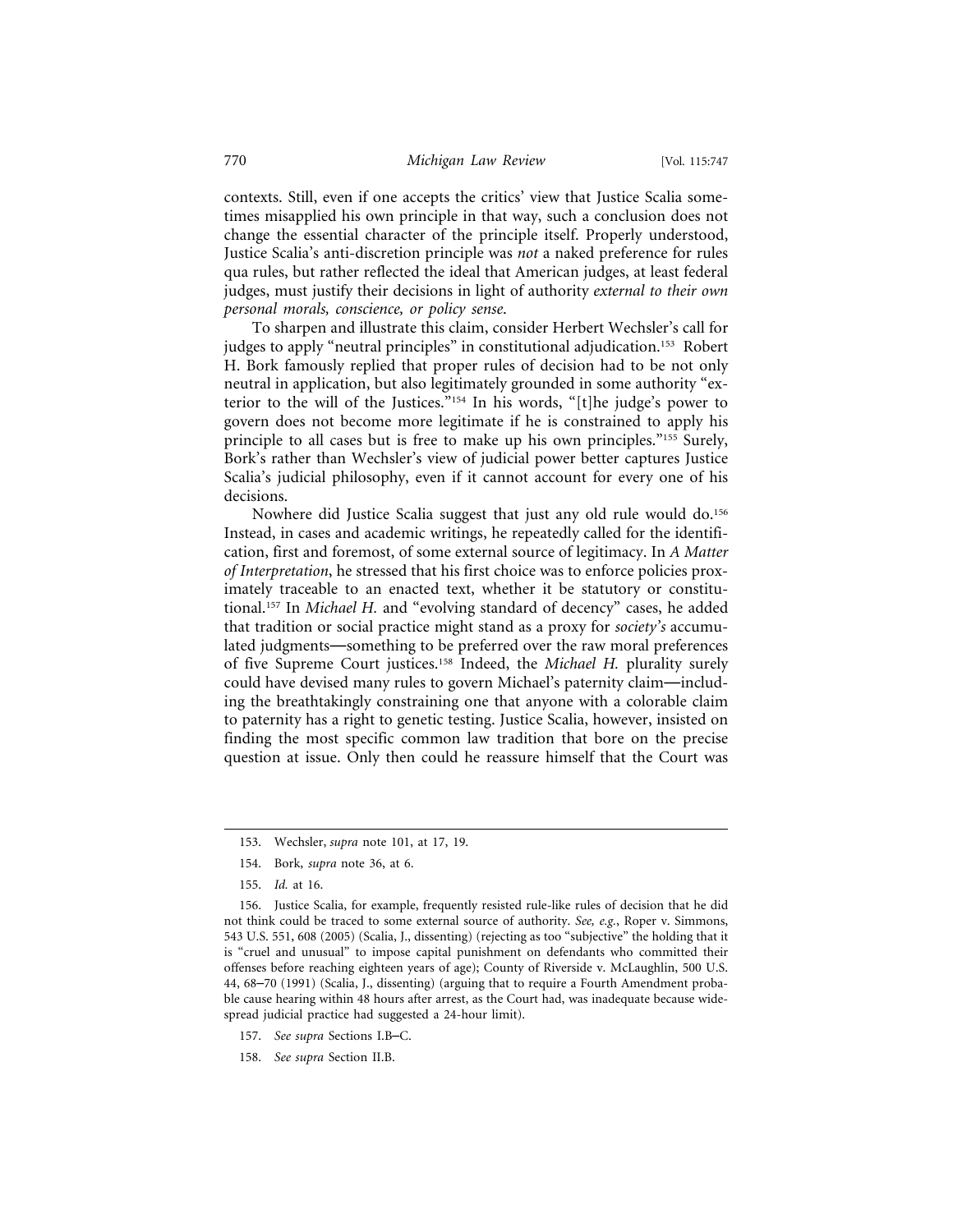discerning rather than prescribing the fundamental values that precedent required him to enforce.159

Having said all of that, even if Justice Scalia's judicial philosophy, properly understood, reflected an insistence upon rooting judicial decisions in some authority exterior to the judge's will or preferences, a theory of judicial restraint so defined presents puzzles of its own: From where did Justice Scalia derive that theory? And is his anti-discretion principle itself a judicially manageable standard? The next Part elaborates on those puzzles and then offers some preliminary thoughts about why Justice Scalia's focus on judicial discretion may have gotten the traction it did despite those unanswered questions.

### III. A Preliminary Assessment of the Anti-Discretion Principle

Justice Scalia's anti-discretion principle seems, in some ways, an unlikely candidate to have the impact it appears to have had as a theory of judicial restraint. Put to one side the fact that the principle was not a conventional theory of judicial restraint—that it did not call for explicit judicial deference to the judgments of the political branches.<sup>160</sup> Even taken on its own terms, Justice Scalia's anti-discretion principle had curious features that at least cast a burden of persuasion on its proponents. For one thing, although Justice Scalia was an originalist, he did not put the text or history of Article III front and center in the articulation of his theory of proper judicial behavior.<sup>161</sup> Moreover, because Justice Scalia accepted that judging inevitably entails *some* discretion, his antipathy to common law discretion itself necessitated line-drawing of the kind he disfavored.

So why did Justice Scalia's focus on judicial subjectivity get the traction it did? It is impossible to know for sure. But perhaps his emphasis on standardless judicial discretion tapped into a preexisting, and deeply rooted, strain of American legal culture that aspires to judicial objectivity and constraint. On that hypothesis, Justice Scalia's impact may not have rested upon his articulation of constitutional theory as such, but rather upon his ability

<sup>159.</sup> In that vein, he wrote that, "even if one rejects an originalist approach, it is easier to arrive at categorical rules if one acknowledges that the content of evolving concepts is strictly limited by the actual practices of the society, as reflected in the laws enacted by its legislatures." Scalia, *supra* note 17, at 1184. A rule was not enough; it had to reflect something external to the judges' own sense of the good.

<sup>160.</sup> I had initially thought that the burden of persuasion upon Justice Scalia's anti-discretion principle was heightened by its lack of connection to the classic American theory of judicial restraint—Thayer's ideal that judges should forbear from invalidating state or federal legislation in the absence of clear constitutional error. *See* James B. Thayer, *The Origin and Scope of the American Doctrine of Constitutional Law*, 7 Harv. L. Rev. 129 (1893). I am now persuaded that Justice Scalia's failure to incorporate the Thayerian ideal is beside the point. Subscription to one has nothing to do with the other. Someone who takes Justice Scalia's view of discretion could *also* opt either (a) to look only for clear constitutional error or (b) to embrace *de novo* review of constitutional claims. The exact same choice would lie open to someone who subscribes to a common law approach.

<sup>161.</sup> *See* Eskridge, *supra* note 18, at 1522–32.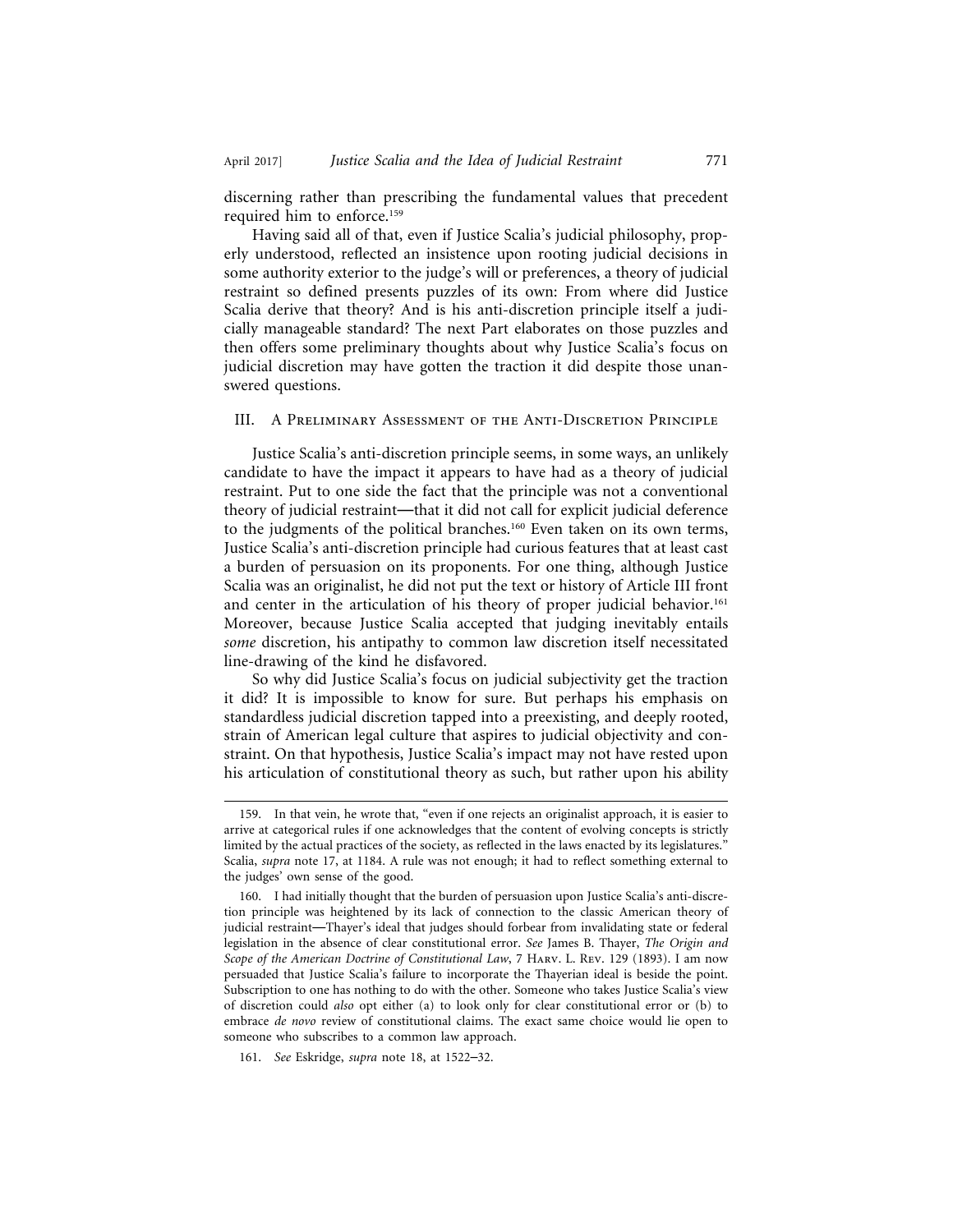to expose discretion hidden below the surface of familiar doctrines. And even if he could not reduce his anti-discretion principle to a precise formula, that principle may have done as much work as *any* vague standard of judicial conduct can do; that is, it set a mood for decision, reminding lawyers and judges to put the proper role of the courts in the front rather than the back of their minds.

This Part will briefly explore the two potential anomalies in Justice Scalia's theory of judicial restraint. It will then speculate, again briefly, about why his anti-discretion principle may have had the influence it did despite those concerns.

### A. *Two Puzzles*

### 1. The Source of the Principle

Once again, Justice Scalia had a clear methodological commitment to textualism and originalism—a commitment that imposes upon those who interpret the Constitution a duty, first and foremost, to find out what the enacted words meant in their historical context.162 As noted, Justice Scalia's academic writings and judicial opinions start from the proposition that federal courts lack common lawmaking authority unless a statute or constitutional text endows them with it in a particular context (p. 13). That theory suggests a particular reading of "[t]he judicial Power" vested by Article III in the federal judiciary.<sup>163</sup>

But as William Eskridge wrote in his review of *A Matter of Interpretation* in these pages two decades ago, Justice Scalia did not make a central point of tracing his theory of judicial behavior back to eighteenth-century historical understandings.164 Rather, Eskridge contended that the founders would have understood the judicial power in light of longstanding English judicial practice, which had applied "equitable" power to smooth out a statute's rough edges, mitigate unintended harshness, and make the law more coherent with its purposes.165 This understanding, he wrote, accorded with evidence of the founders' attitudes toward judging, as reflected in sources such as the ratification debates and the practices of early American courts, especially state courts.166

Whether or not Eskridge is right, there is much to be said on both sides. Because the structure of the U.S. Constitution differed substantially from the English model (which, for example, commingled the roles of judges and legislators), many English judicial practices—including crafting common

<sup>162.</sup> *See supra* Sections I.B–C.

<sup>163.</sup> *See* U.S. Const. art. III, § 1.

<sup>164.</sup> *See* Eskridge, *supra* note 18, at 1526 (arguing that Justice Scalia "does not consider judicial practice and contemporary understanding of what 'judicial Power' meant in statutory cases" at the time of the founding).

<sup>165.</sup> *See id.* at 1523–24.

<sup>166.</sup> *See id.* at 1524–26 (discussing state court practice); *id.* at 1529–31 (examining ratification debates).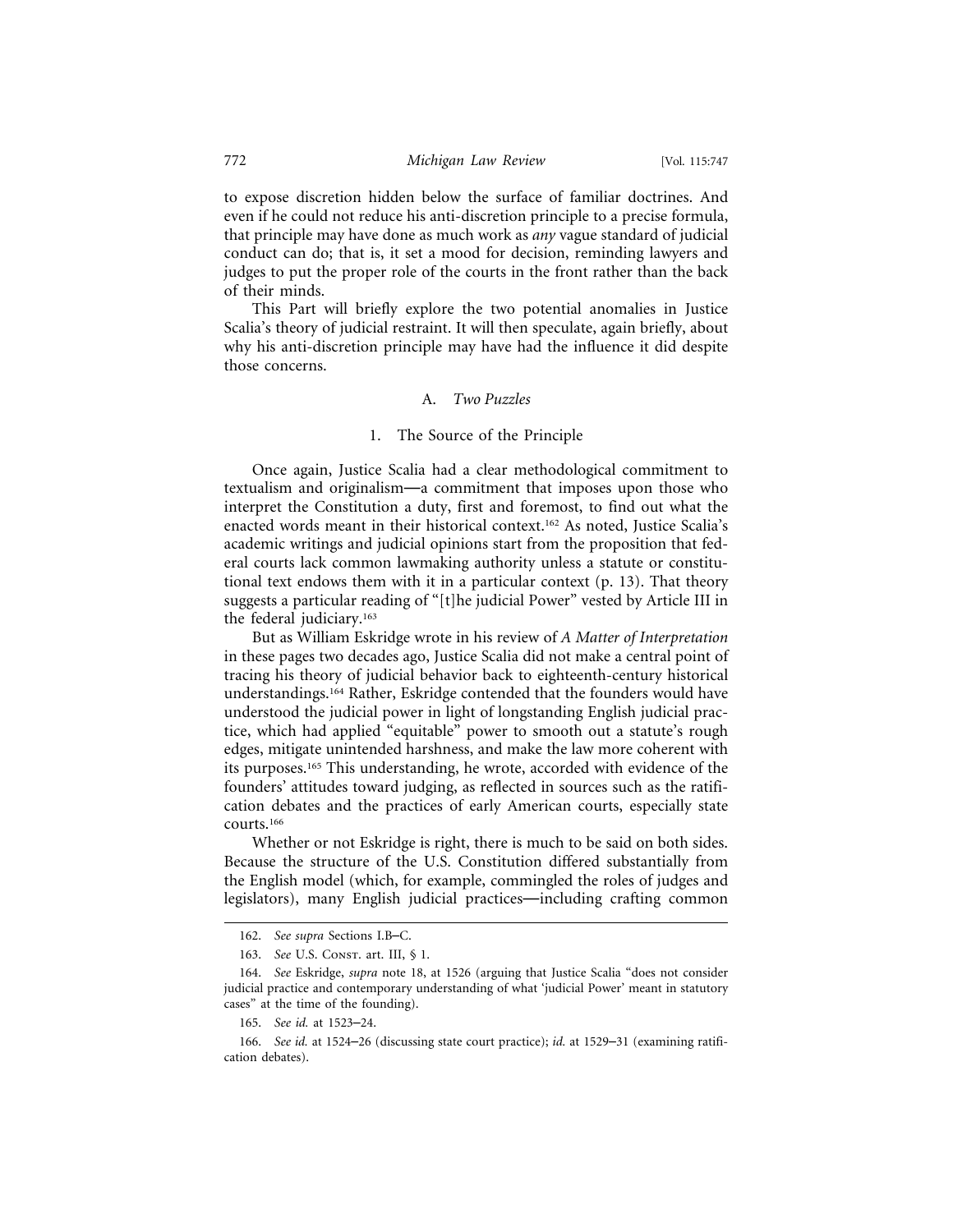law crimes—ultimately did not survive the transition into the U.S. system of separated powers.<sup>167</sup> In addition, because much of the U.S. Constitution's design was a reaction against state practices, early state court precedents offered an uncertain basis for understanding federal judicial power.168 Finally, by the time of Chief Justice Marshall, the Court had (at least formally) embraced interpretive premises squarely at odds with English traditions of equitable interpretation.169 Nonetheless, despite the extensive structural and historical questions posed by the judicial power to interpret statutes, *A Matter of Interpretation* notably makes only brief references to the relevant history.<sup>170</sup>

The same is true with respect to constitutional adjudication. If the power of judicial review derives from the ordinary judicial power "to say what the law is" when a federal court decides cases or controversies,<sup>171</sup> an originalist approach to constitutional adjudication should presumably consider the way early Americans understood the law-declaration function in constitutional adjudication.172 Much has been written on the subject. Scholars have debated the basic interpretive assumptions the founding generation would have brought to the document.<sup>173</sup> Others have unpacked founding-era expectations about the allocation of interpretive responsibility both among

<sup>167.</sup> *See, e.g.*, John F. Manning, *Textualism and the Equity of the Statute*, 101 Colum. L. Rev. 1, 36–70 (2001).

<sup>168.</sup> *See* John F. Manning, Response, *Deriving Rules of Statutory Interpretation from the Constitution*, 101 Colum. L. Rev. 1648, 1660–65 (2001).

<sup>169.</sup> *See* Manning, *supra* note 167, at 89–102.

<sup>170.</sup> To be fair, in the paragraph in Justice Scalia's main essay that addressed original understanding, he referred to the two most important structural difference between federal judges and their English counterparts: "[J]udges are no longer agents of the king, for there are no kings. In England, I suppose, they [could] be regarded in a sense agents of the legislature, since the Supreme Court of England [was] theoretically the House of Lords." P. 9. And in response to Professor Gordon Wood's historical critique of the book's overall theory of judicial power, *see* Comment by Gordon S. Wood, pp. 50–62, Justice Scalia set out several more pages of historical analysis, *see* pp. 129–31. In addition, Justice Scalia and Bryan Garner's treatise on interpretation offered a brief, one-paragraph reply to Professor Eskridge that emphasized the "commingling" of governmental functions at common law, the Court's early embrace of textualism, and the rarity of modern assertions of equitable power. *See* Scalia & Garner, *supra* note 2, at 23–24. My point here is not that Justice Scalia ignored the relevant history, but rather that he did not make the original meaning central to his argument here, as he did in other contexts. *See, e.g.*, District of Columbia v. Heller, 554 U.S. 570, 576–603 (2008) (Scalia, J.) (excavating the original meaning of the Second Amendment); Harmelin v. Michigan, 501 U.S. 957, 966–85 (1991) (Scalia, J.) (plurality opinion) (analyzing in detail the Eighth Amendment's original meaning).

<sup>171.</sup> Marbury v. Madison, 5 U.S. (1 Cranch) 137, 177 (1803).

<sup>172.</sup> *See* John O. McGinnis & Michael B. Rappaport, *Original Methods Originalism: A New Theory of Interpretation and the Case Against Construction*, 103 Nw. U. L. Rev. 751, 751 (2009).

<sup>173.</sup> *Compare, e.g.*, H. Jefferson Powell, *The Modern Misunderstanding of Original Intent*, 54 U. Chi. L. Rev. 1513, 1534 (1987) (book review) (arguing that the founding generation would have used "the common law's techniques of construction," which "might or might not [produce] the meaning consciously intended by the document's makers"), *with* Charles A. Lofgren, *The Original Understanding of Original Intent?*, 5 CONST. COMMENT. 77, 93-102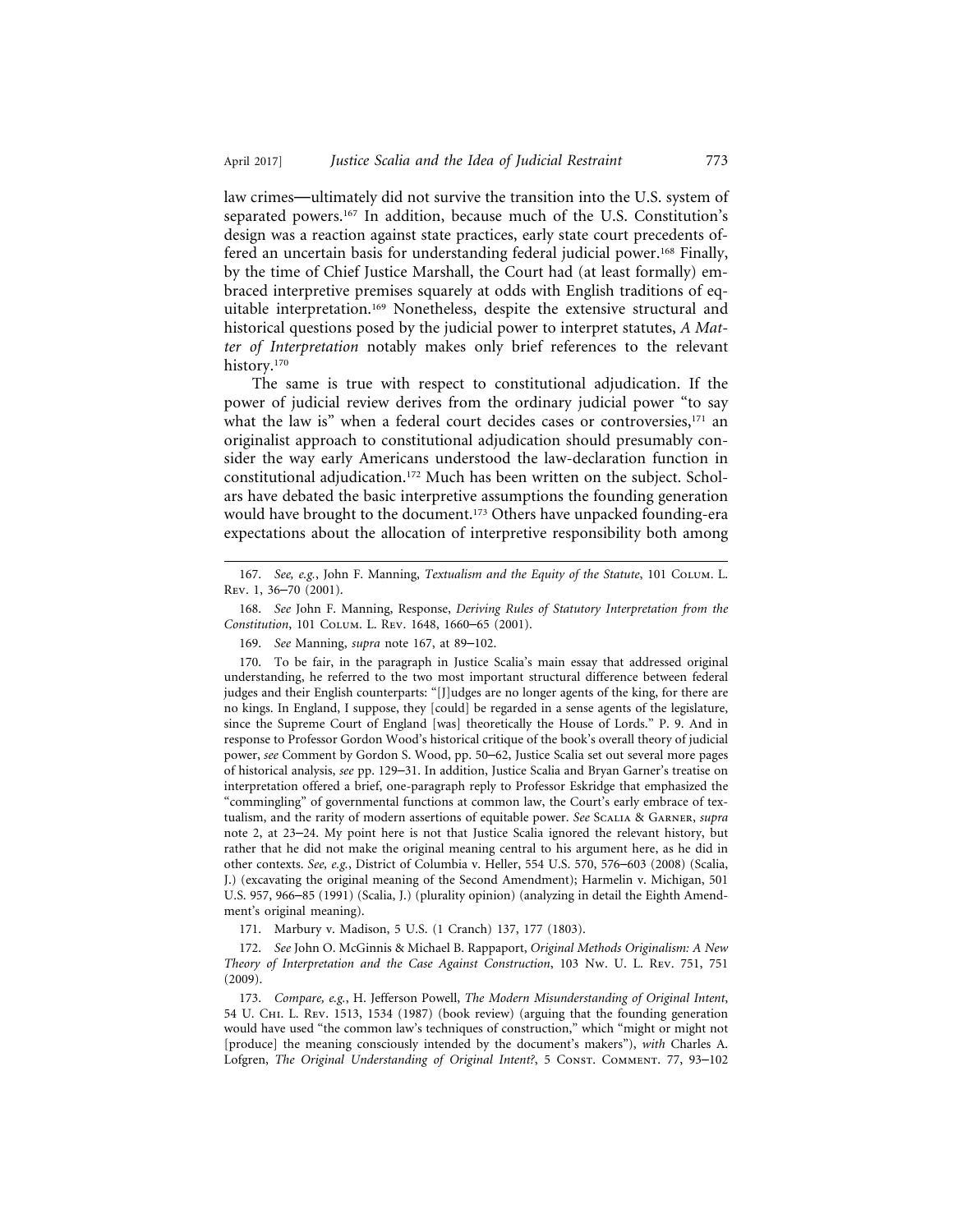the branches of government and between the government and the people.<sup>174</sup> Still others have looked at whether early judicial review did or did not presuppose unwritten fundamental law, including elements of a natural law tradition.175 Again, neither Justice Scalia's academic writings nor his opinions focus on the historical record concerning these points.

I point this out not as a criticism. Rather, the book's lack of engagement with the history of the judicial power merely reinforces the hypothesis that, at some level, Justice Scalia's project on judicial discretion was not primarily originalist in origin or appeal. Rather, the anti-discretion principle, which Justice Scalia deployed to great effect, seemed to reflect something more akin to political theory or, perhaps, a high-level inference from the ideal of democracy that underpins so much of the Constitution.176 Whatever its source, however, Justice Scalia did not ground his ideal primarily in the original understanding of the U.S. Constitution.

### 2. Discretion About Discretion

Ironically, the application of Justice Scalia's anti-discretion principle seems to entail the kind of line-drawing that the principle itself seeks to avoid. Justice Scalia freely acknowledged that judges necessarily exercise *some* discretion when they interpret law and decide cases. Recall that, in *Mistretta v. United States*, 177 his analysis of the nondelegation doctrine began from the proposition "that no statute can be entirely precise, and that some judgments, even some judgments involving policy considerations, must be left to the officers executing the law and to the judges applying it."178 In his famous *Chevron* article, moreover, Justice Scalia went further still, noting that statutory interpretation requires judges to consider "policy consequences" that enable them to decide which competing interpretation "best effectuate[s] the statutory purpose."179 This position, moreover, accords with a number of decisions in which Justice Scalia recognized broad discretion that accrued to

- 177. 488 U.S. 361 (1989).
- 178. *Mistretta*, 488 U.S. at 415 (Scalia, J., dissenting).
- 179. Scalia, *supra* note 120, at 515.

<sup>(1988) (</sup>arguing that the founding generation would have cared about the ratifiers' understanding).

<sup>174.</sup> *See, e.g.*, Larry D. Kramer, The People Themselves: Popular Constitutionalism and Judicial Review 93–127 (2004); Sylvia Snowiss, Judicial Review and the Law of the Constitution 13–89 (1990); Gordon S. Wood, *The Origins of Judicial Review Revisited, or How the Marshall Court Made More out of Less*, 56 Wash. & Lee L. Rev. 787, 796–99 (1999).

<sup>175.</sup> Snowiss, *supra* note 174, at 121–25; Suzanna Sherry, *The Founders' Unwritten Constitution*, 54 U. Chi. L. Rev. 1127, 1135–42 (1987).

<sup>176.</sup> *See* Comment by Ronald Dworkin, p. 127 (arguing that Justice Scalia's approach and its limitations can be best understood in relation to "majoritarian theory").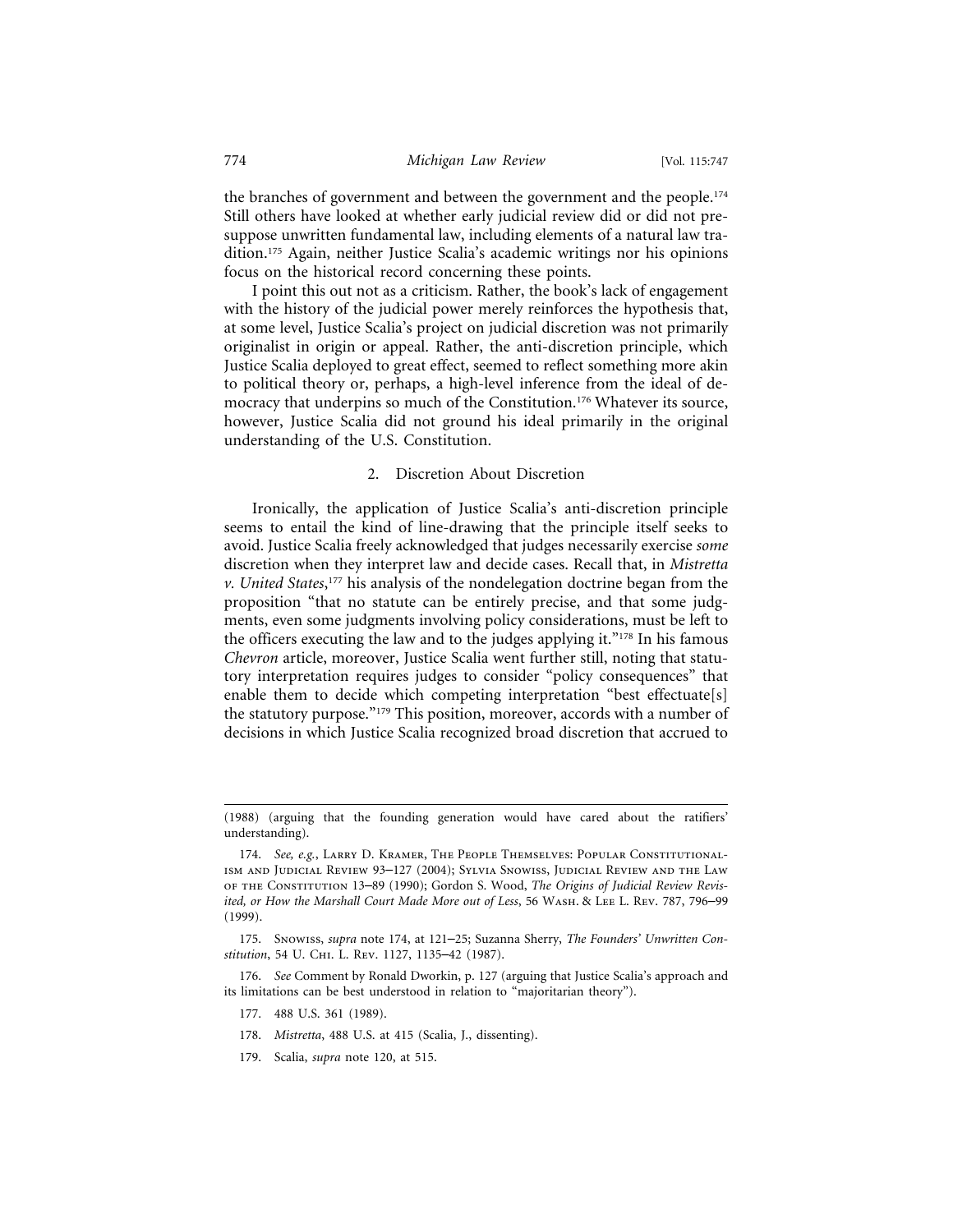the judiciary by dint of some accommodating text or unmistakable tradition.180 In Justice Scalia's words, "[i]t is all a matter of degree."181

Viewed in that light, Justice Scalia's anti-discretion principle poses the same concerns that led him (and the Court) largely to forgo enforcing the nondelegation doctrine.182 In *Mistretta*, Justice Scalia explained that, because all laws give their implementers some discretion, judges lack a principled metric to determine, for nondelegation purposes, how much statutory discretion is too much.183 His anti-discretion principle raises similar concerns. Consider, for example, one of Justice Scalia's key contributions to separation-of-powers law—the proposition that if Congress authorizes litigants without a constitutionally cognizable injury to bring suit, the resultant cause of action may violate Article III's case-or-controversy requirement.184 Under that doctrine, the acid test for standing's injury-in-fact requirement whether the alleged injury is sufficiently concrete, particularized, and imminent<sup>185</sup>—poses one of the most difficult line-drawing questions in constitutional law.186 As Professor Susan Bandes has said, because standing questions "exist on a continuum," the Court must "make distinctions of degree, not of kind."187 It is at least not immediately apparent why the line drawing in standing cases leaves the interpreter with less discretion than does the similar exercise in nondelegation cases.

One could find many such examples, even if one confined the search to the areas of structural constitutional law that I follow most closely. The Court doubtless exercised broad judicial discretion when it determined that a statute requiring state officials to do federal background checks on gun purchases violates freestanding federalism principles implicit in the Necessary and Proper Clause.<sup>188</sup> Similarly, the Court surely exercised discretion when it decided that Article II requirements permit Congress to insert one level, but not two levels, of removal restrictions between the President and executive officers working for him or her.<sup>189</sup> In matters of statutory interpretation, moreover, the growing complexity of the Court's interpretive approach—including the uncertain role of clear statement rules, the diverse nature of canons of construction, and the general challenge of applying interpretive norms consistently—doubtless leaves the justices broad discretion

- 181. Scalia, *supra* note 17, at 1177.
- 182. *See supra* Section II.C.
- 183. 488 U.S. at 415 (Scalia, J., dissenting).
- 184. *See* Lujan v. Defs. of Wildlife, 504 U.S. 555, 559–60 (1992).
- 185. *See id.* at 560.

186. *See, e.g.*, Cass R. Sunstein, *What's Standing After* Lujan*? Of Citizen Suits, "Injuries," and Article III*, 91 Mich. L. Rev. 163, 212–13 (1992) (discussing line-drawing issues in standing cases).

- 187. Susan Bandes, *The Idea of a Case*, 42 Stan. L. Rev. 227, 264 (1990).
- 188. *See* Printz v. United States, 521 U.S. 898, 923–24 (1997).
- 189. *See* Free Enter. Fund v. Pub. Co. Accounting Oversight Bd., 561 U.S. 477 (2010).

<sup>180.</sup> *See supra* notes 141–143 and accompanying text.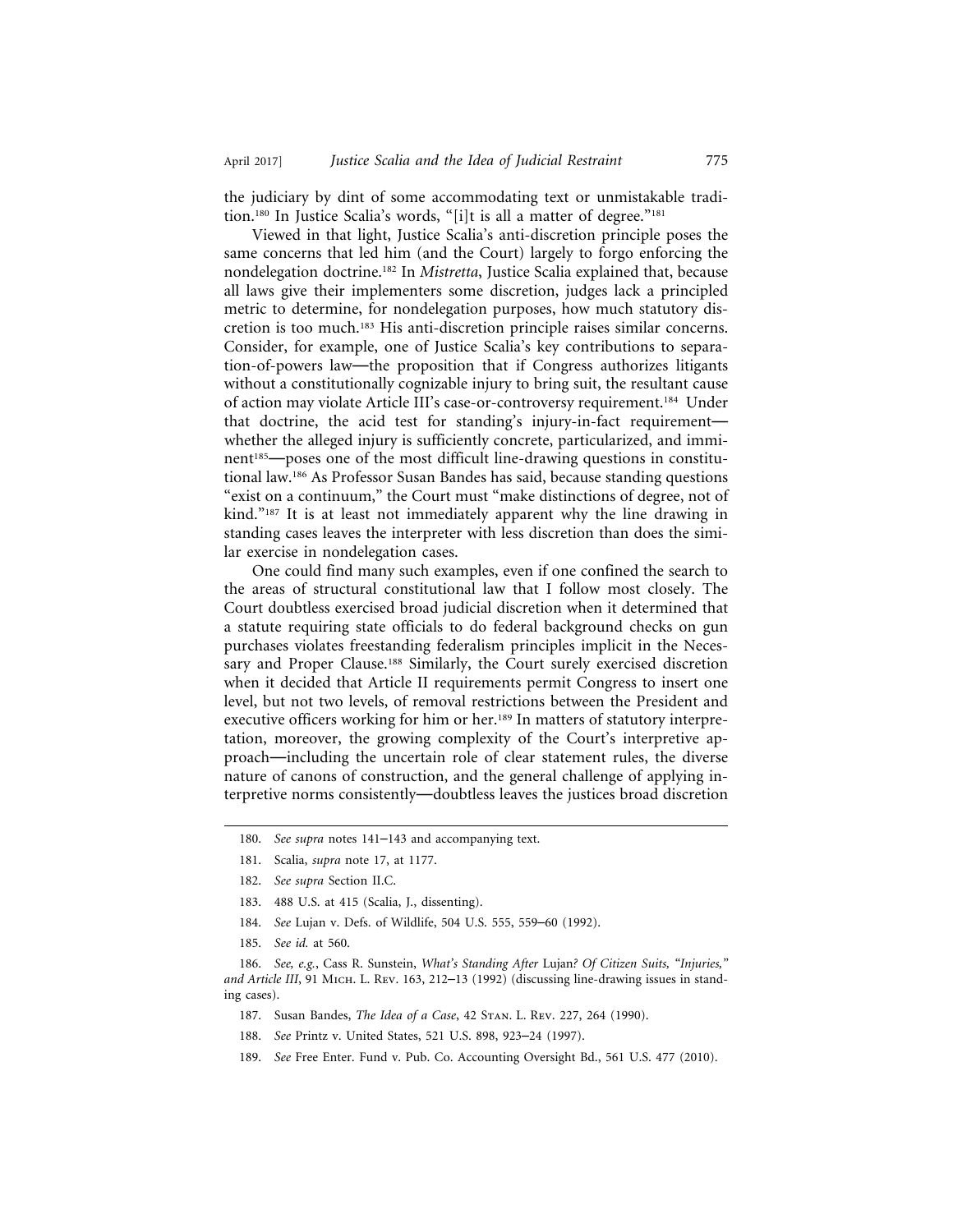about how to resolve statutory cases.<sup>190</sup> The question of how one places some such matters on the permissible side of the anti-discretion line, and others on the impermissible side, may not itself admit of clear answers. Hence, applying the anti-discretion principle may involve the very kind of discretion the principle seeks to avoid.

This difficulty, of course, would have been greatly alleviated had Justice Scalia tied his anti-discretion principle more tightly to the particular texts that supplied the rule of decision in a given case. That is, he might have more systematically calibrated his judgments about the permissibility of discretion to the straightforward question of whether a governing text was crisp and precise, thereby limiting discretion, or vague or open-ended, thereby inviting it.191 Under such an approach, the acceptability of judicial discretion ceases to be a matter of degree and becomes one of interpretation.192 As I have explained, however, Justice Scalia's approach to discretion seemed to be a freestanding principle—one that not only informed but sometimes transcended the interpretation of particular statutory and constitutional texts.193

#### B. *The Intuition Behind the Anti-Discretion Principle*

If all I've said to this point is plausible, Justice Scalia's theory of judicial restraint requires some explaining. It does not rest upon a worked-out, originalist theory of limited judicial power. Nor does it have the virtue of easy administrability. So what, if anything, gives that theory of judicial restraint its intuitive appeal?

Without attempting a comprehensive account, one may start by noting that Justice Scalia's anti-discretion principle reflects a persistent strain of thought in the American legal tradition.<sup>194</sup> It made prominent appearances, for example, in contexts as diverse as Hamilton's case for judicial review,<sup>195</sup>

191. As noted, Justice Scalia did so more consistently in statutory cases than in constitutional ones. *See supra* text accompanying notes 148–152.

192. *See* Manning, *supra* note 42, at 29 (discussing the way textual signals can be read to grant or withhold discretion).

193. *See supra* Part II.

<sup>190.</sup> Recent scholarship by Professors Abbe Gluck and Lisa Bressman has questioned whether the Court has applied its rules of interpretation consistently or, indeed, whether it is able to do so. *See* Abbe R. Gluck & Lisa Schultz Bressman, *Statutory Interpretation from the Inside*—*An Empirical Study of Congressional Drafting, Delegation, and the Canons: Part I*, 65 Stan. L. Rev. 901, 961–64 (2013). Some scholars have proposed that the Court develop criteria for harmonizing the application of rules of construction. *See, e.g.*, William N. Eskridge, Jr. & Philip P. Frickey, *The Supreme Court, 1993 Term*—*Foreword: Law as Equilibrium*, 108 Harv. L. Rev. 26, 85–86 (1994); Cass R. Sunstein, *Interpreting Statutes in the Regulatory State*, 103 Harv. L. Rev. 405, 497–502 (1989).

<sup>194.</sup> *See, e.g.*, Or Bassok, *The Sociological-Legitimacy Difficulty*, 26 J.L. & Pol. 239, 245–53 (2011) (discussing post–Civil War views on judicial objectivity or expertise); Clark, *supra* note 65, at 1169–93 (examining founding-era and early-nineteenth-century attitudes).

<sup>195.</sup> Hamilton thus wrote that unless judges aspire to exercise "WILL instead of JUDG-MENT" in both statutory or constitutional adjudication, they risked "substitut[ing] . . . their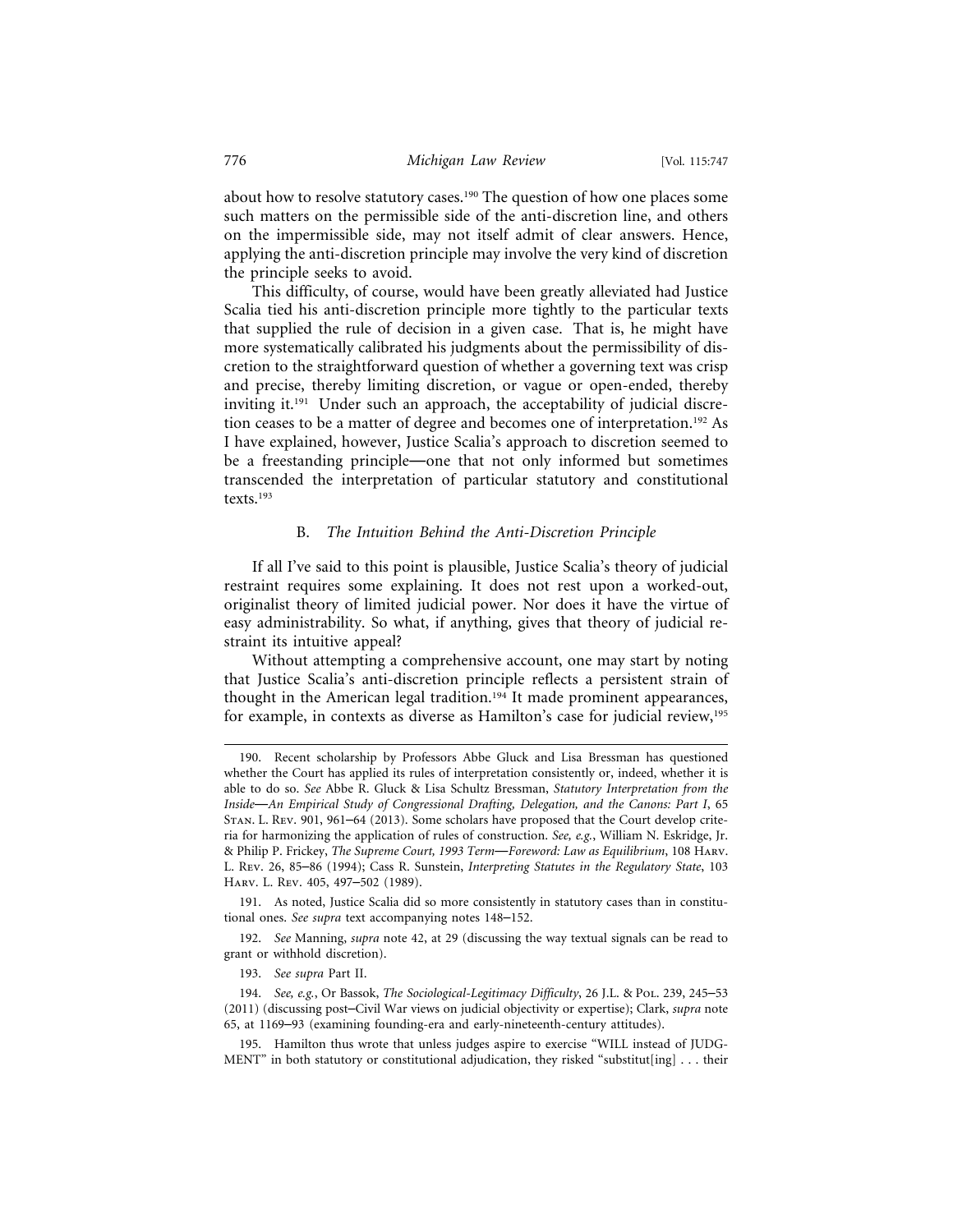the Jeffersonian resistance to federal common law crimes,<sup>196</sup> the aspirations of Langdellian formalism to treat law as a science,<sup>197</sup> Roscoe Pound's worries about "spurious interpretation,"198 and Justice Holmes's dissent in *Lochner*. 199 Obviously, the very idea of judicial objectivity came under withering attack from the realists,<sup>200</sup> who showed that law is too complex and judges

196. In 1800, during the debate between the Federalists and the Jeffersonians over federal common law crimes, Madison prominently wrote that "whether the common law be admitted as of legal or of constitutional obligation, it would confer on the judicial department a discretion little short of a legislative power." JAMES MADISON, MADISON'S REPORT ON THE VIRGINIA Resolutions (1800), *reprinted in* 4 The Debates in the Several State Conventions on the Adoption of the Federal Constitution 546, 566 (Jonathan Elliot ed., J. B. Lippincott Co. 2d ed. 1937) (1836). He farther cautioned that "[a] discretion of this sort has always been lamented as incongruous and dangerous, even in the colonial and state courts, although so much narrowed by positive provisions in the local codes on all the principal subjects embraced by the common law." *Id.* Following the Jeffersonians' consolidation of power several years later, the Supreme Court concluded that power to "make an act a crime" and "affix a punishment" properly belongs to Congress, and not the federal courts. United States v. Hudson & Goodwin, 11 U.S. (7 Cranch) 32, 34 (1812).

197. *See, e.g.*, Morton J. Horwitz, The Transformation of American Law, 1870–1960: The Crisis of Legal Orthodoxy 9–10 (1992) (discussing the formalists' goals of making law objective and scientific).

198. Roscoe Pound borrowed the term "spurious interpretation" to describe the process by which courts reshape statutes "to meet deficiencies or excesses in rules imperfectly conceived or enacted." Roscoe Pound, *Spurious Interpretation*, 7 Colum. L. Rev. 379, 381 (1907). While Pound thought that such a technique was sometimes necessary, he also expressed the reservation that "spurious interpretation reintroduces the personal element into the administration of justice" and that "[t]he whole aim of law is to get rid of this element." *Id.* at 385.

199. *Lochner* invalidated a state law regulating bakers' hours, reasoning that the law had an insufficient connection to health or other legitimate state interests and thus violated substantive due process. Lochner v. New York, 198 U.S. 45, 64 (1905). In an important dissent, Justice Holmes argued that the Constitution "is made for people of fundamentally differing views, and the accident of our finding certain opinions natural and familiar or novel and even shocking, ought not to conclude our judgment upon the question whether statutes embodying them conflict with the Constitution of the United States." *Id.* at 76 (Holmes, J., dissenting). The concern with judicial subjectivity came to be the "traditional" way for judges and legal academics to criticize *Lochner*. *See* David E. Bernstein, Lochner's Legacy*'s Legacy*, 82 Tex. L. Rev. 1, 5-6 nn.16–17 (2003) (collecting examples).

200. *See* Barry Friedman, The Will of the People: How Public Opinion Has Influenced the Supreme Court and Shaped the Meaning of the Constitution 187–94 (2009) (discussing the rise of legal realism); *see also* Jerome Frank, Courts on Trial: Myth and Reality in American Justice (3d prtg. 1973) (articulating the realist approach); Felix S. Cohen, *Transcendental Nonsense and the Functional Approach*, 35 Colum. L. Rev. 809 (1935) (same).

pleasure [for] that of the legislative body." THE FEDERALIST No. 78, at 437 (Alexander Hamilton) (Clinton Rossiter ed., 1999). If that were to come to pass, he wrote, "there ought to be no judges distinct from [the legislative] body." *Id.* In the same number of *The Federalist*, Hamilton added that "[t]o avoid an arbitrary discretion in the courts, it is indispensable that they should be bound down by strict rules and precedents which serve to define and point out their duty in every particular case that comes before them." *Id.* at 439. I offer Hamilton's views here as a prominent articulation of the theme, and not as representative of the founding generation's general views.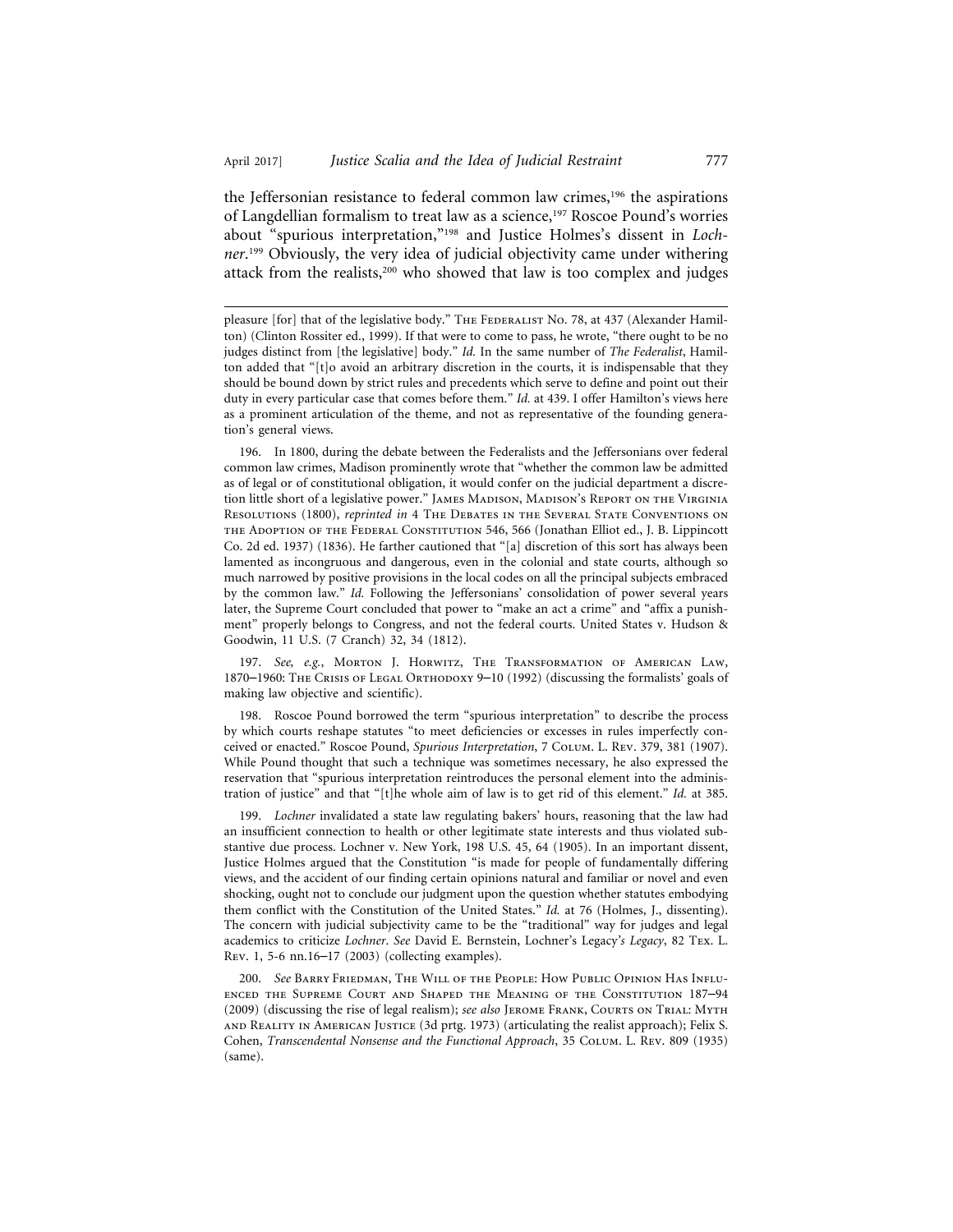too human to eliminate personal predispositions from judging.201 And, yet, despite the wide influence of the realist critique (at least among legal academics), the aspiration to identify external legal constraints upon judging continues to have a pull.

Although the aspiration today is often associated with the likes of Bork, Rehnquist, and Scalia,<sup>202</sup> it has had far wider appeal than that. John Ely, for example, wrote that "few come right out and argue for the judge's own values as a source of constitutional judgment."<sup>203</sup> Any such call for personal judicial discretion, moreover, could not easily be reconciled "with the basic democratic theory of our government."204 In the same vein, a liberal no less estimable than Archibald Cox opined that "[t]he legitimacy of judicial decrees depends . . . in considerable part on public confidence that the judges are predominantly engaged not in making personal political judgments but in applying a body of law."205 And while Alexander Bickel made famous the idea that the Court has discretion to "stay[ ] its hand" from deciding certain cases on prudential grounds, he was equally insistent that when the Court actually exercised judicial review, it "must act rigorously on principle," whether invalidating *or* sustaining a piece of legislation.<sup>206</sup> Indeed, it is perhaps telling that while judges may be found who openly take a contrary view, they are few and far between—and mostly express such positions while wearing their other hats as legal academics.<sup>207</sup>

203. John Hart Ely, Democracy and Distrust: A Theory of Judicial Review 48 (1980).

204. *Id.* at 45; *see also id.* ("In America it would not be an acceptable position that appointed judges should run the country . . . .").

205. Archibald Cox, The Court and the Constitution 362 (1987).

206. Bickel, *supra* note 101, at 69–70; *accord, e.g.*, Kent Greenawalt, Law and Objectivity 154 (1992) ("The limits of a judge's role provide an additional reason for following the discipline of principles. Legislatures are representative and politically responsible . . . . Courts are not representative and responsible in the same senses."); J. Harvie Wilkinson III, *The Role of Reason in the Rule of Law*, 56 U. Chi. L. Rev. 779, 792 (1989) ("The judicial system as a whole is designed to promote reason as the paramount judicial virtue. To reason, moreover, is to reason *from* the received postulates of the law, not *outside* of them. Legal reason represents the process of applying impersonal principles of law to varying facts.").

207. *See, e.g.*, Calabresi, *supra* note 25 (calling upon judges to exercise common law discretion to deem statutes obsolete); Frank, *supra* note 200 (elaborating and defending a legal realist theory of judging); Richard A. Posner, *The Supreme Court, 2004 Term*—*Foreword: A Political Court*, 119 Harv. L. Rev. 32, 54–60, 90 (2005) (arguing that judges should take a "pragmatic" approach to decisions and characterizing "a pragmatic court . . . as a tolerable

<sup>201.</sup> *See, e.g.*, Hanoch Dagan, *Doctrinal Categories, Legal Realism, and the Rule of Law*, 163 U. Pa. L. Rev. 1889, 1889–93 (2015) (summarizing and cataloging the realist position on doctrinal complexity and the problem of sources of authority). In its strong form, this intellectual movement questions the very possibility of rule-following or of adhering to "neutral principles." *See, e.g.*, Joseph William Singer, *The Player and the Cards: Nihilism and Legal Theory*, 94 Yale L.J. 1, 19 (1984) (explaining that rules "generally do not determine the scope of their own application"); Mark V. Tushnet, *Following the Rules Laid Down: A Critique of Interpretivism and Neutral Principles*, 96 Harv. L. Rev. 781, 822–23 (1983) (arguing that judges have an infinite capacity to (re)define the level of generality at which they apply governing principles).

<sup>202.</sup> *See supra* note 36.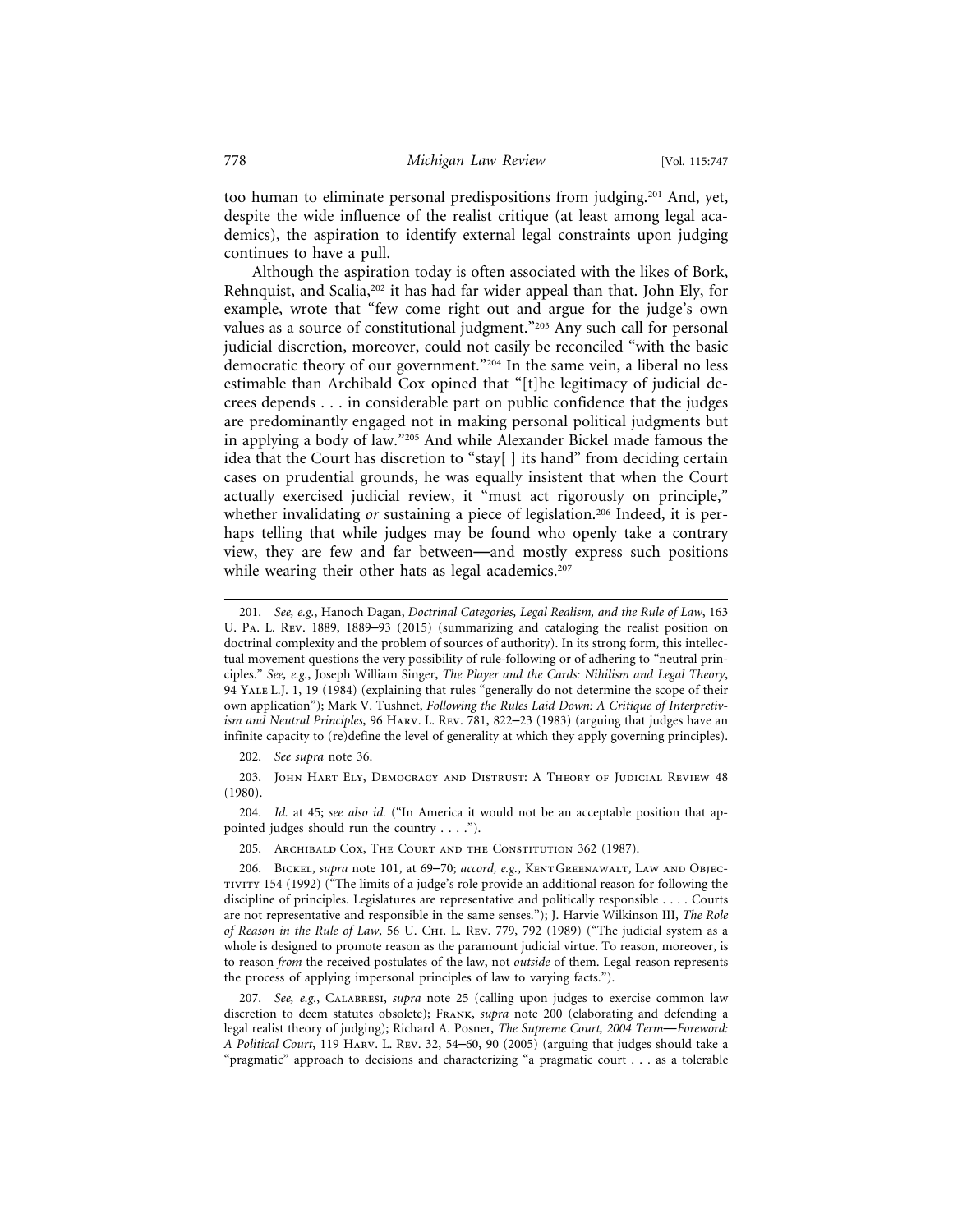Indeed, the scruple that judges should not read their moral or policy predilections into the law formed a key part of the anti-*Lochner* consensus that, at least for a time, defined post–New Deal constitutional law. Cases that loomed large in Justice Scalia's formative years as a lawyer reflected a clear and unmistakable theory of judicial power—one that resonated strongly with Holmes's view that judges should not force their view of the good upon society. Hence, for the post–New Deal Court, it had become an article of faith that the federal adjudication is "not concerned . . . with the wisdom, need, or appropriateness of . . . legislation."<sup>208</sup> From that starting point, the justices disclaimed power to disturb legislative classifications they thought "unwise, improvident, or out of harmony with a particular school of thought."209 In perhaps the high water mark of the anti-*Lochner* theme, the Court wrote in 1963 that its members had no warrant to second-guess "the wisdom and utility of legislation"—matters that, in the Court's view, properly entailed "legislative value judgments."210

One way to understand Justice Scalia's approach, and perhaps some of his influence too, is to see his anti-discretion campaign as an effort merely to embrace and generalize that lingering post–New Deal sentiment and the broader instinct about American judicial power that lay behind it. He did not, as I and others have said, develop and market the anti-discretion principle as the best originalist understanding of "[t]he judicial Power."211 Nor, with the exception of some pragmatic arguments for rules qua rules,<sup>212</sup> did he provide an elaborate theoretical defense of the anti-discretion principle as such. Rather, somewhat ironically, his value added seemed to have come mostly from close, fact-bound, case analysis that laid bare the wide discretion truly at stake. A superb deconstructionist, Justice Scalia was able to direct his considerable analytical power to showing how seemingly neutral, objective, or constraining doctrines or tests gave judges an open field. In that sense, he took a page from Justice Robert Jackson, who wrote in another context that "we half overcome mental hazards by recognizing them."213

Recall that, in *Casey*, Justice Scalia showed that by enforcing the purpose rather than the text of an "attorney's fee" statute, the dissent could pick and choose precisely what elements of the statute's many purposes it wished to enforce.214 And in *Bendix Autolite Corp. v. Midwesco Enterprises, Inc.*, Justice

- 210. Ferguson v. Skrupa, 372 U.S. 726, 729 (1963).
- 211. *See supra* Section III.A.1.

form of political court—in part because it is likely to take [a] 'modest' approach to political judging").

<sup>208.</sup> Olsen v. Nebraska *ex rel*. W. Reference & Bond Ass'n., 313 U.S. 236, 246 (1941).

<sup>209.</sup> Williamson v. Lee Optical of Okla., Inc., 348 U.S. 483, 488 (1955).

<sup>212.</sup> *See* Scalia, *supra* note 17, at 1178–80 (arguing that rule-like judicial doctrines promote predictability and even-handedness while also furthering not only judicial self-restraint but also judicial courage).

<sup>213.</sup> Youngstown Sheet & Tube Co. v. Sawyer, 343 U.S. 579, 634 (1952) (Jackson, J., concurring).

<sup>214.</sup> *See supra* Section II.A.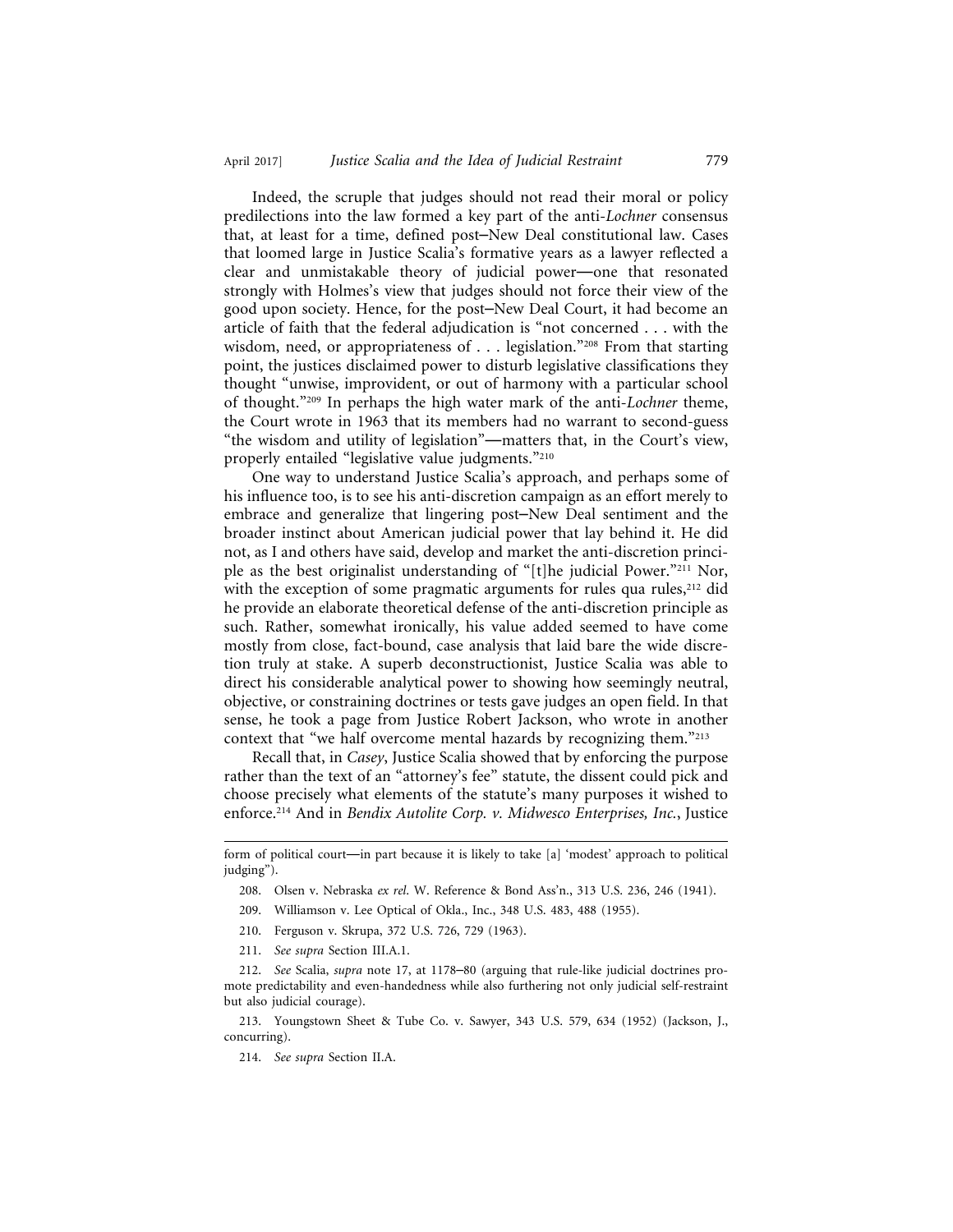Scalia saw what no one else had cared to see—that it is impossible to balance a state's interest in a neutral state regulation against the burden that such a regulation imposes on interstate commerce.215 Because the two values are incommensurable, trying to apply the Court's doctrinal test was no easier than trying to answer the question "whether a particular line is longer than a particular rock is heavy."216 In *Michael H*., Justice Scalia showed that if the Court focused on the broad notion of "parental rights" and not the specific common law doctrines that traditionally defined where those rights began and ended, then five justices could decide for all fifty states the morally contestable question of when someone outside a marriage had the right to challenge the paternity of a child born within it. $217$ 

In all of this, Justice Scalia had a knack for exposing the raw human agency in decisions that claimed a cloak of objectivity. On Justice Scalia's watch, the Court suddenly had to confront its own capacity to imagine the shared intentions of 536 legislators on a question they never resolved, to pick the right level of generality at which to describe an uncodified statutory purpose or a general common law tradition, to balance interests that were incommensurable, to apply multifactor tests whose factors were neither weighted nor ranked, or to draw lines that could be drawn no less justifiably here rather than there. In all of those contexts, he showed that familiar tests lacked resolving significance—that those tests would allow the Court to come out just as easily either way on the facts before it. (He might have added, as he did in academic writing, that the exceedingly small number of Supreme Court cases made it unlikely that doctrinal indeterminacy would be narrowed through the accretion of clarifying precedents.)<sup>218</sup> If it sufficed simply to expose the Court's legal fictions, to reveal the almost standardless discretion in long-accepted doctrines, then perhaps Justice Scalia was right to think, as he apparently did, that a scruple against judicial subjectivity had become part of the legal system's DNA.

One final point: Why didn't it matter more that Justice Scalia could not draw a principled line between appropriate interstitial discretion and the kind of personal judicial discretion that he wished to resist? In objecting to a certain exercise of federal common law, Justice Holmes famously tried to address that very problem by observing "that judges do and must legislate, but they can do so only interstitially; they are confined from molar to molecular motions."219 For Justice Scalia, however, there may have been a heavier burden of explanation. How could he say, for example, that

<sup>215.</sup> *See supra* notes 113–117 and accompanying text.

<sup>216.</sup> Bendix Autolite Corp. v. Midwesco Enter., 486 U.S. 888, 897 (1988) (Scalia, J., concurring in the judgment).

<sup>217.</sup> *See supra* notes 72–85 and accompanying text.

<sup>218.</sup> *E.g.*, Scalia, *supra* note 17, at 1178–79 ("The idyllic notion of 'the court' gradually closing in on a fully articulated rule of law by deciding one discrete fact situation after another . . . simply cannot be applied to a court that will revisit the area in question with great infrequency.").

<sup>219.</sup> S. Pac. Co. v. Jensen, 244 U.S. 205, 221 (1917) (Holmes, J., dissenting).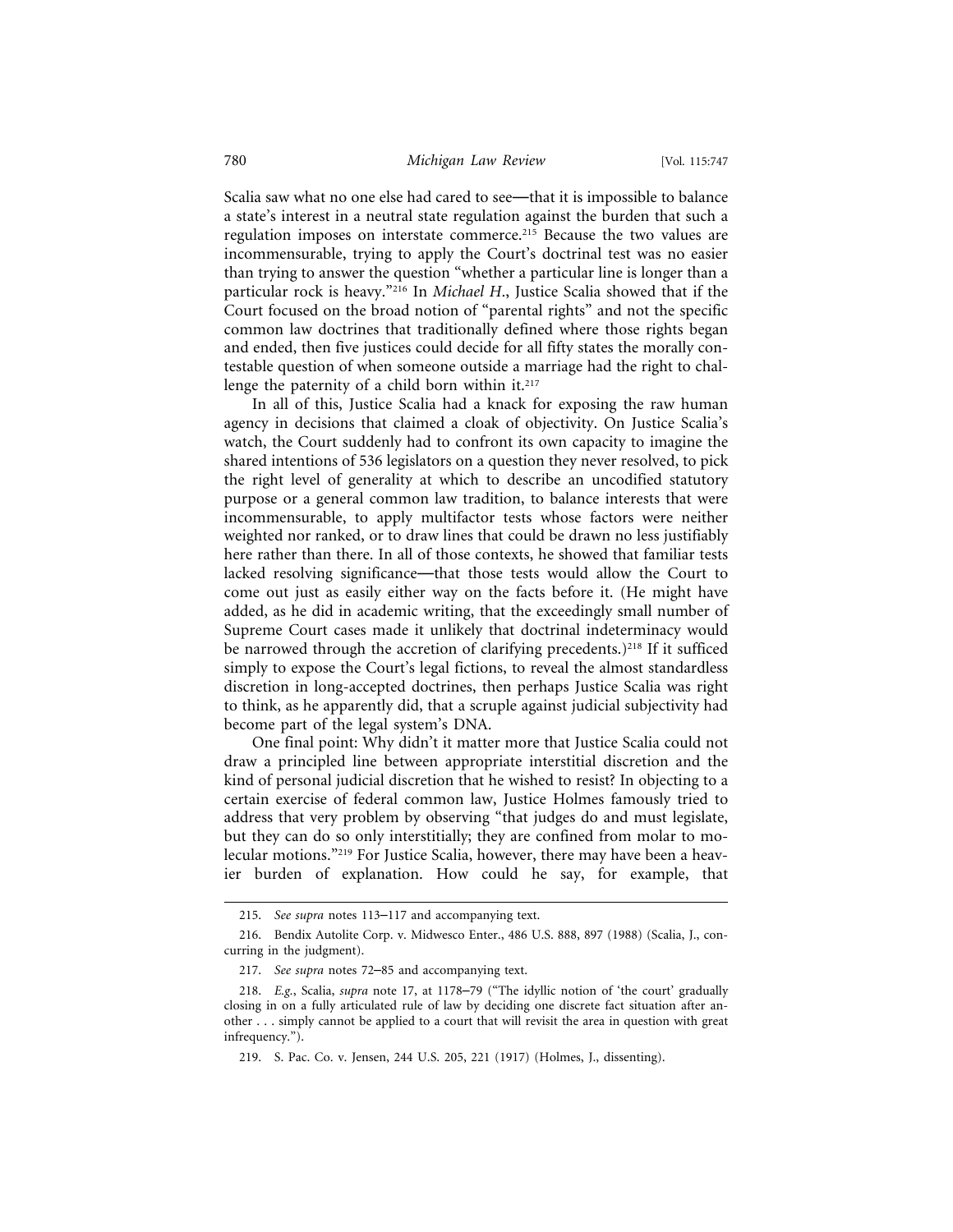nondelegation lay on one side of the anti-discretion line, but Article III limits on statutory standing lay on the other?220 It may just be that, as a human being with human fallibility, Justice Scalia sometimes treated like cases differently because the values or stakes at issue struck him differently. It may also be that there was simply no way for him, or anyone else, to give a meaningful answer to the question, "How much discretion is too much?"

If the latter is true, how can one explain the seeming impact of his antidiscretion principle on the terms of the debate? The answer may lie in an observation that Justice Frankfurter once made about a standard of judicial review in administrative law. Such a standard, he wrote, could supply a "mood [to] . . . be respected, even though it can only serve as a standard for judgment and not as a body of rigid rules assuring sameness of application."221 On that theory, if a judge treats it as his or her mission to make judicial discretion generally more visible to the eye, perhaps the Court becomes more mindful of that discretion, even if the line between its proper or improper exercise cannot be reduced to a formula. The very act of focusing on judicial discretion may have cast upon the Court a burden of explanation, if not justification. Perhaps that is why Justice Scalia had so much success shaping the discussion,<sup>222</sup> even when he was making his case, as he often did, in lonely separate opinions rather than opinions for the Court.

#### **CONCLUSION**

Justice Scalia will surely be remembered for his textualism and originalism. But those approaches alone did not define his jurisprudence. Justice Scalia also advanced a distinctive theory of judicial restraint. Unlike the most conventional theory of judicial restraint, Justice Scalia's theory did not call upon judges to bend over backwards to avoid striking down legislation. Instead, it focused on the process of judicial decisionmaking. Justice Scalia wanted judges to ground their decisions, statutory or constitutional, in criteria external to their own wills—to rest their judgments on something other than their personal morality, conscience, or policy preferences. He did not explicitly ground that ideal in the text or original meaning of the Constitution. Nor did he explain how judges could draw principled lines between acceptable and excessive exercises of judicial discretion. Still, his campaign against judicial subjectivity doubtless affected the way we talk about, and perhaps the way we practice, public law. By pulling back the curtain on the exercise of broad—almost standardless—judicial discretion in doctrines

<sup>220.</sup> *Compare, e.g.*, Whitman v. Am. Trucking Ass'ns, 531 U.S. 457, 474–75 (2001) (nondelegation), *with* Lujan v. Defs. of Wildlife, 504 U.S. 555, 559–62 (1992) (standing).

<sup>221.</sup> Universal Camera Corp. v. NLRB, 340 U.S. 474, 487 (1951) (discussing the "substantial evidence" standard for questions of fact under the APA)

<sup>222.</sup> *See* Elena Kagan, *In Memoriam: Justice Antonin Scalia*, 130 Harv. L. Rev. 5, 9 (2016) ("Does anyone now ignore the Founders' commitments when addressing constitutional meaning—or just as important, dispute the need for a viable theory of constitutional interpretation, even if not Justice Scalia's brand of originalism, to constrain judges from acting on their personal policy preferences?").